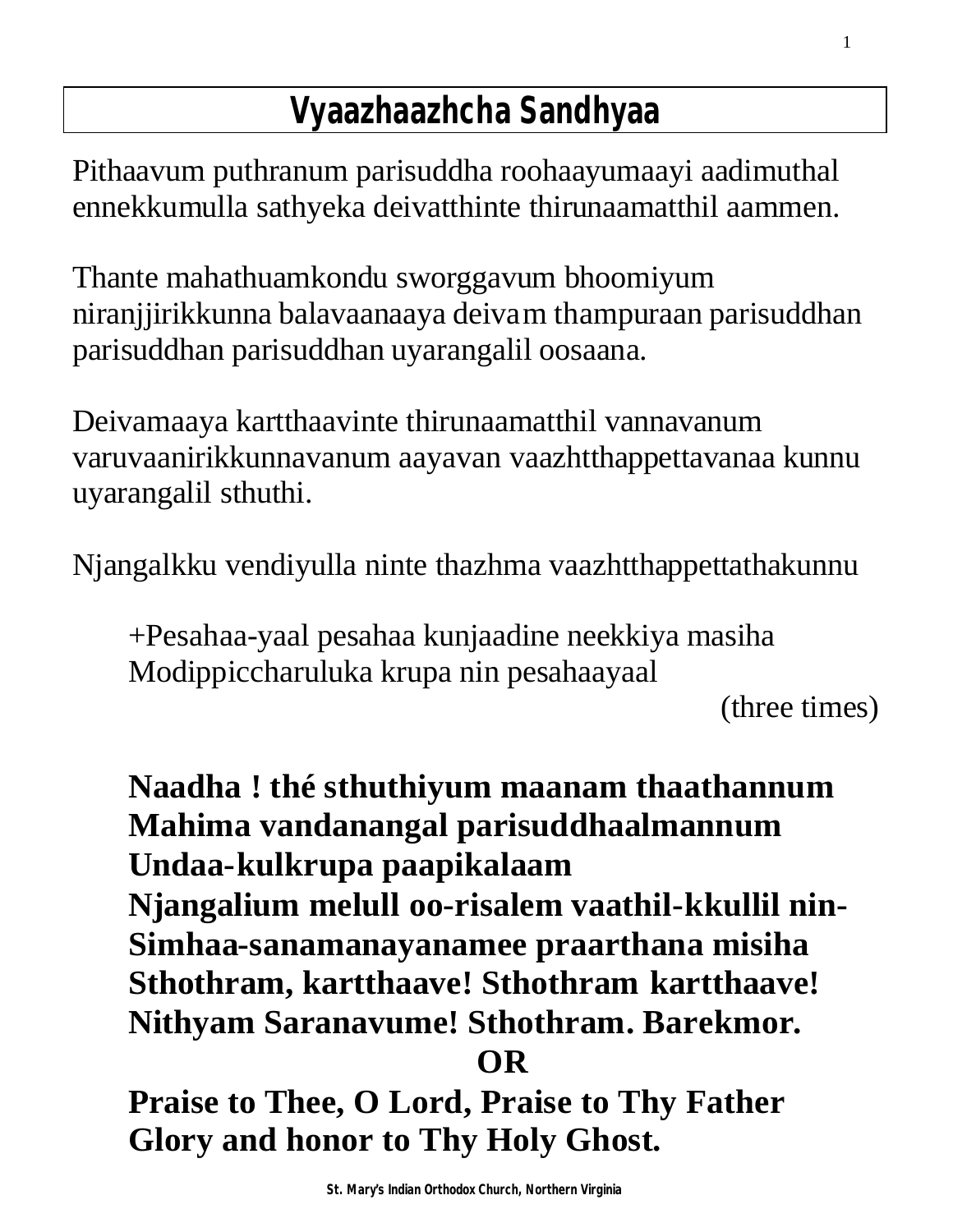**Grace and mercy be upon us, sinners May this pray'r ascend, Lord unto Thy Throne Inside portals of Jeru salem high Praise to Thee, Messiah, Praise unto Thee Lord our refuge forever, BAREKMOR**

*Sworggasthanaaya njangalude pithaave!...* 

Psalms - 51*(Daivame ninte krhupa pole…)* **Have mercy on me, O God, according to your unfailing love; according to your great compassion blot out my transgressions.** 

Wash away all my iniquity and cleanse me from my sin. For I know my transgressions, and my sin is always before me.

#### **Against you, you only, have I sinned and done what is evil in your sight, so that you are proved right when you speak and justified when you judge. Surely I was sinful at birth, sinful from the time my mother conceived me.**

Surely you desire truth in the inner parts; you teach me wisdom in the inmost place. Cleanse me with hyssop, and I will be clean; wash me, and I will be whiter than snow.

#### **Fill me with your joy and gladness and my feeble bones shall rejoice. Turn your face from my sins and blot out all my iniquities.**

Create in me a pure heart, O God, and renew in me a right spirit. Do not cast me from your presence and take not your Holy Spirit from me.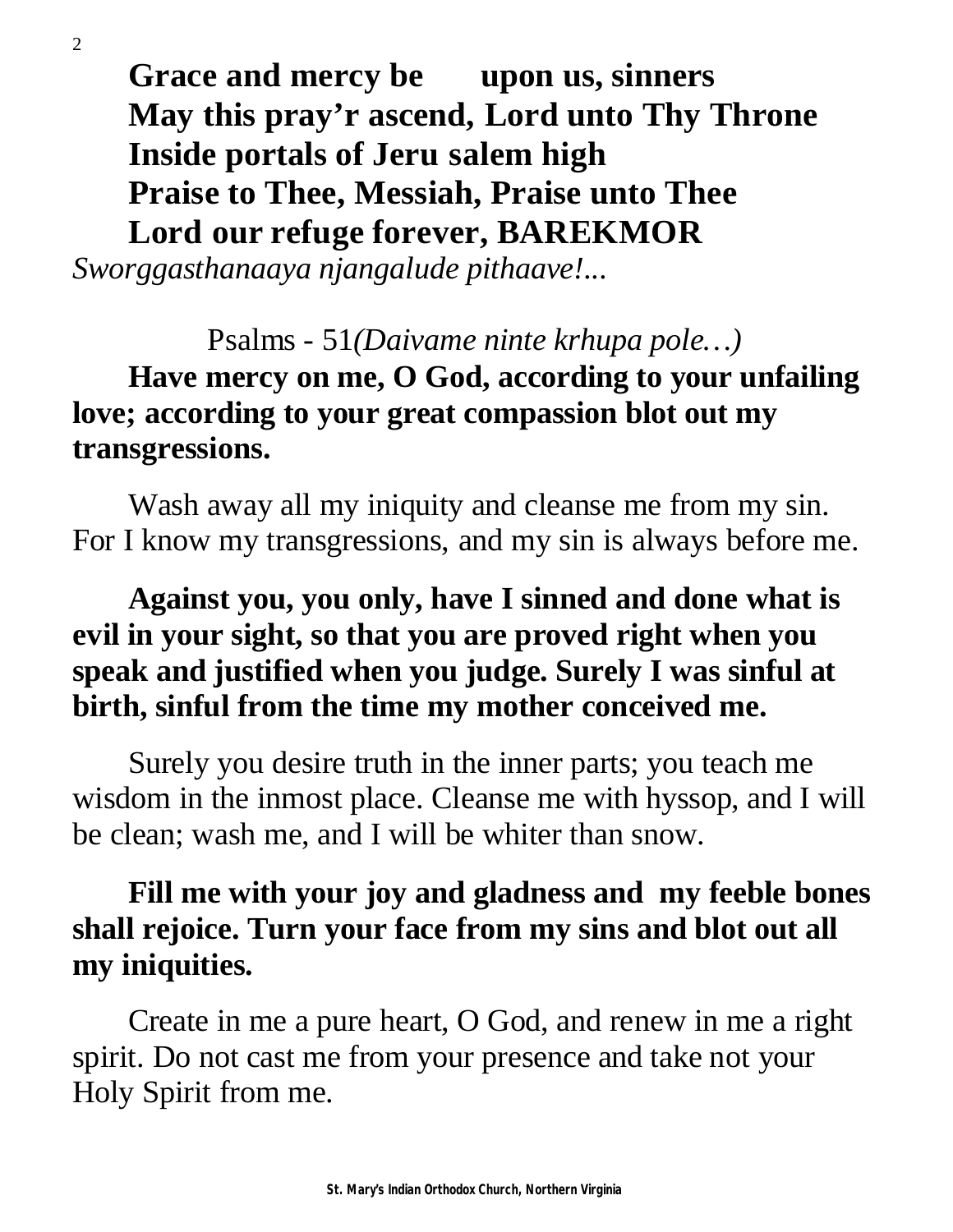#### **Restore to me the joy of your salvation and may your glorious spirit uphold me. Then I will teach the sinners your way, and they shall be converted to you.**

Deliver me from bloodguilt, O God, the God of my salvation, and my tongue shall praise your righteousness. O Lord, open my lips, and my mouth shall sing your righteousness.

#### **For you do not delight in mere sacrifices, neither had you been reconciled by mere burnt offerings. The sacrifice acceptable to God is humble Spirit and a contrite heart, God despises not.**

Do good to Zion, according to your good pleasure and build up the walls of Jerusalem. Then you will be pleased with righteous sacrifices and in whole burnt offerings. Then they shall offer bullocks upon your altar.

Daivame sthuthininakku yogyamaakunnu, Barekmor.

### ENIYONO

(Hawdahavobukharo...paathakipol…eannapole)

- 1. Swojanatthin-thuppalathelkkukayaal Anya-janatthe veendone +Deva! daya cheitheedaname
- 2. Surabhilamaam-mooron thailatthaal Sabhaye-modippicchone +Deva!...
- 3. Nin paapam-mochithamennevam Paapini-yoduracheithone +Deva!...
- 4. Paapini-than-kanneer kaikkondu Paapa-vimukthi kodutthavane +Deva!...

**St. Mary's Indian Orthodox Church, Northern Virginia**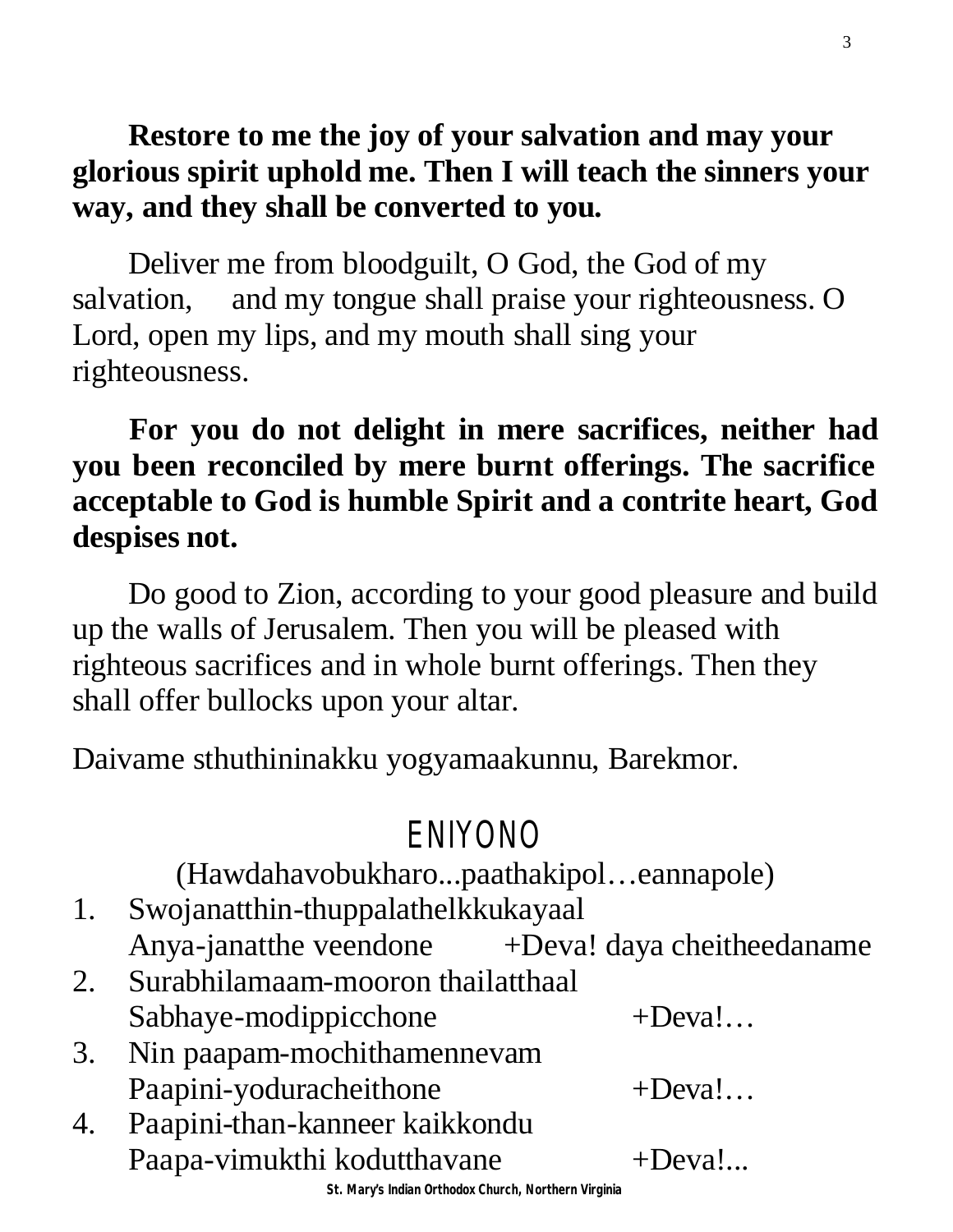| 5. | Swojanatthil-kaniyuka                    | kartthaave |           |
|----|------------------------------------------|------------|-----------|
|    | Pinmaaree-daruthavareennum               |            | $+$ Deva! |
|    | Barekmor-SubahoMenaolam                  |            |           |
| 6. | Ninte hitham-nirmmicchavayakhilam        |            |           |
|    | Min perkkaai-sthuthiyettatte             |            | $+Deva!$  |
|    | Kuriyelaayisson                          |            |           |
|    | Psalm 141 (Karthave! njan ninne vilichu) |            |           |

4

### **O LORD, I call to you; come quickly to me. Hear my voice when I call to you.**

May my prayer be set before you like incense; may the lifting up of my hands be like the evening sacrifice. Set a guard over my mouth, O LORD; keep watch over the door of my lips.

**Let not my heart be drawn to what is evil, to take part in wicked deeds with men who are evildoers; let me not eat of their delicacies. Let a righteous man strike me, it is a kindness; let him rebuke me it is oil on my head. My head will not refuse it. Yet my prayer is ever against the deeds of evildoers; their rulers will be thrown down from the cliffs, and the wicked will learn that my words were well spoken.** 

They will say, "As one plows and breaks up the earth, so our bones have been scattered at the mouth of the grave." But my eyes are fixed on you, O Sovereign LORD; in you I take refuge; do not give me over to death.

**Keep me from the snares they have laid for me, from the traps set by evildoers. Let the wicked fall into their own nets, while I pass by in safety.**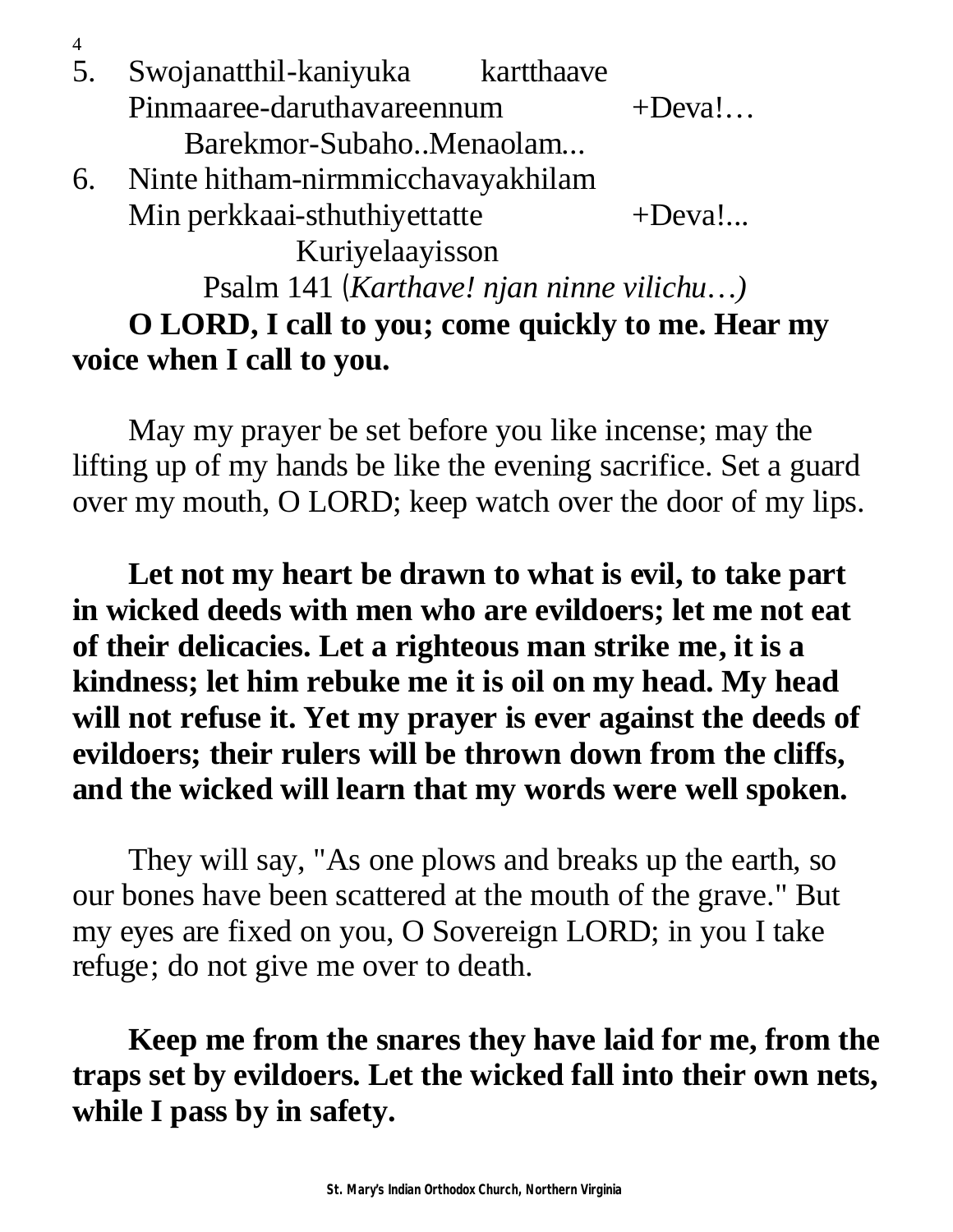#### (Psalm 142)*(Ente shabdathil Karthavine njan vilichu…)*

5

I cry aloud to the LORD; I lift up my voice to the LORD for mercy. I pour out my complaint before him; before him I tell my trouble. When my spirit grows faint within me, it is you who know my way.

**In the path where I walk men have hidden a snare for me. Look to my right and see; no one is concerned for me. I have no refuge; no one cares for my life. I cry to you, O LORD; I say, "You are my refuge, my portion in the land of the living."** 

Listen to my cry, for I am in desperate need; rescue me from those who pursue me, for they are too strong for me. Set me free from my prison, that I may praise your name. Then the righteous will gather about me because of your goodness to me.

#### (Psalm 119:105-112)

*(Ninte vachanam ente kalukalku vilakum…)*

**Your word is a lamp to my feet and a light for my path. I have taken an oath and confirmed it, that I will follow your righteous laws. I have suffered much; preserve my life, O LORD, according to your word. Accept, O LORD, the willing praise of my mouth, and teach me your laws.** 

Though I constantly take my life in my hands, I will not forget your law. The wicked have set a snare for me, but I have not strayed from your precepts. Your statutes are my heritage forever; they are the joy of my heart. My heart is set on keeping your decrees to the very end.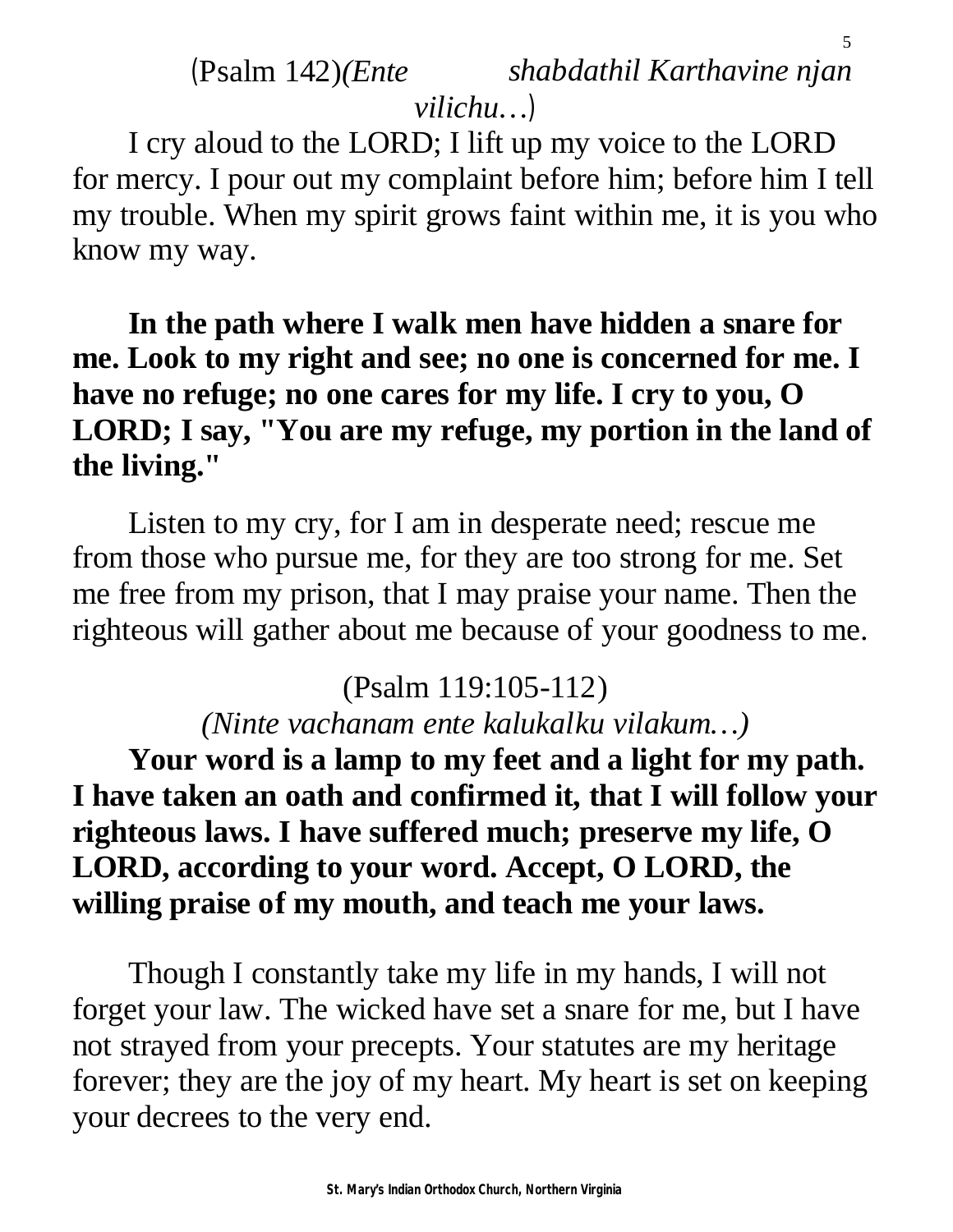(Psalm: 117) *(Sakala jathikalume!...)*

**Praise the LORD, all you nations; extol him, all you peoples. For great is his love toward us, and the faithfulness of the LORD endures forever. Praise the LORD.**

Daivame! sthuthininakku yogyamakunnu. Barekmor, Subaho – Menaolam…

## **EANIYONO**

(Tune-Yauminono innaal nin kabarinkal…)

- 1. Ennaalil- semaonum-yohannaanum preshitharaai Nammude rakshakkaai baliyaayarahasyesannaai Pesaha kunjaa-dathine sajjama-thaakkeeduvaanaai
- 2. Innaalil-ningaliloruvan-eanneyotteedum vilavaangum Yaathanayum-narakaagniyumavanetteedu mennevam Mahitha rahasyam-sishyarkkaayi naadhan velivaakki
- 3. Innaalil paavanapuiiyil-seemon yohannaanmaarchennu Balikalkkeesanu kunjaadineyum thayyaaraakki Maalikathannil-mahaneeyam marmmam niravetti
- 4. Innaalil-sarvaadheesari-than klesattheyaaspadamaakki Ningalilonivan vimatharkkenneyelppicchidumennuracheithappol-sishyaganam paaramv yadhapoondu
- 5. Sishyaganam sambramamaam nu-ningaliloruvan

```
 thaanenneyaho
```
Vittiha vaangum vilayennevam guru chonnappol Aarum dhaarshtyam-kaanicchillaarennaaraayaan Barekmor...Subaho…menaolam...

6. Sakalesa-vimalasabhakkaayi-nin thanuvil klesam

swoyamettu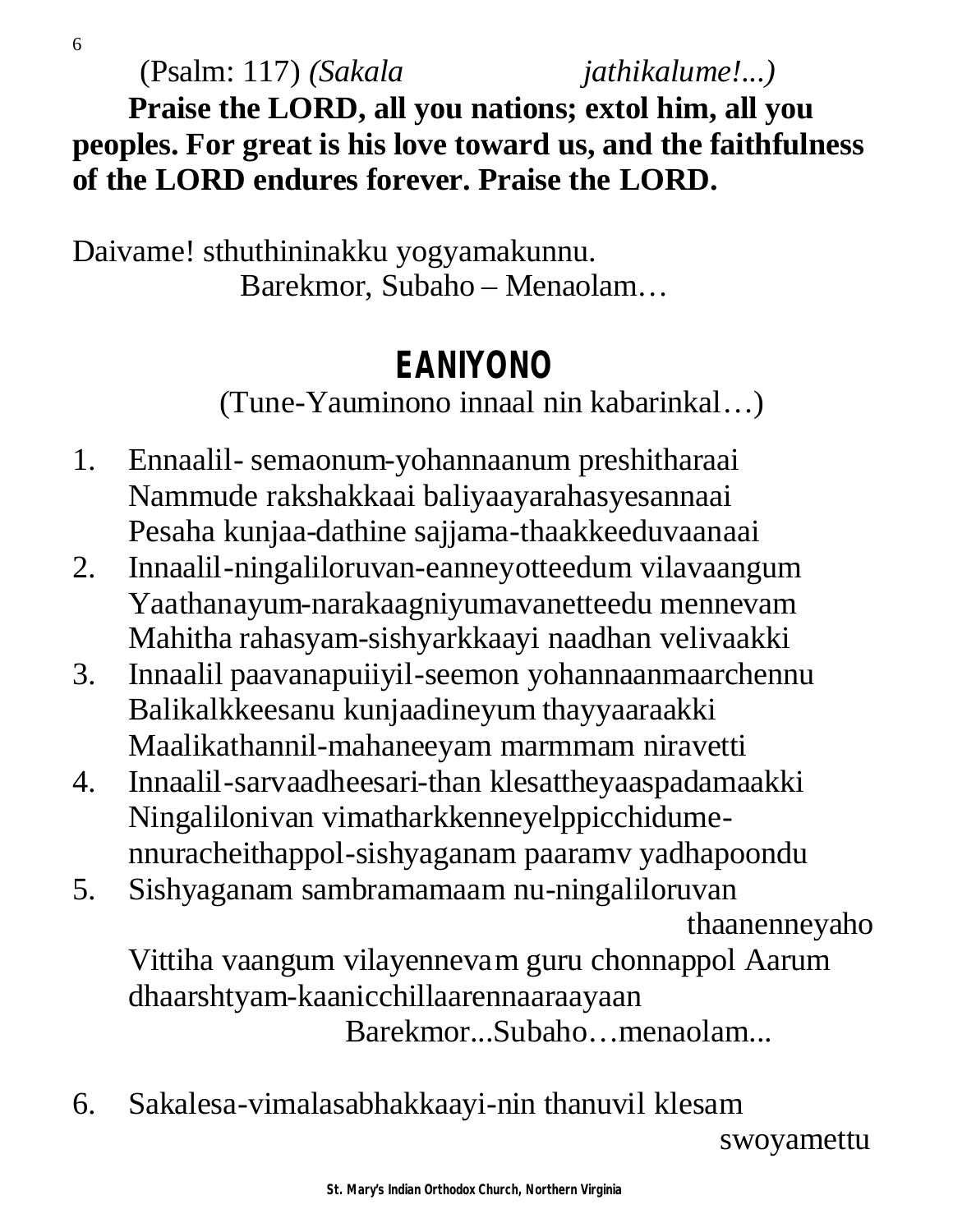Thettippoyoru vazhiyeennathine rakshicchone Bhinnatha neekki-sabhayii valartthaname nin saanthi Sthoumenkalos Kuriyelaayisson...

7

## PROMIYON KOLO(Song)

1. Ee sandhyayil nammude kartthaavu thante sishyanmaarkku thante kashtaanubhavatthe velippedutthi. Avarodu thante nanmayude phalam darsiccha akra mikalilninnu aadaamyavarggatthinuvendi thaan peedakal sahikkuvaanaayirikkunnuvennum anyaayakkaarodonnicchu skeeppaayil kuttamkoodaathe thanne tharakkumennum paranju. Thante sreshtathakku sthuthi. Thante nithyathayil thaan athirtthiyillaatthavanaayirikkumpol swoyam verumayaakki thannathaan thaazhthi. Nyaayasthalatthuvecchu thanne kuttam vidhippaan dushtanmaar thanne pidicchu.

Barekmor…Subaho…Menaolam

2. Ningalil oruvan eanne yoodajanatthinnelppicchukodukkumennum njaan kashtathayum skeeppaayum sahikkumennum nammude rakshakan aruliccheithappol sishyanmaarude anugraheetha sanghatthinu dukhamundaayi. Vanchaka sishyanaaya skariyotthaayil saatthaan pravesicchu. Avan aachaaryanmaarude adukkal poyi avarkku thanne ealpikkukayum avante aalmahathyakkullakaYarinte vilayaayi muppathu vellikkaasu vaangukayum cheithu.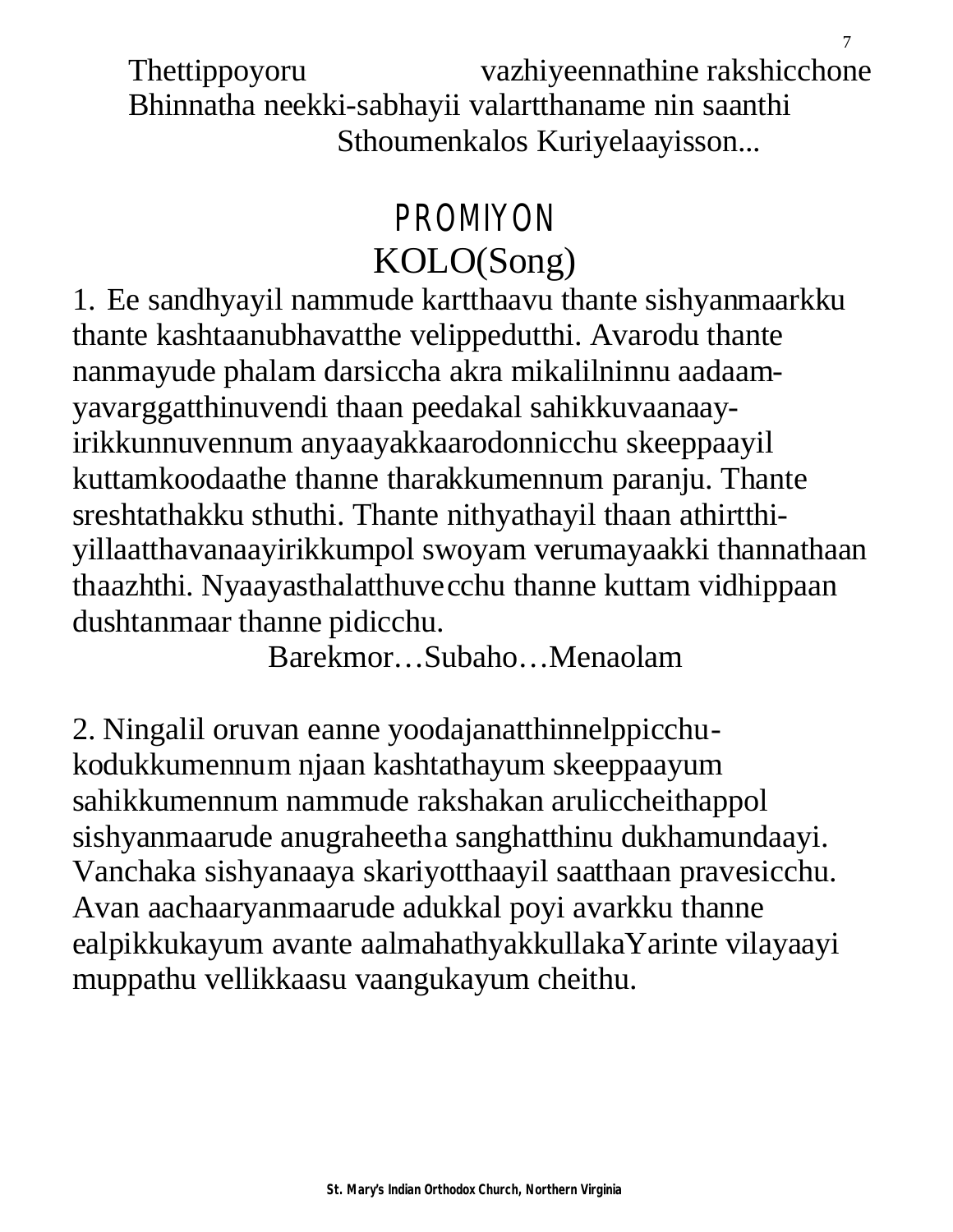## **ETHRO** (Incense Prayer) **VEENDUM KOLO (Song)** *(Tune-Kookkoyo)*

1. Pesahapperunnalinu munpe-budhanaa maazhchayilum Vyaazhatthilumeesan marmam velivaakkicchonnaan Pokunnu naam-paavanamaam puriyil Pidikoodeedum eanne yoodanmaar Niyamam lamghicchonaakum-aadaaminuvendi Maanushaputhraneyeteedum-sleebaayinmeethe Haleluyya-avanedan pookum

Barekmor... Subaho... Haleluyya...

2. Pesahapperunnalin munpe budhanaamaazhchayilum Vyaazhatthilumaa yoodanmaar vanchippaan koodi Janarakshakkaayi eakan mruthiyaamnaal Athu nannaane-nnaa van perunnaalil Masiha thannude mruthiye mun nirtthikkayyaappa Pravachicchaan janamonnaayi-ttathine pinthaangi Haleluyya-praanadanekkonnaar Morio raahem...

## **BOTHED HAASO**

Njangalkkaai neeyettoru peeda-Thaazhchakalettam-dhanyam naadha!

1. Hrudayangaleye-llaamariyunnon Ee sandhyayile-vam velivaakki Ningalilekan eanneyottum Valamaam bhaaga-tthamarunnoram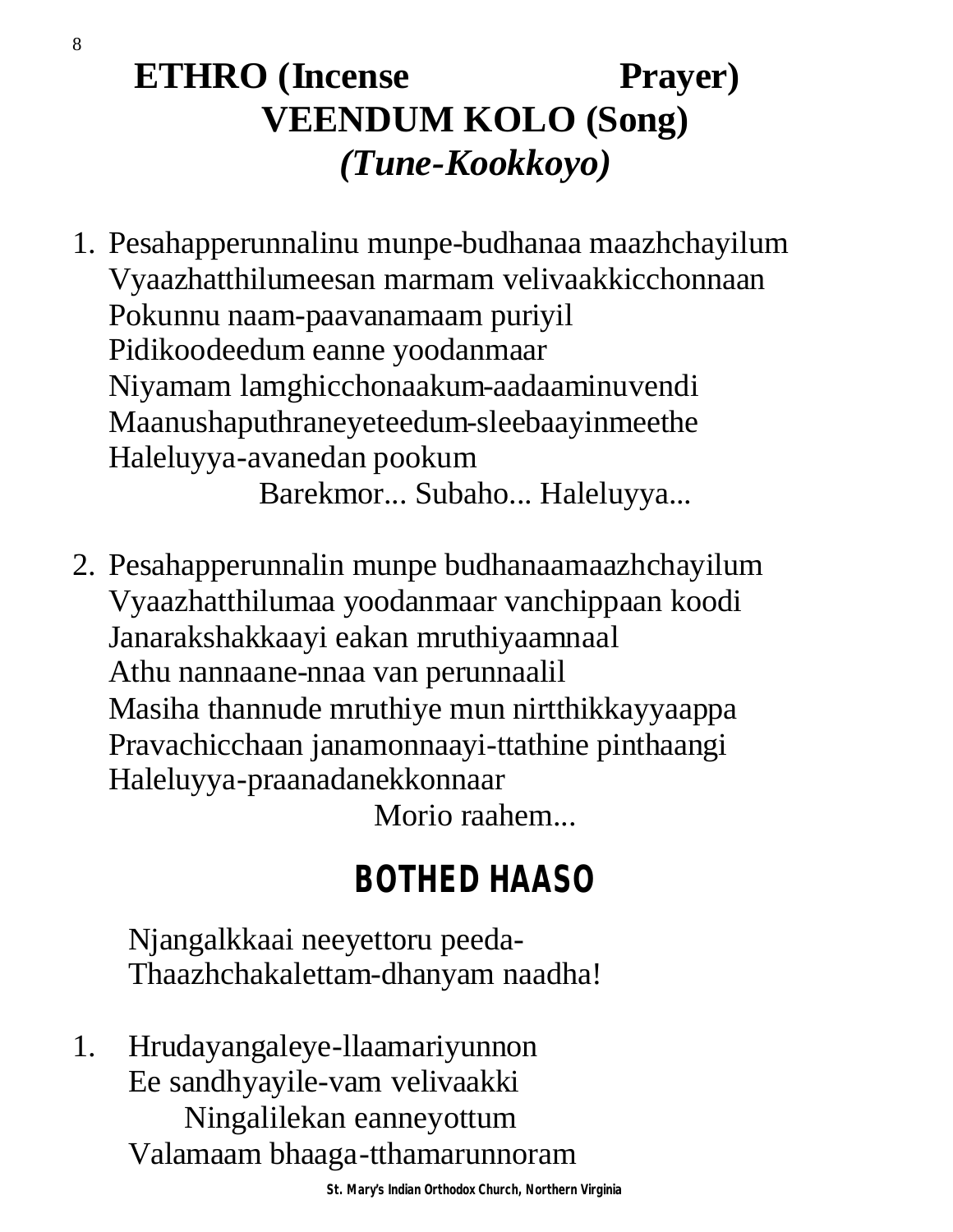Kunjaadukalettam khedicchu 2. Eeyanthiyilacchathiyan yooda Tharamaakumpo-zhavane neechar-Kkelppiccheedaamennangetaan Than-rekthatthaal Nammekkondon Than moolyamaho-muppathu naanyam 3. Naadhanmaar than-naadhanuvendi Pesahaa kunjaa-dathineyorukki Nibiyanmaaro-daachaaryanmar Velipaadukaaal-soochippicchon Thanayan sarvam-poomamathaaki

> Nin vidhicheithor-vidhiyelkkumpol Vidhicheyyaruthe-njangaleyeesa Moriyo raahem...

#### **MAR APREMINTE BOVOOSA**

Njangalkkaayulavaayoru nin Bahu kashtathayaal krupa cheika Nin haasaayil kashtathayaal Nedanamavakaasam raajye...+Deva! daya cheitheedaname

- 1. Kroosakar thannavasaanatthe Perunaalaam pesaha vannu Naadhan preranakoodaathe Swoyame kunjaadaaitheemnu Nin hithamenthennariyikka Pesahaayevideyorukkenam Sadayam thaanorunnathano Devam sishyarchodicchu... +Deva!...
- 2. Thaatha darsakarude marmam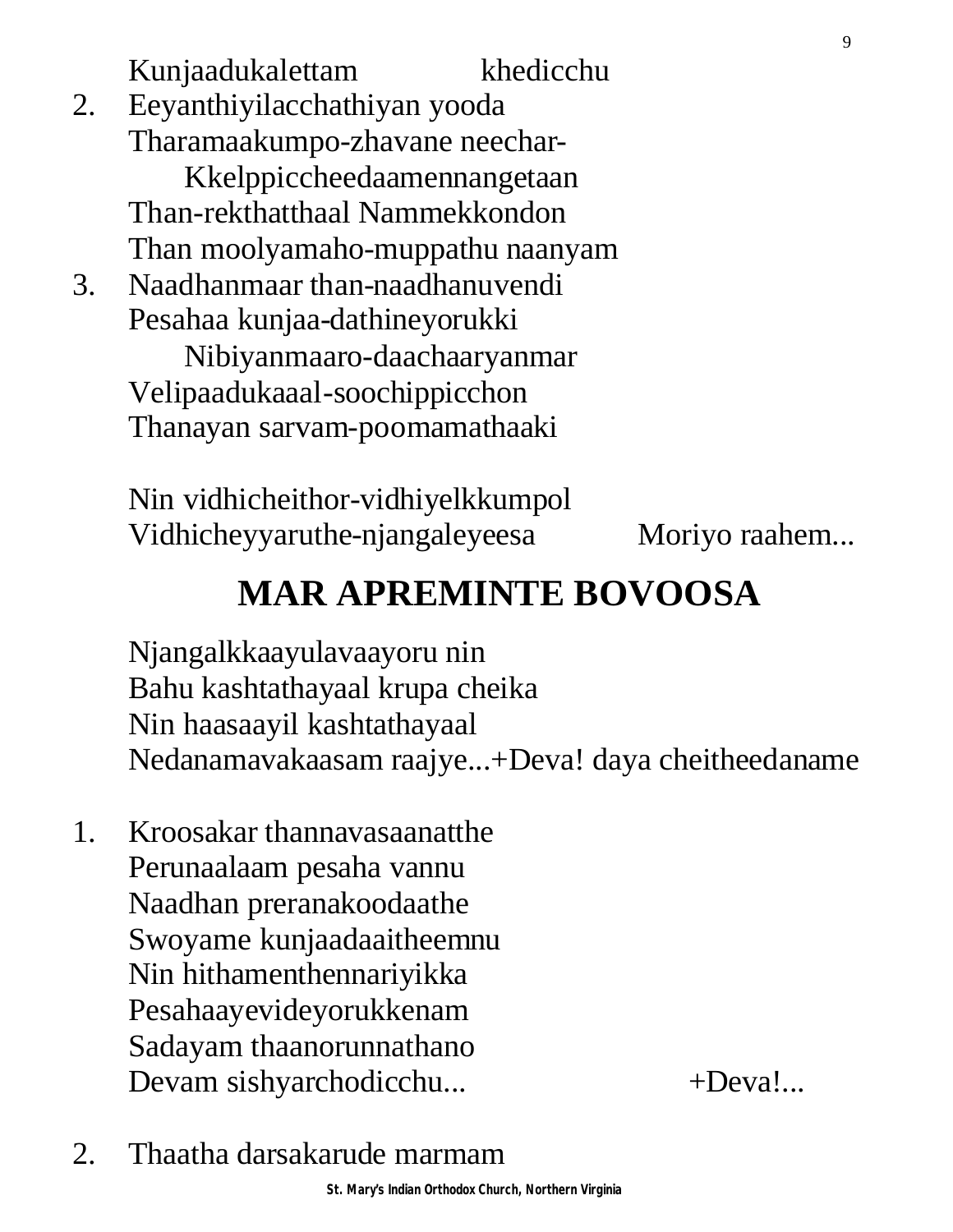10

Suthanaam njaan niravettunnu Bhoojaathikalaanandippaan Njaan baliyaaitheerunnu Munpaai njaan nediya sabhaye Nin savidhe njaan velkkunnu Vilayeriyathaamen raktham Sthreedhanamaai njaane-zhuthunnu... +Deva...

Njangalkkaayulavaayoru nin Bahu kashtathayaal krupacheika Nin haasaayin kashtathayaal Nedanamavakaasam raajye... +Deva!

## **EAVANGELIYON**

St. John 7:45-52, 8:12-20

Njangalute karthaaveshumisihaa! ninte karunayute vaathil njangalute nere nee adaykkaruthe. Karthaave! njangal paapikalaakunnu eannu njangal eattuparayunnu. Njangalotu karunayundaakaname.

Karthaave! ninte maranathaal njangalute maranam manjupokuvaanayitt, ninte sneham ninte sthaanathu ninnu njangalute atukkalekk ninne erakki konduvannu njangalotu karunayundaakaname.

### **PESAHAAYUDE KAUMA** *(Brik mookkokkok dahaloppain)*

+Pesahaayaal pesahaakunjaadine neekkiya misiha-Modippicharuluka krupa nin pesahaayaal.

(Three times)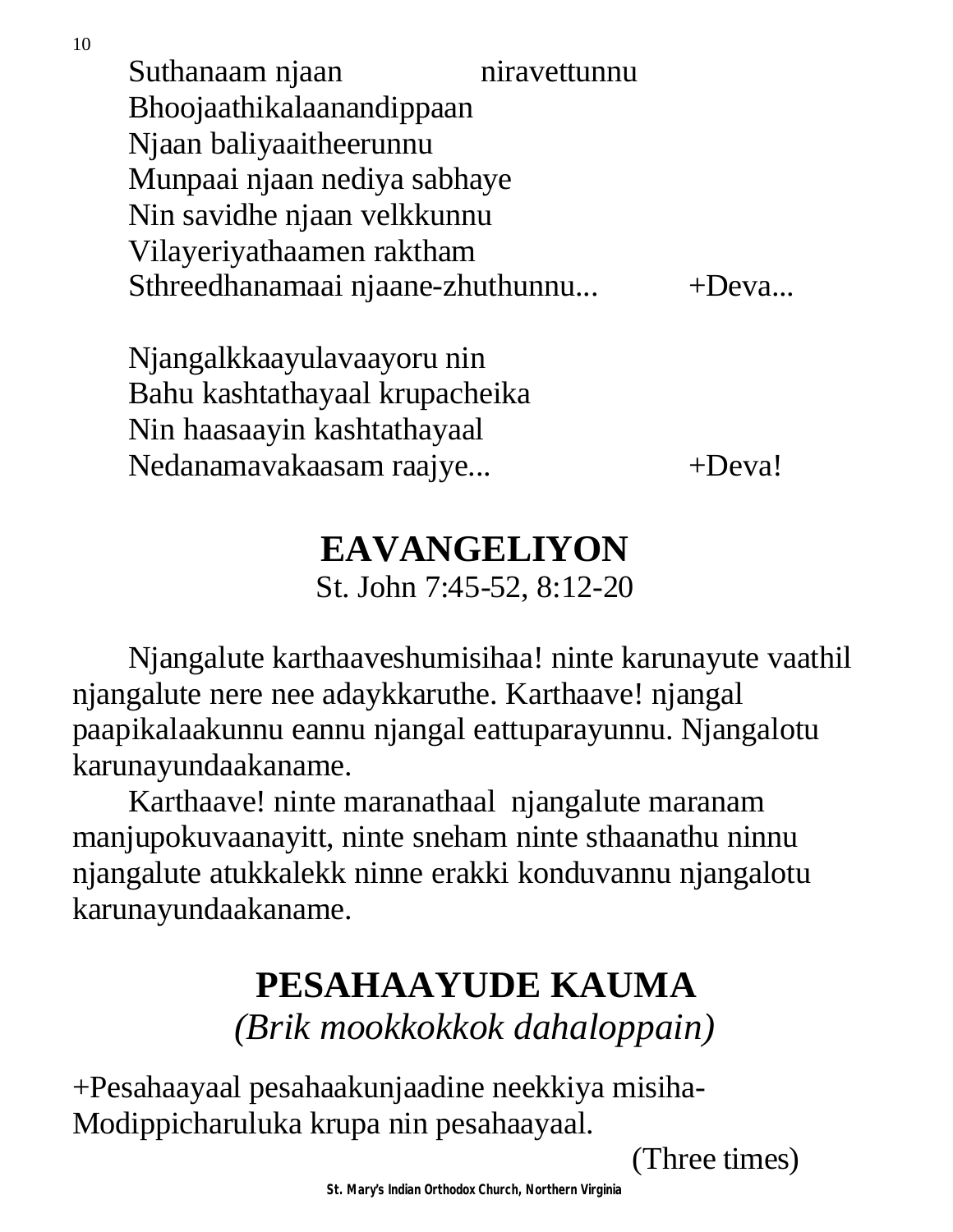#### **Vyaazhaazhcha Soothaara**

## **PESAHAAYUDE KAUMA**

*(Brik mookkokkok dahaloppain)*

+Pesahaayaal pesahaakunjaadine neekkiya misiha-Modippicharuluka krupa nin pesahaayaal.

(Three times)

*Naadha! thé sthuthiyum... (Page 1) Sworggasthanaaya njangalude pithaave…*

## **PROMIYON** *Kolo(Song) (Tune-Kookkoyo)*

1. Vyaazhadinatthil maalika-tha-nnullil-chenneri Panthiyirutthee vanchakanaam-yoodaye naadhan Moorchavarutthi-vaalinavan menmel Karkkasahrudayan-nal punchiri thooki Purame kunjaadaai ninnaan chennaayaakunnon Koottattheennaa vanchakane- vitton samsthuthyan

Haleluyya-u-haleluyya Barekmor Subaho... Menaolam… Haleluyya...

2. Noothanamaayoru Vyaazhadine-than sleehanmaare Nallorutthama drushtaanthamkaanicchelpicchaan Aajnjaapicchaa- navarodannevam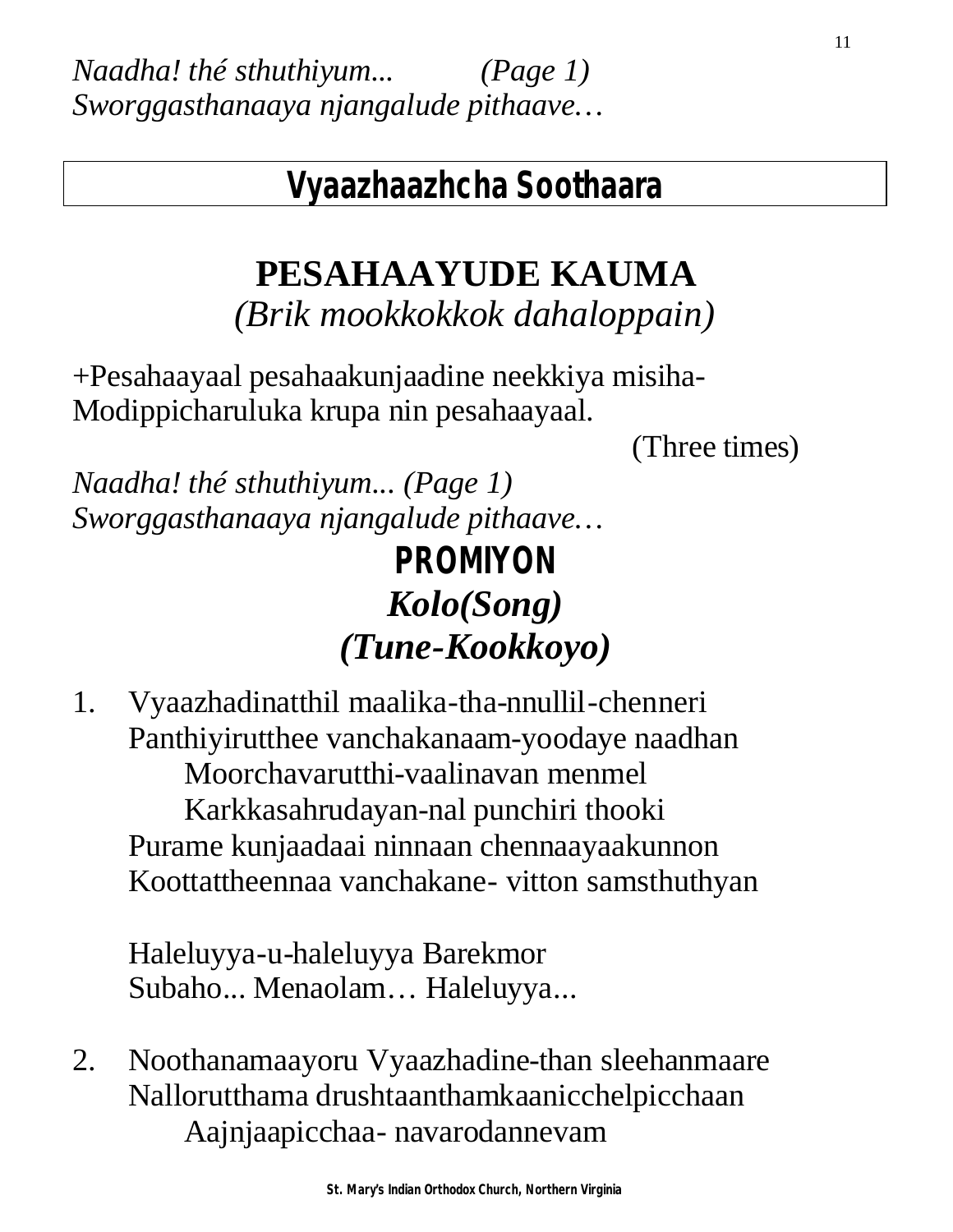Njaan kaaniccho-ree drushtaanthatthe Ningalumettam vinayattho-deppozhum cheivin Ithinaal ningal-mama sishyanmaarennariyenam Haleluyya-u-haleluyya

## BOTHED HAASO

Njangalkkayi nee-yettoru peeda Thaazhchakalettam-dhanyam naadha!

- 1. Nanmaniranjon-swoyamelppicchu Isahaakkin mun-kuri niravetti Gogultthaayil-baliyaayitheemnu Vaaleennisahaa-kkinerakshicchu Aadaamineya- veezhchayilninnum
- 2. Ipperunnaalil dushtanmaaraam Yoodanmaar Va-nchippaan koodi Iskariyothaa-ykkeki dravyam Vaagdatthampol-guruvineyotti Vaangi vilakkaayi thoongicchaakal
- 3. Pesaha ghoshi-cchaa mun niyamam Nirttheedaanaayi-vittu naadhan Keeppa yoha-nnaanennivare Rahasyangal than-naadhanuvendi Kunjaadineyum-thayyaaraakki

Nin vidhi cheithor vidhiyelkkumpol Vidhi cheyyaruthe njangaleyeesa Morio raahem...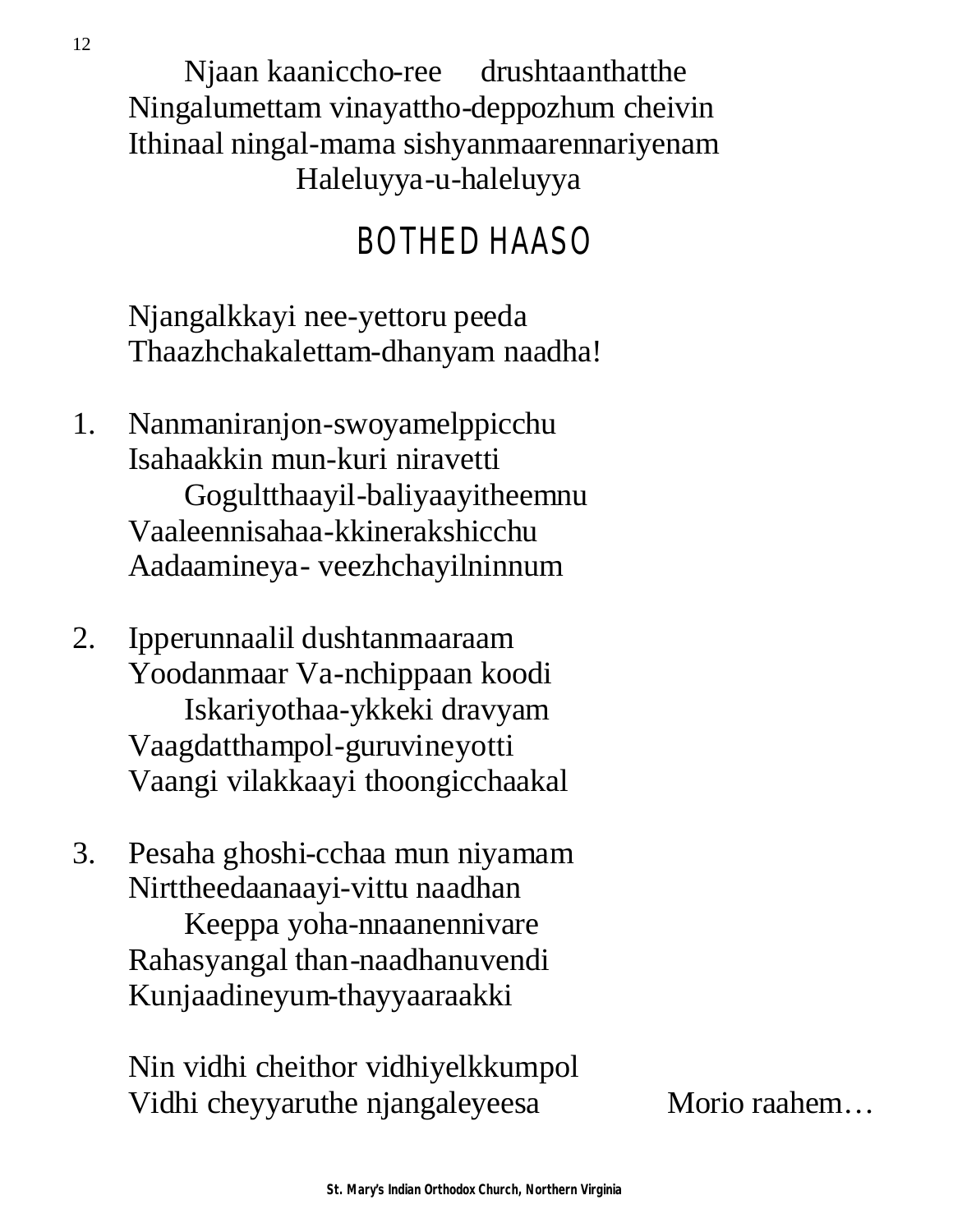## **MAR YAAKKOBINTE BOVOOSA**

Misihaskeeppaamruthi kashtathakalkkaayi vannone Praarthanakettittaalmaakkalilanpundaakenam + Deva! Dayayundaakenam-naadha! Krupathonnanamanpaal

- 1. Isahaakkin yaagam niravettaaneeso naadhan Perunnaalinu naal moonnullappol malameleri Yaanam cheithaan naal munnisahaak baliyatheeran Naadhan thaniyeyelppicchathineyathu kaattunnu +Deva!...
- 2. Asambhaavikamudayon hathanaayi sweshtatthaale Saaraamsatthil mruthanaayilla marthyathayil thaan Yaagatthinnaayi viraku vahicchonaayonisahaak Tholil kroosenthiya soonuvine soochippichu +Deva!...

Paurohithyam raajyam pravajanamennivayenye Yoodanmaare ningade nilayam sarvam soonyam +Deva!... Kuri... Kuri... Kuriyelaison...

Athyunnathante maravil irikkunnavanum... Mahonnathante maravilirikkunnavanaaya...

## **PESAHAAYUDE KAUMA**

+Pesahaayaal pesahaakunjaadine neekkiya misiha-Modippicharuluka krupa nin pesahaayaal.

(Three times)

*Naadha! thé sthuthiyum... (Page 1) Sworggasthanaaya njangalude pithaave...*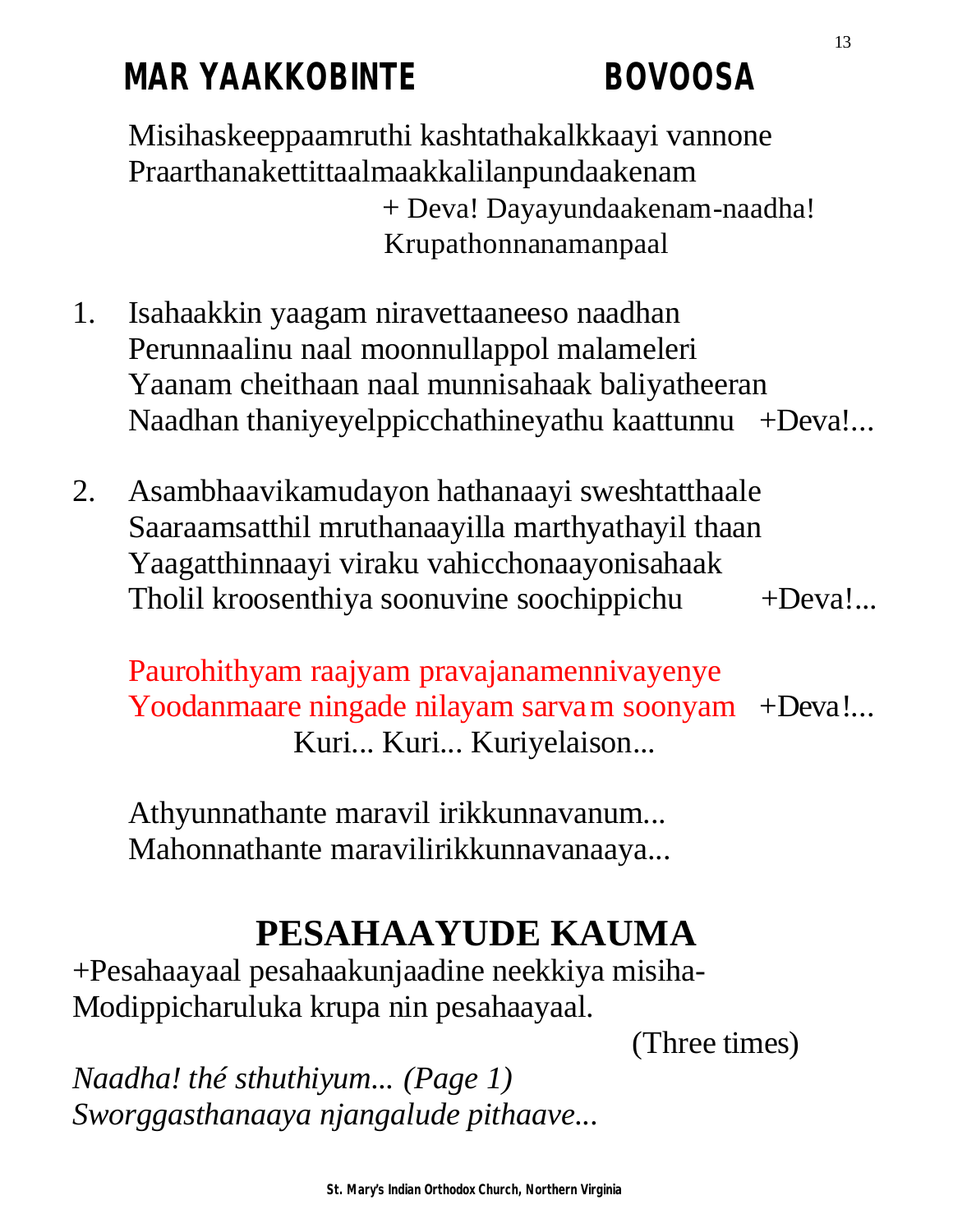14

**The Nicean Creed** *(Vishwaasapramanam)*

We believe in one true God:

The Father Almighty, maker of heaven and earth, and of all things, visible and invisible,

And in one Lord Jesus Christ, the only begotten Son of God; begotten of the Father before all worlds, light of light, very God of very God; begotten, not made; being of the same substance with the Father, and by whom all things were made,  $+$  who for us men, and for our salvation, came down, from heaven, + and was incarnate of the Holy Virgin Mary, mother of God, by the Holy Ghost and became man, + and was crucified for us in the days of Pontius Pilate and suffered, and died, and was buried, and the third day rose again, according to His will; and ascended into heaven, and sat on the right hand of the Father, and shall come again in His great glory, to judge both the quick and the dead, whose kingdom shall have no end,

And in the one living Holy Spirit, the life- giving lord of all, who proceeds from the Father and who with the Father and the Son is worshipped and glorified: who spoke by the prophets and apostles,

And in one, Holy Catholic (Orthodox) and Apostolic church: and we acknowledge one baptism for the remission of sins: and look for the resurrection of the dead: and the new life in the world to come. Amen.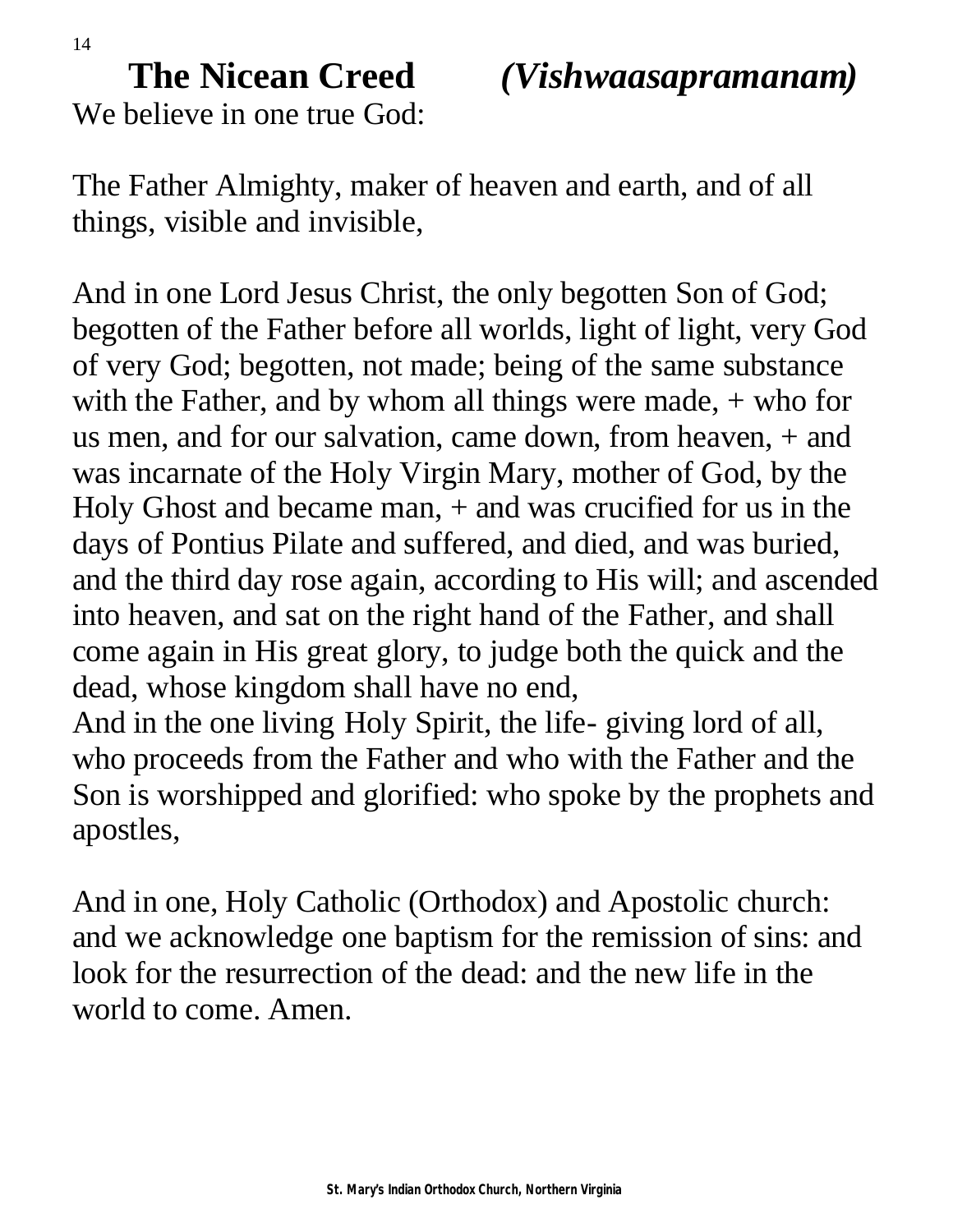## **PESAHAAYUDE KAUMA**

+Pesahaayaal pesahaadine neekkiya misiha Modippiccharuluka krupa nin pesahaayaal

(Three times)

*Naadha! thé sthuthiyum... (Page 1) Sworggasthanaaya njangalude pithaave…*

### **PRAARTHANA**

Urakkamillatha unarvullavanaya ente karthave! ninte unarvine sthuthippanayittu papamuzhukalakunna urakkathil ninnu njangale nee unarthaname. Maranamillatha jeevanullavane! ninte karunaye vandippaanayi, maranavum, nasavumakunna urakkathil ninnu njangalude maranathe jeevippikkaname. Pithavum puthranum visudha roohayume! swargathi1um bhoomiyilum sthuthikkappettavanum vaazhtha pettavanum nee aakayal ninne sthuthikkunna swargeeya malakhamarude mahathwamulla koottangalodonnichu visudhirodukoodi ippozhum ellayipozhum ennekkum ninne sthuthichu vaazhthuvvan njangale yogyarakkename. Amen.

(Psalms – 134)*(Rathrikalangalil karthavinte bhavanathil…)* **Praise the LORD, all you servants of the LORD who minister by night in the house of the LORD.** 

Lift up your hands in the sanctuary and praise the LORD.

#### **May the LORD, the Maker of heaven and earth, bless you from Zion.**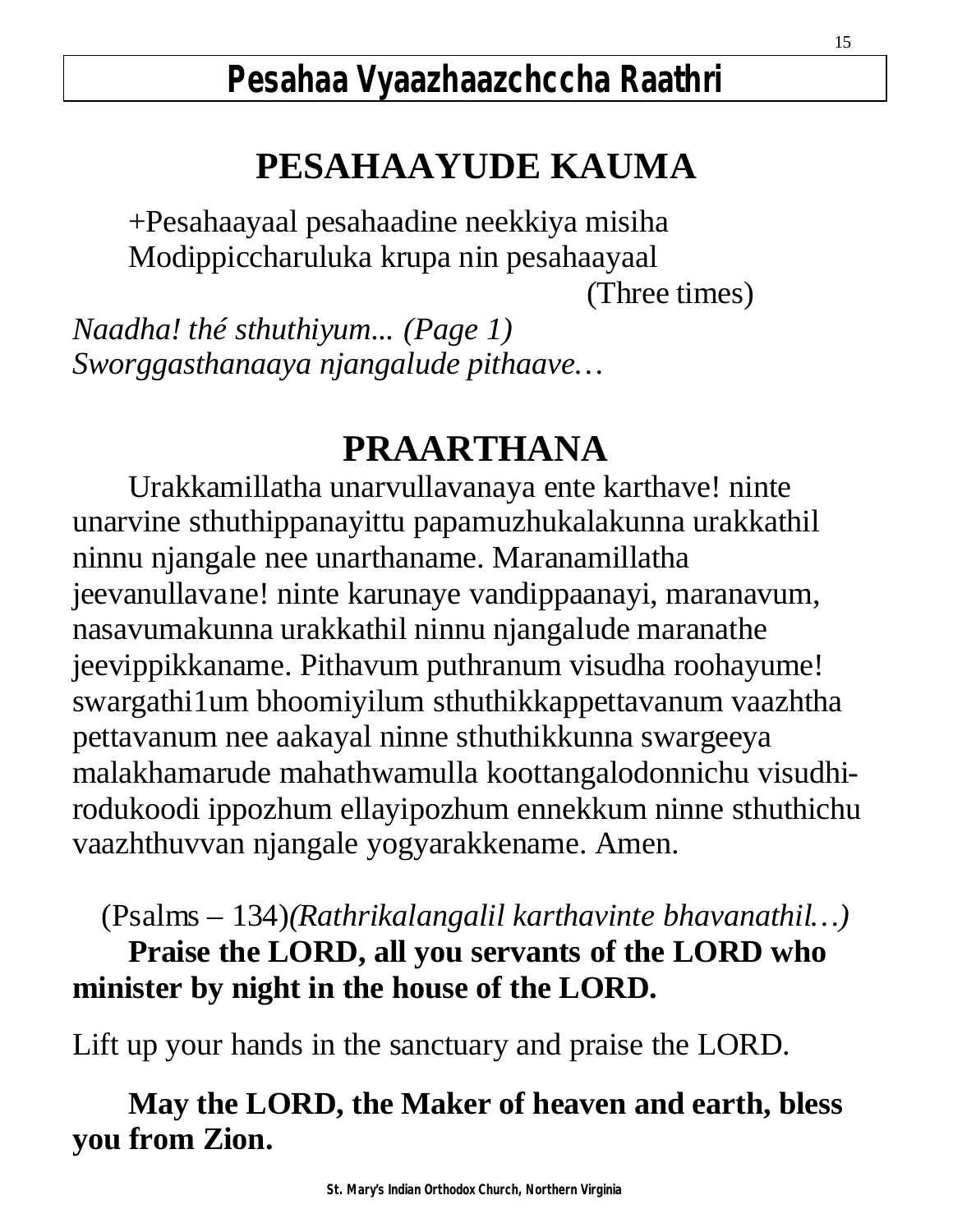(Psalms-119:169- 176)*(Karthave! ente sthuthi ninte munpake...)*

May my cry come before you, O LORD; give me understanding according to your word. May my supplication come before you; deliver me according to your promise.

#### **May my lips overflow with praise, for you teach me your decrees. May my tongue sing of your word, for all your commands are righteous.**

May your hand be ready to help me, for I have chosen your precepts.

#### **I long for your salvation, O LORD, and your law is my delight. Let me live that I may praise you, and may your laws sustain me.**

I have strayed like a lost sheep. Seek your servant, for I have not forgotten your commands.

(Psalm: 117) *(Sakala jathjkalume!...)*

#### **Praise the LORD, all you nations; extol him, all you peoples. For great is his love toward us, and the faithfulness of the LORD endures forever. Praise the LORD.**

Daivame! sthuthininakku yogyamakunu. Barekmor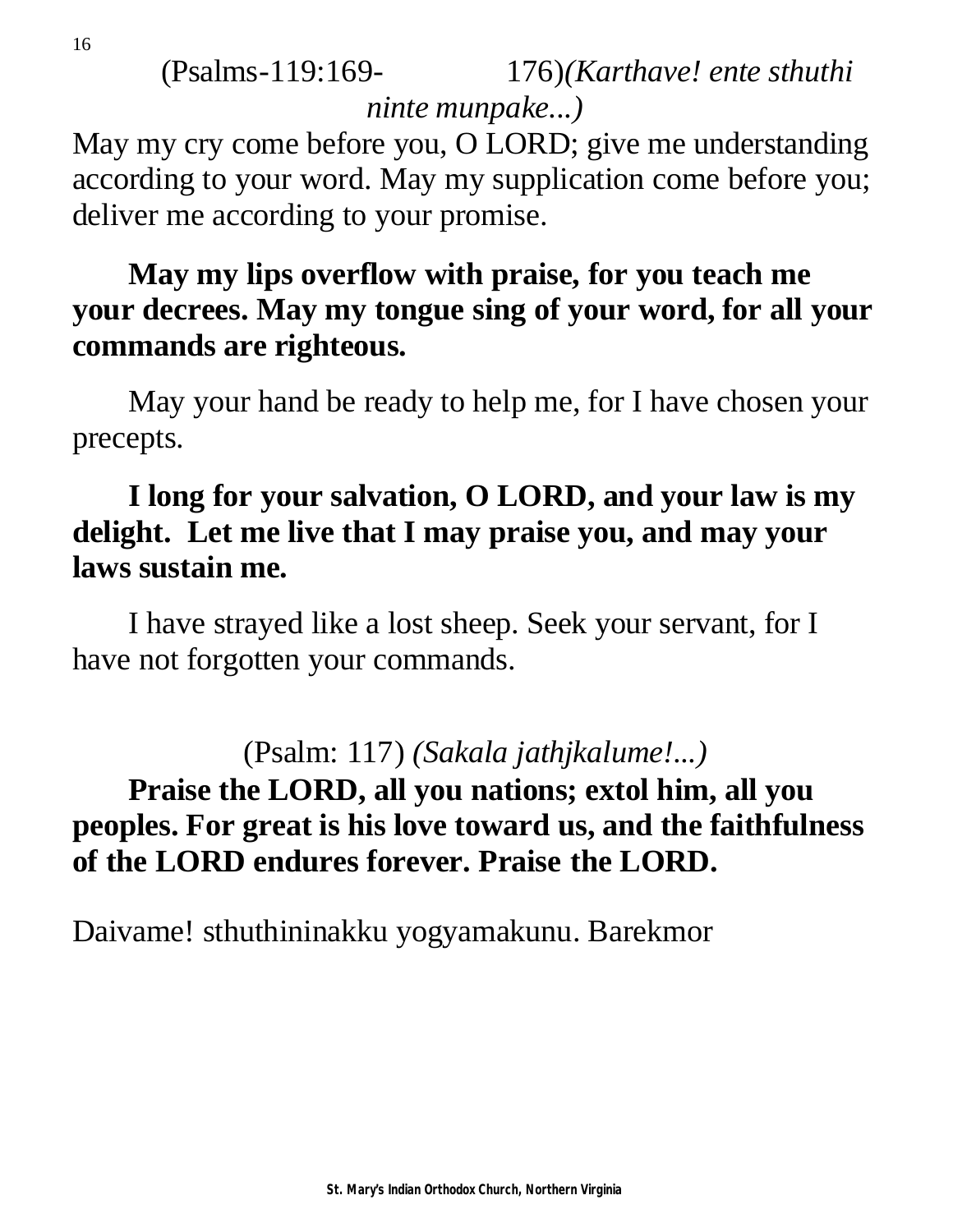## ENIYONO **(Amhonoon dala eal...) (Maanava valsalane-Krobe sroppe...)**

- 1. Sworggeeyaadhipathi-ninnu vidhikkaayi Sakalarkkum-viduthal nalkaan Yaa- thanayettaan-namme rakshippaan Naadha! sthuthi the-nikhila jagannirmmaathaave!
- 2. Namme rakshicchon-keeppaa yohannaanmaare vittu pesaha Maalika thannil-parichodorukkiduvaan Naadha! sthuthi the-nikhila jagannirmmaathaave!
- 3. Namme- rakshicchon-jeevanezhum Panpaavanamaam than-rakthangal Sishyanmaar than- sanghatthinu nalki Ni-ngalumevam-cheyyuvinennaruliccheithaan
- 4. Raksha-daathaave! nee naazhikayaayennothi sishyanmaare Vi-ttu pesaha- anpodorukkiduvaan Naa-dha! Sthuthi thé nikhila jagannirmmaathaave! Barekmor Subaho... menaolam…
- 5. Varuvin thanayan-than yaathanayil sankada Melkkaam- paade-tton than Karunyatthe-ulgoshicheedaam Naa-dha! sthuthi the- nikhila jagannirmmaathaave! Kuri... Kuri... kuriyelaayison.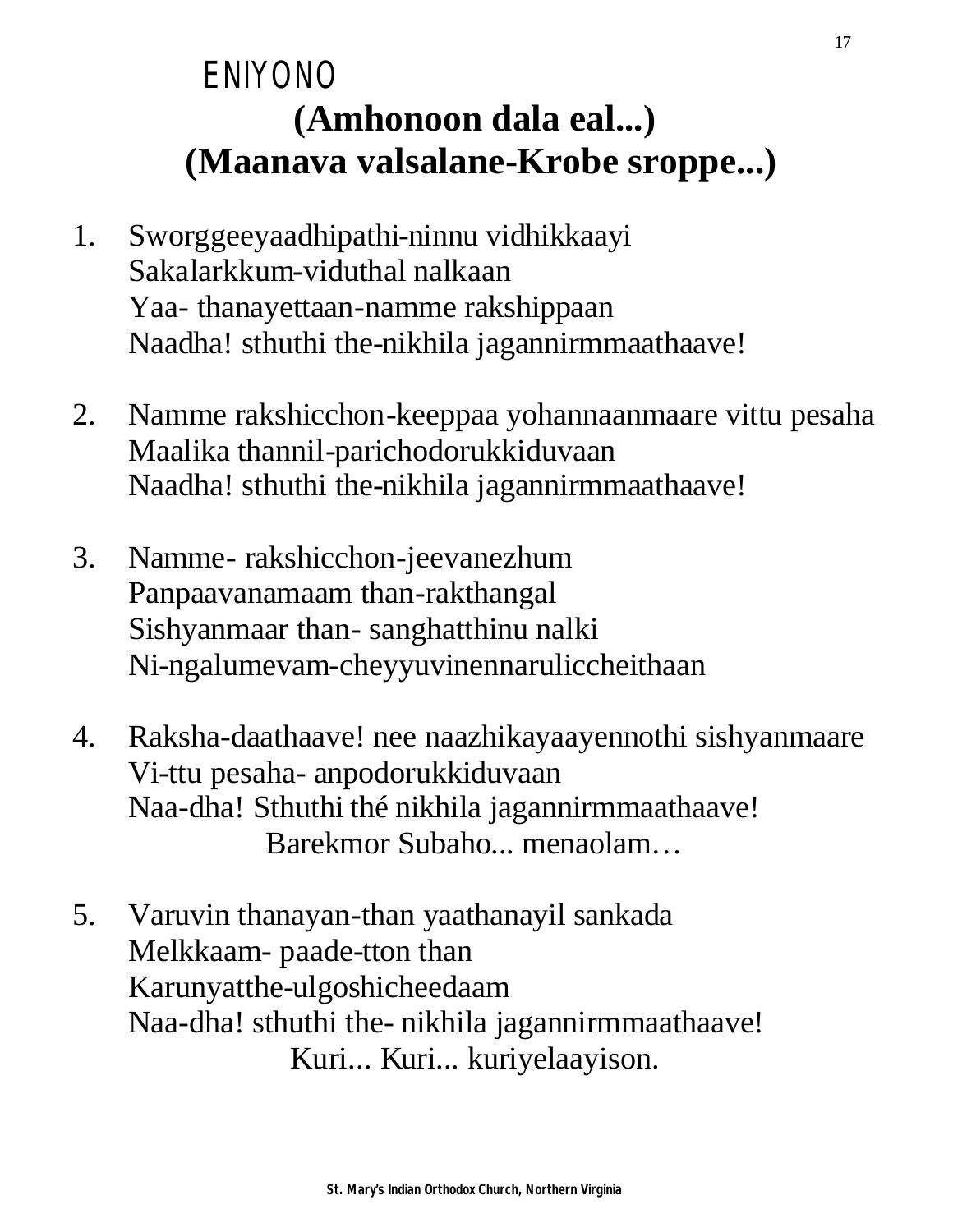## EKBO **(Thubakk praasa...)**

Medaykullil- panthiruvarkkaai Mey bhaagicchon... ma- siha dhannyan Kuri... Kuri... Kuriyelaayison

Njangalute karthaaveshumisihaa! ninte karunayute vaathil njangalute nere nee adaykkaruthe. Karthaave! njangal paapikalaakunnu eannu njangal eattuparayunnu. Njangalotu karunayundaakaname.

Karthaave! ninte maranathaal njangalute maranam manjupokuvaanayitt, ninte sneham ninte sthaanathu ninnu njangalute atukkalekk ninne erakki konduvannu njangalotu karunayundaakaname.

## *ONNAM KAUMA(1st Kauma)* **Haasaayude Kauma**

+Peeda thaazhchakalaal namme veendonaam Masihaaye vaazhtthi namikkaamee raavil

(Three times)

*Naadha! thé sthuthiyum...(Page 1) Sworggasthanaaya njangalude pithaave...* Sthoumenkalos Kuriyelayisson

## PROMIYON **KOLO**

1. Ee raathriyil nammude kartthaavu thante sishyanmaarodu maha dukhatthodum sankadatthodum aruliccheithu

**St. Mary's Indian Orthodox Church, Northern Virginia**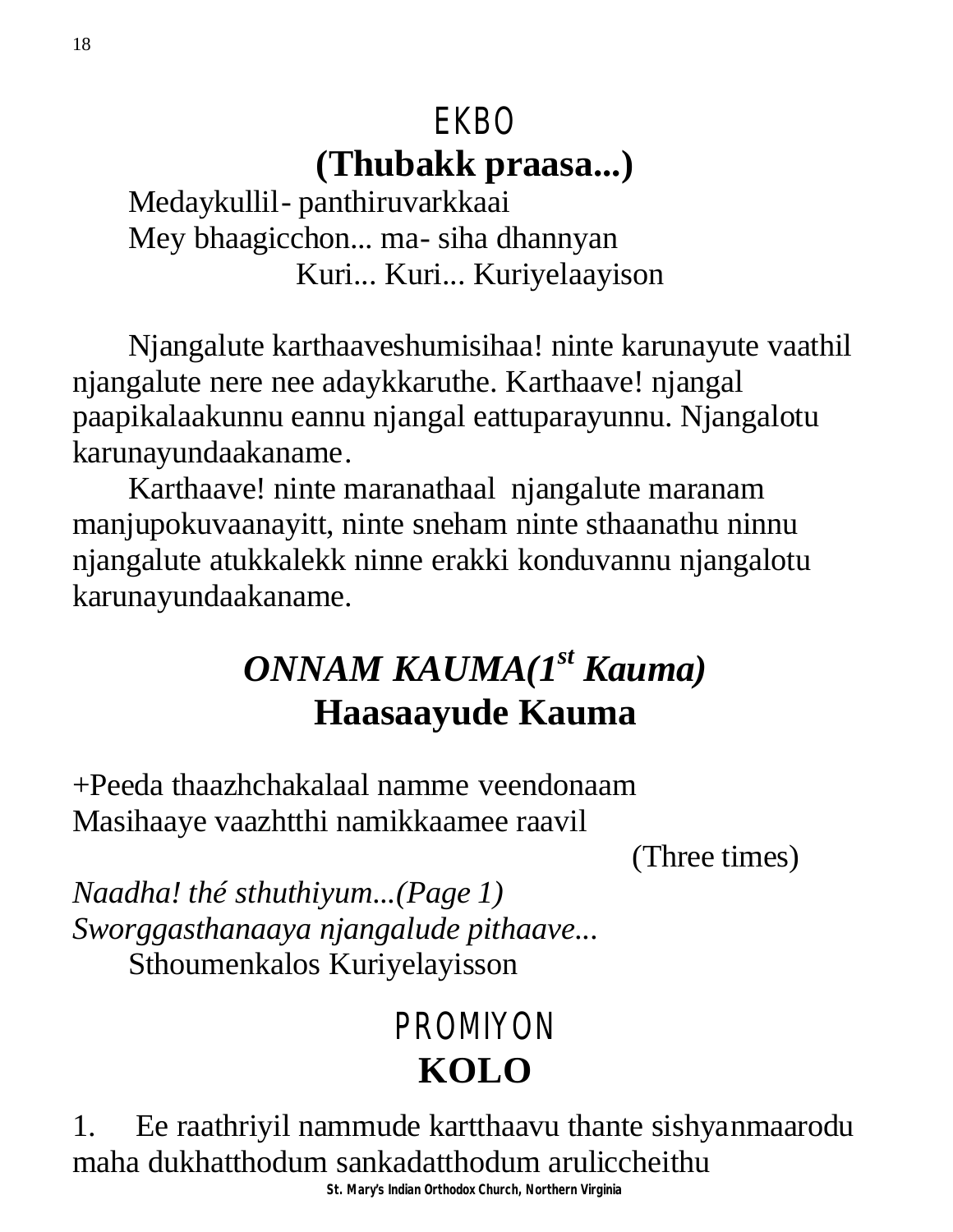ningalodukoodi ee pesaha bhakshikkukayum athinusesham kashtatha anubhavikkukayum chevya namennu njaan athiyaayi vaanchicchu. Thaan appam thrukkayyil edutthu vaazhtthi nurukki avarkku kodutthu.Kaasaayum thaan sthothram cheithu kodutthittu ningalkkuvendiyum ennil viswasikkunnaellaavarkkum vendiyum chonyappedunna ente jeevanulla raktham ithaa-kunnu ennarulicheithu.

Barekmor... Subaho... menaolam…

2. Ee raathriyil vanchakanaaya yooda mahapurohithanmaarude adukkal poyi avarodu ningal enikkkenthu tharum? Njaan yesuvine ningalude kayyil ealpikkaam ennu paranjappol avar vilayeriyavante vilayaaya muppathu vellikkaasu avanodu vaagdaanam cheithu. Swontham jeevane nashtappedutthi saatthaanodonnicchu durithavum athivedanayum narakavum avakaasicchavanu kashtam. Moriyo raahem...

## **ETHRO** *VEENDUM KOLO*

1. Nammude kartthaavu thante sishyanmaarodaruli cheithu. Njaan kashtatha anubhavikkunnathinu munpe ee pesaha ningalodonnicchu bhakshippaan vaanchayode aagrahicchu. Thante sareeram muricchathum jeevanulla thante thirurakthavum avarkku kodutthu. kandaalum naanaabhaagangalilum pallikalil ithu paramparayaayi nadatthappedum. Thante sareeram vibhajikkayum thiruraktham kudippikkayum maranatthil ninnu jeevanilekku namme rakshikkayum cheithavanu sthuthi. Barekmor...

2. Yoohaanon atthaazhatthil naadhante mohaneeya maarvil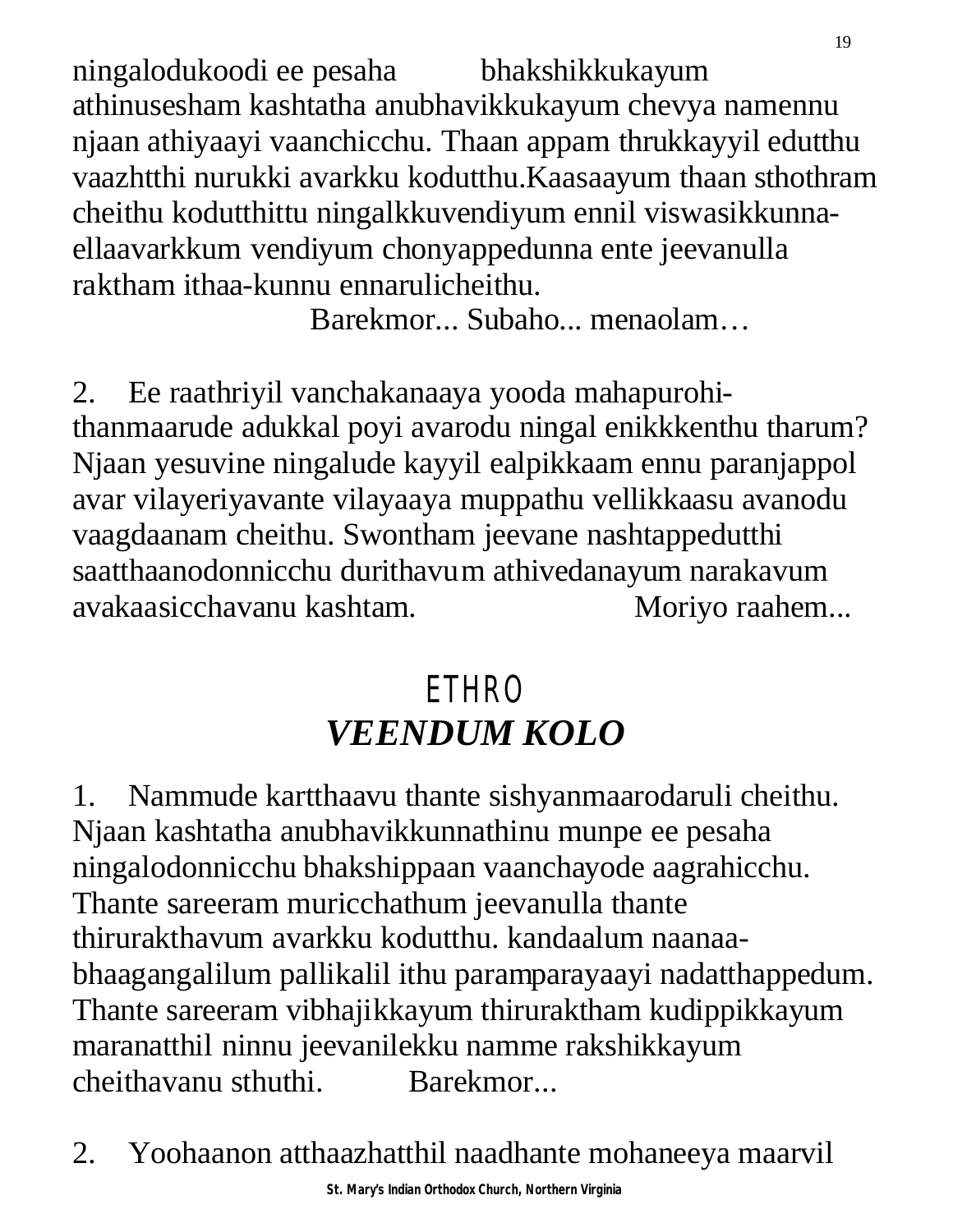chaarikkondu rahasya kaaryangal grahicchu. Thaan avanodaruli-ccheithu aadiyil deivamaaya vacha-nam undaayirunnu, aa vachanam swoyam thaaztthi maanushika sareeram dharicchu deivatthil nanimude sareeram sreshtamaayitheemnu ennu poyi presangikkuka. Njangalude sareeram daricchavanaayullove! ninakku sthuthi, krupayundaayi njangalude mel karuna cheyyename.

## **BOTHED HAASO**

Njangalkkaai nee- yettoru peeda Thaazhchakalettam dhanyam naadha!

20

1. Ee raavilkoorirulilmakkal Thejomayanaam- naadhane nerthu AareyaaraanieedUnnennaan Eesoyeye-nnothiyakoottam Chaanchallyatthaal- virayal poondu 2. Naadhan swontham-sakthi maracchu Thanne sathru-kkalkkelpicchaan Mounam ninnone-kkola chaithaar Eadanthoppil-thettiya namme Rakshippaanaayellaamettu

3. Srushticchone- chodyam cheitha Mannankatte-ha! kashtam the! Lokam vennee- raakkum theeye

Sikshicheedaan-poozhi muthimnu Sworggeeyanmaar -sambramamaamnu

**St. Mary's Indian Orthodox Church, Northern Virginia** Min vidhicheithor-vidhiyelkkumpol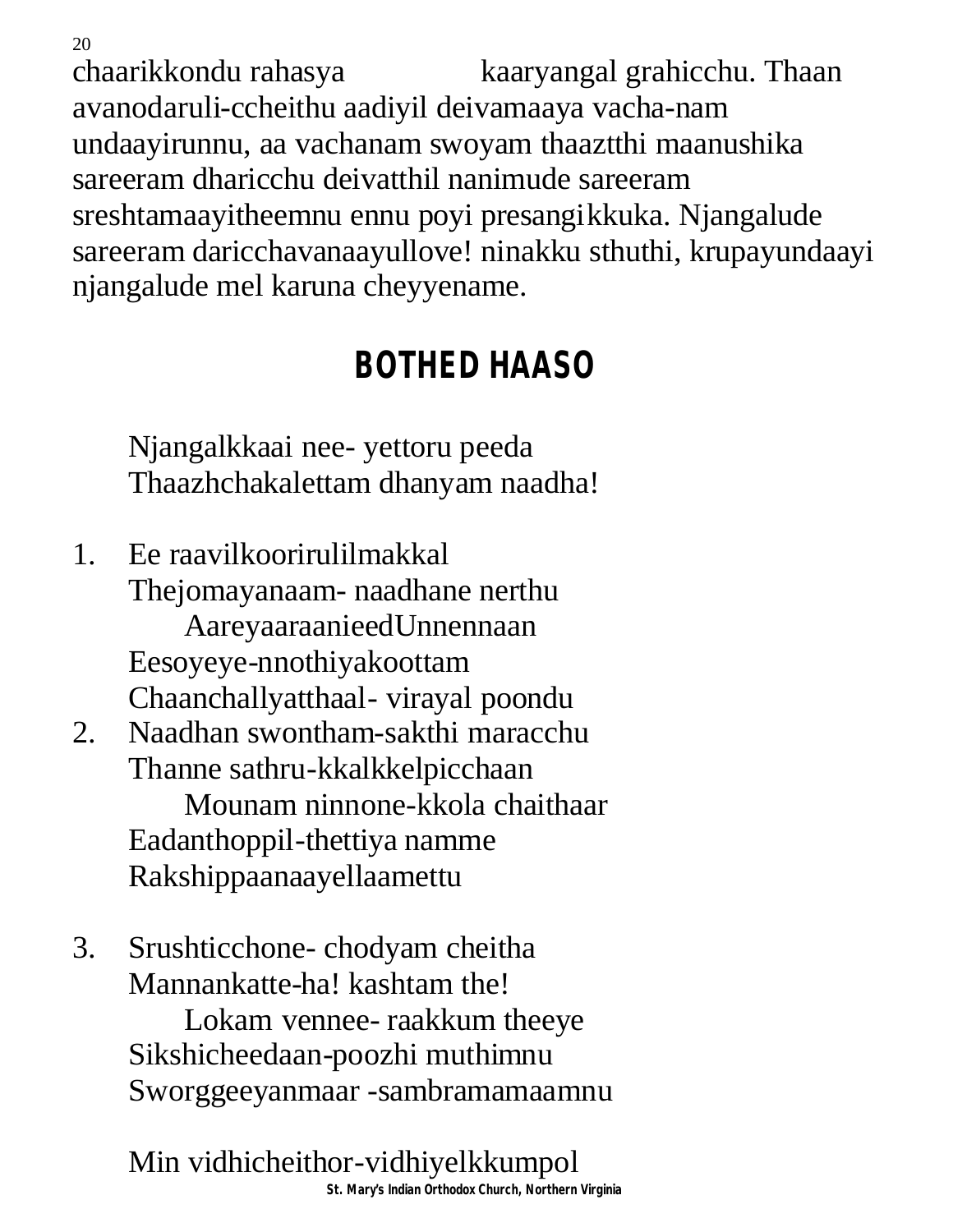Vidhicheyyaruthe- njangaleyeesa Moriyo raahem...

# **MAR APREMINTE BOVOOSA**

Njangalkkaayulavaayoru nin Bahu kashtathayaal krupacheika Nin haasaayin kashtathayaal Nedanamavakaasam raajye

+Deva! daya cheitheedaname

- 1. Vanchaka sishyan vilayerum Rakthatthin vila kaippatti Koorirulin santhaanangal Deepthiye bandippaan chennu Aa sarppatthin santhathikal Subharakthamchoriyaan vempi +Deva!...
- 2. Durmoham phalavatthaakkaan Akshamaraayi bahalam kootti Thuppi jagatthin thejassaam Sooryanu nere heenanmaar Thiruvadariam moodikkonda-Dushtanmaar kavilil thalli Eallaamettone avare Chitharicchone nee vandyan +Deva!...

**St. Mary's Indian Orthodox Church, Northern Virginia** Njangalkkaayulavaayoru run Bahukashtathayaal Krupacheika Nin haasaayil kashtathayaal Nedanamavakaasani-raajye +Deva!..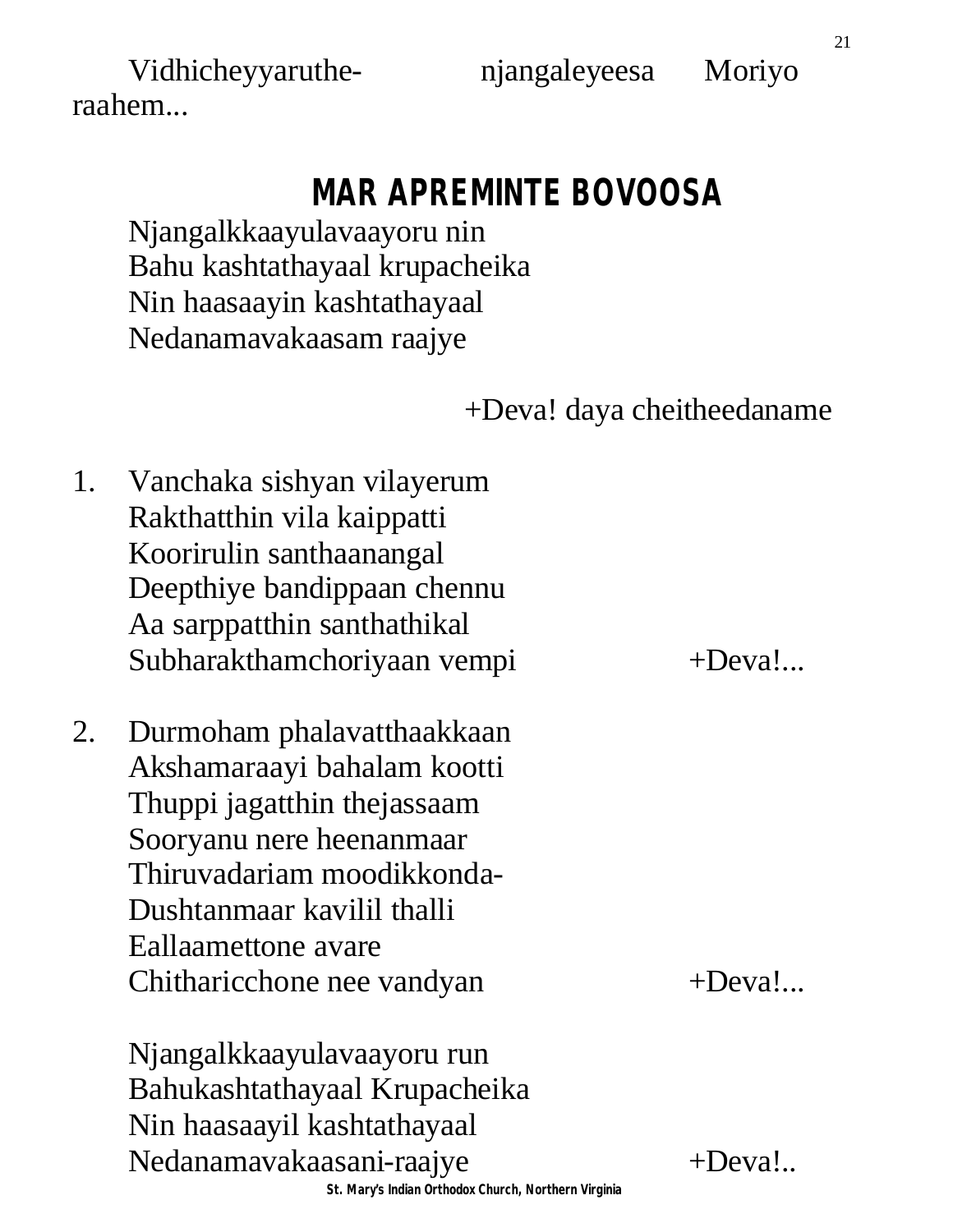## MADAROSO (Thubaik prodh)

- 1. Anthima pesahaa-sandhye! bhaagyam Ninnaal misarem-pesaha nilacchu Naadhan pesaha-bhakshicchora-Sandhya yaho van-perunaalaayi Pesaha pesahaayil-chertthu Perunaal perunaalil-chemnu Neengiya pesaha-randaamatthethin Drushtaantham-maathram
- 2. Naadhan gaathram-khandicchorappunyasthalame! thé soubhaagyam parimithamaama-sthaiamippaaril Srushtikkellaam-darppanamaayi Unnathamaam sailatthinkal Cheruniyamam moosa nalki Cherubhavanattheennum-van niyamam bhoovil engum vyaapicchu
- 3. Srushtikai madhye-samsthaapithamaam Cheriyoridame-the soubhaagyam Ninnil nadanno-raavrutaaantham Seemaatheetham-vyaapikkunnu

Orupidi maaveennuruvaa-mappam Ninnil muncchaan thé sou-bhaagyam Manyaamin suthanaam- munthinyin kulayo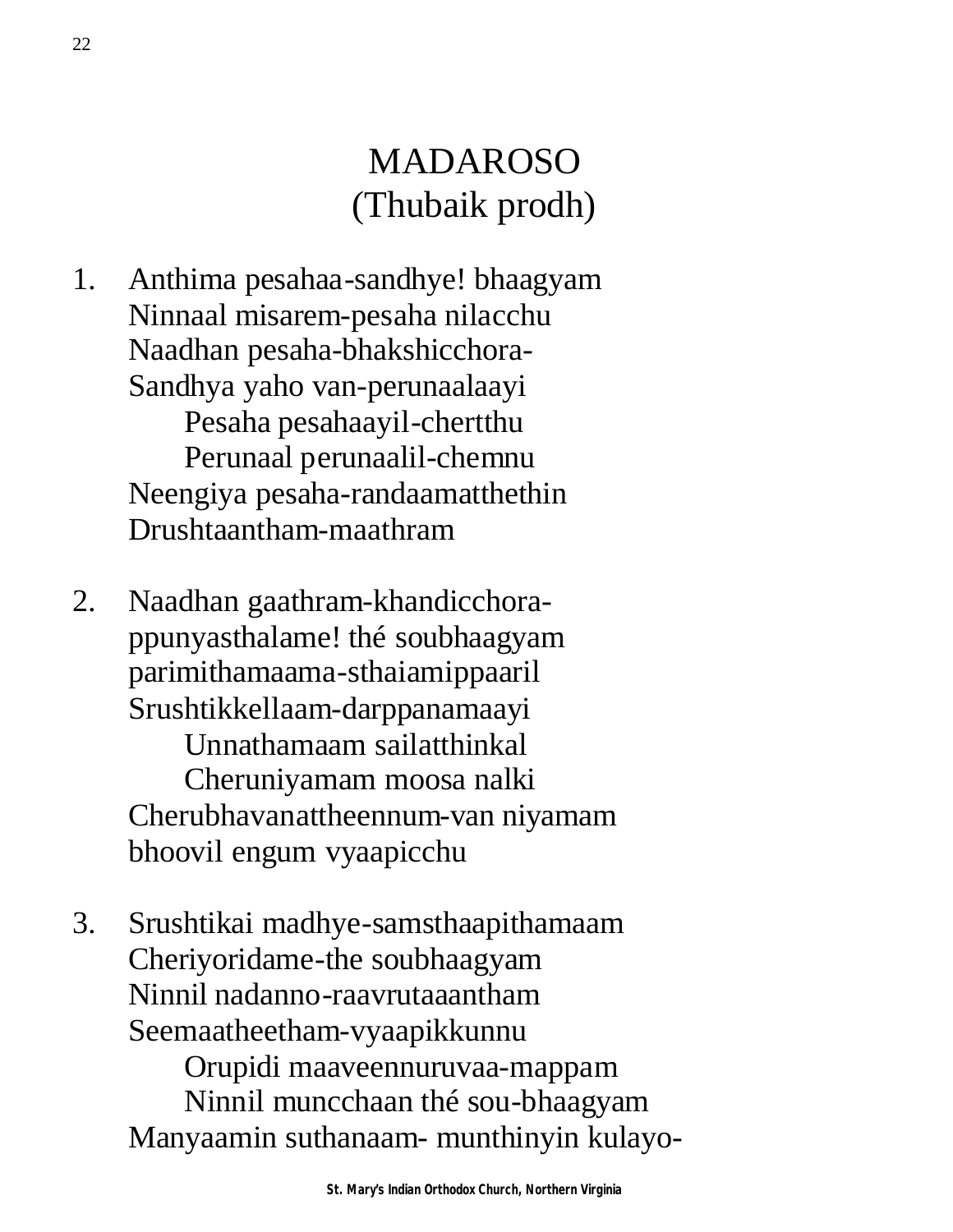4. Pesaha kunjaa-daa saakshaal kunjaadineyetto-ridame bhaagyam Nirmmalamaam nin-madiyathilavasan Soochanayaayi vi-sraamam poondu Athulyaniathaamaa pesahaa- ninnil Karmmithamaayi thé sou-bhaagyam

Pesahaa kunjaa-deki deivikamaam Kunjaadinu than koima

5. Sodaramakudam- puspakachakram Suthanodu chertthoridame! bhaagyam Sourabhyatthaa-lathiloru kusumam Saviseshamathaam-nischala kusumam Kusumangal sarvam sreshtam Paavanamaam kusumam- kaamyam Pankilamaayo-ru kusumam veenu Sourabhyam poippoyi

## **EAVANGELIYON**

St Mathew 26:1-30 **(Pesgono)**

Haa-haa-dhoshimanassil dhosham chinthippoo-Daivabhayam paarkkilavannilla. Haa-

## *Randaam Kauma(2nd Kauma)* **Haasaayude Kauma**

+Peeda thaazhchakalaal namme veendonaam

**St. Mary's Indian Orthodox Church, Northern Virginia**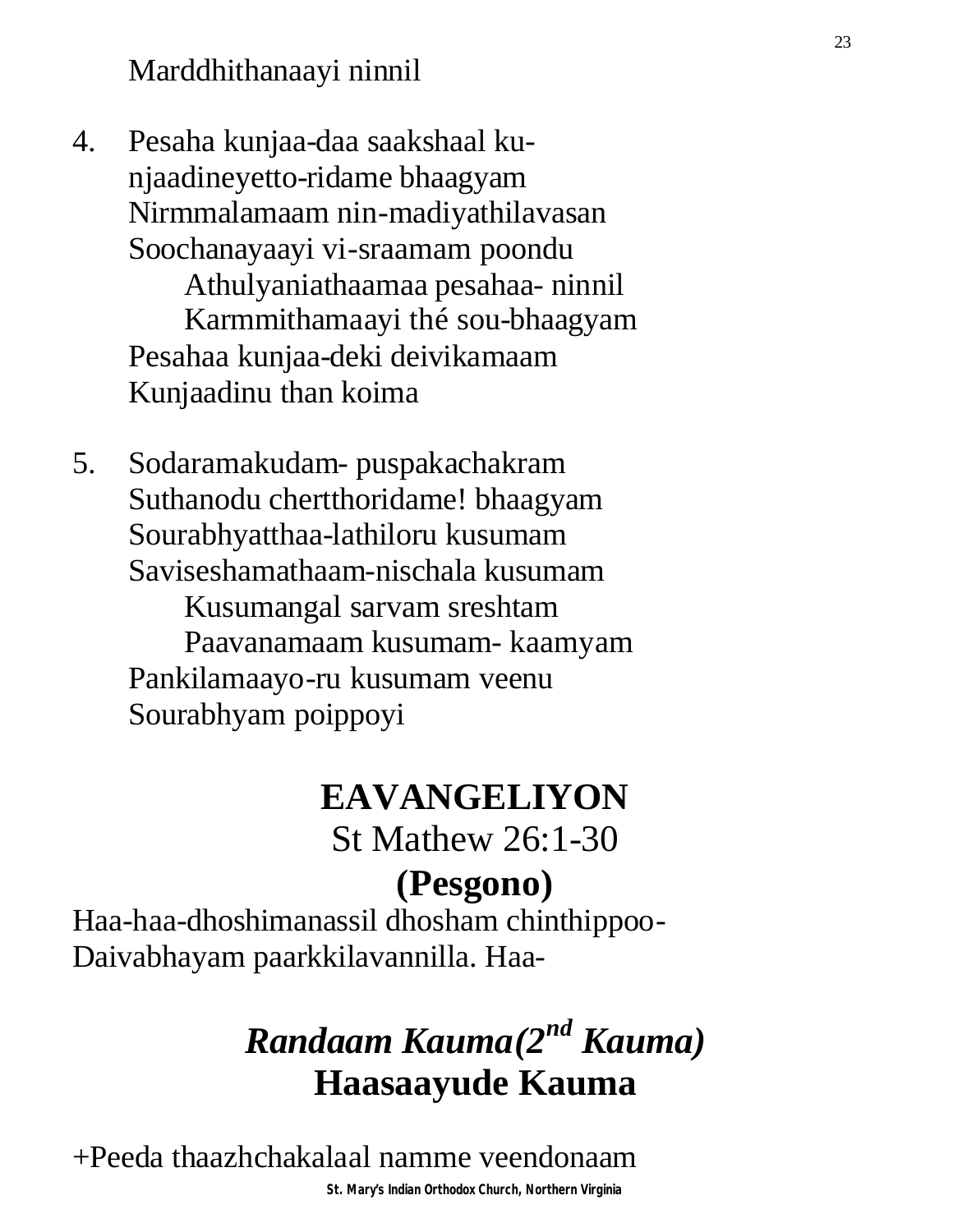(Three times)

*Naadha! thé sthuthiyum...(Page 1) Sworggasthanaaya njangalude pithaave...*

#### EKBO **(Aabok sabvo)** *ANCHAAM RAAGAM*

Kroosaai rakshithajaathikale Kashtam durbhagane-kiduvaan Kuri... Kuri... Kuriyelayison

Njangalute karthaaveshumisihaa! ninte karunayute vaathil njangalute nere nee adaykkaruthe. Karthaave! njangal paapikalaakunnu eannu njangal eattuparayunnu. Njangalotu karunayundaakaname.

Karthaave! ninte maranathaal njangalute maranam manjupokuvaanayitt, ninte sneham ninte sthaanathu ninnu njangalute atukkalekk ninne erakki konduvannu njangalotu karunayundaakaname. Sthoumenkaalos... Kuriyelayison

#### **PROMIYON** *KOLO*

1. Nammude kartthaavu thante sishyanmaarodu aruliccheithu. Njaan kashtaanubhavatthinaayi orungiyirikkunnu, manassode maranam ealpaanaayi pithaavu enne ayacchirikkunn. Njaan marikkunn-athukondu ningal dukhikkenda enthennaal kabaril ninnum njaan uyartthezhunnelkkum.

Barekmor, Subaho... Menaolam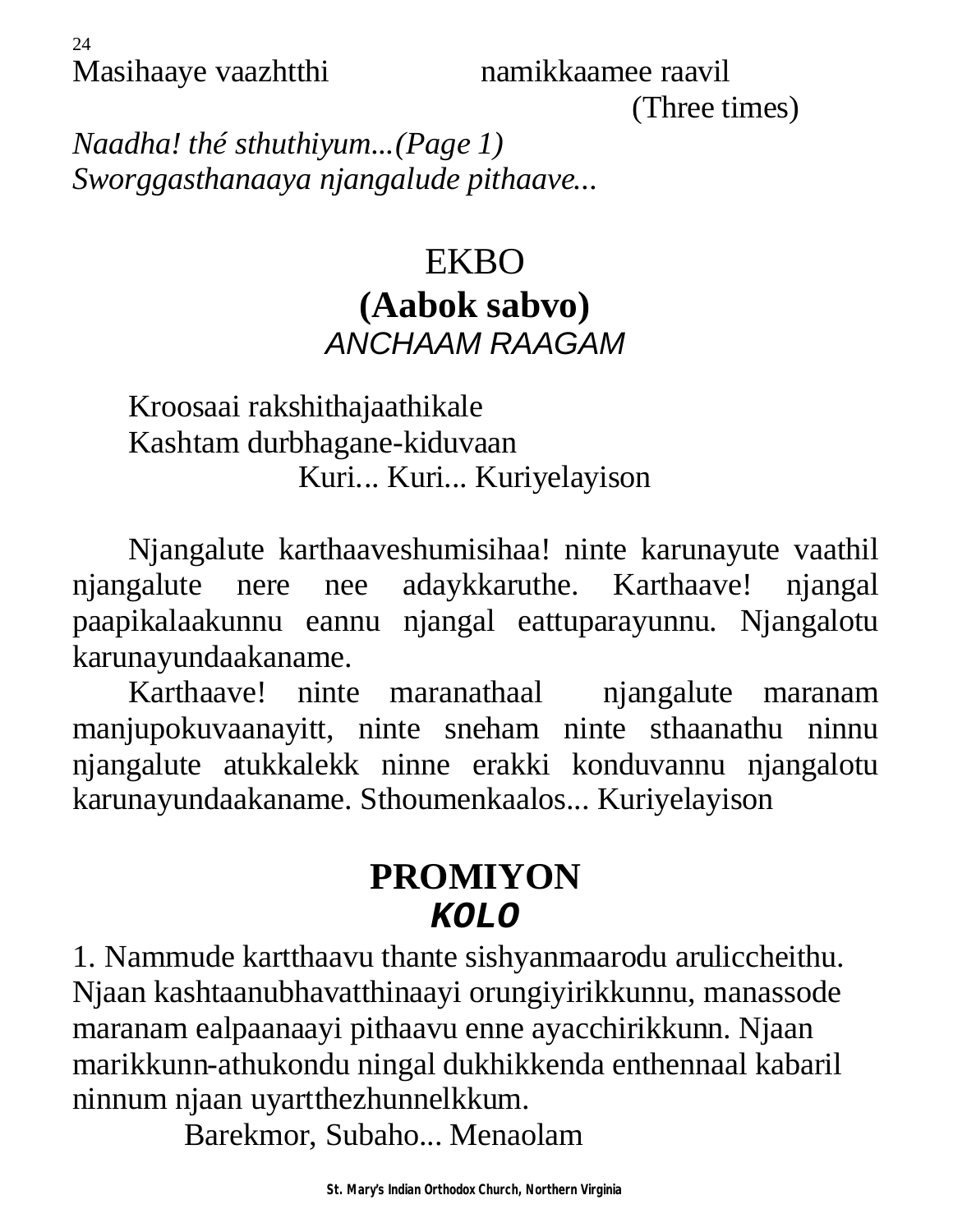2. Ente sishyanmaare, njaan pithaavinte adukkalekku kayarippokunnu ennu paranjathukondu ningal dukhikkenda. Njaan aarohanam cheyyunnillaayenkil parisuddha rooha nirigalude adukkal varukayilla. Njaanum eante pithaavum lokaavasaanattholam ningalodukoodeyundu. Monyo raahem...

## **EATHRO VEENDUM KOLO** *(Tune-Kookkoyo)*

1. Kartthaavin thalamel thailam-poosi paapiniyaal Nin paapam mochithamaaye nnavaloduracheithaan Akshanameree-saattham yoodaayil Eershyaakulanaa-yevam chinthicchaan Paavangalkku visakkumpol eedhoortthadiyenthe Deenoraa munnoorinnee-thailam vitteedaam Haaleluyya, u-haaleluyya Barekmor, Subaho... Menaolam... Haaleluyya...

2. Chonnu purohitharodu yoodar-thellum dhruthivendaa Avanekkaattitthamvaanaayi sishyarilundekan Avanee raavil-kaanum ningaleyennevam goodam-vaagdattham cheithaar Nijaguruvin vila muppathu kaa-sekenam ningal Kooduthalaayaalum lesam madikaatteedenda Haaleluyya durithamavarkkennum

## BOTHED KAASO

Njangalkkaayi nee-yettoru peeda Thaazhchakalettam-dhanyam naadha!

**St. Mary's Indian Orthodox Church, Northern Virginia**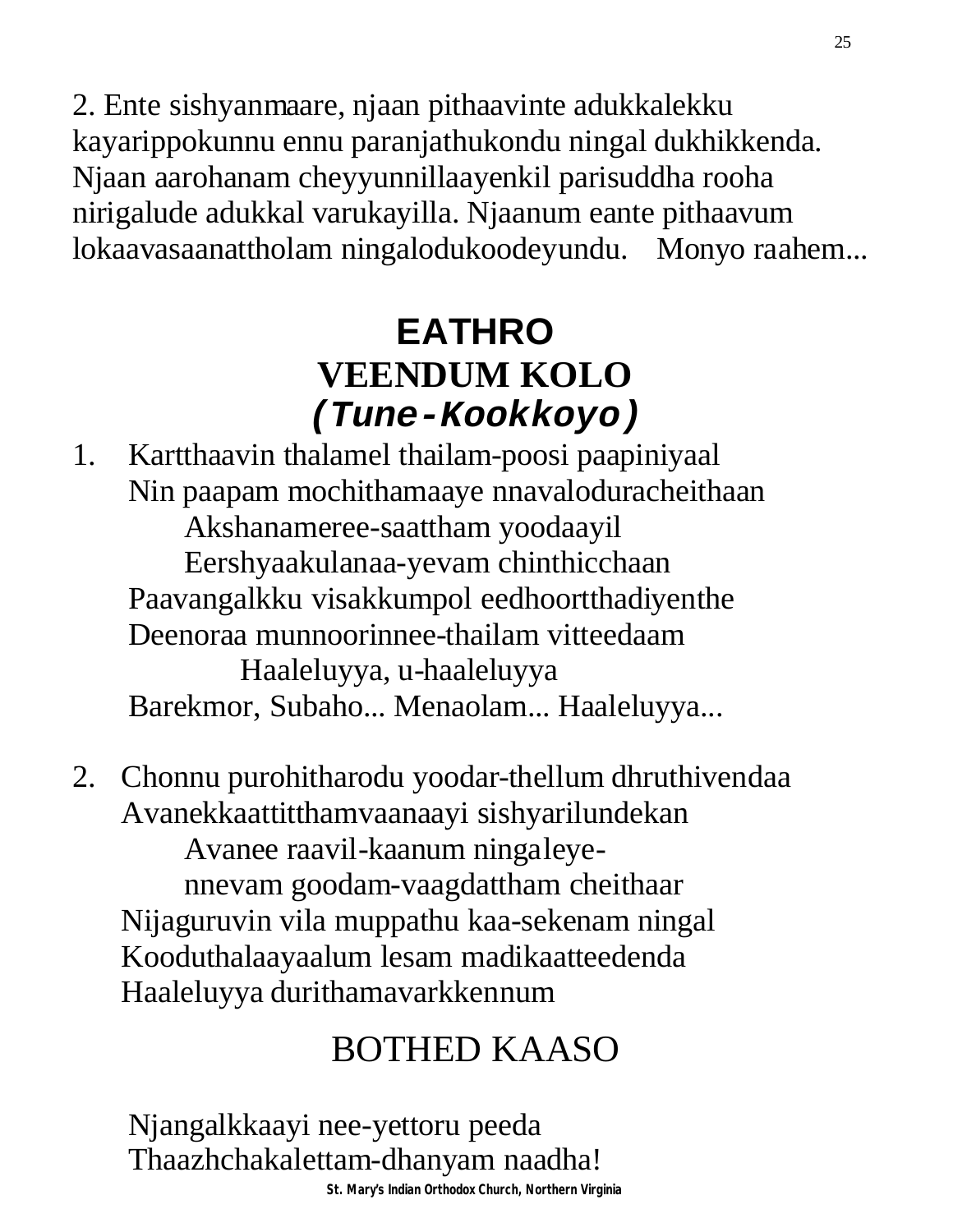- 1. Thoongicchaavaan-kayarinuvendum Vila kaippatti-guruvine vittaan Thanthratthaal koo-ttatthil paarthaan Thakkatthinu tha-nnishtam kaattan Ulsaahattho-dongiyirunnaan
- 2. Pullum mullum-kaarayumaayor Lokatthe ve-nneerraakkeedum Van theeyinmel kaivecchappol Kaadinyatthe thaazhtthiyamoolam Jwaalayilaarum-venthillethum
- 3. Ninmaahaalmya-tthe-kkeertthippu Sworggeeyammoozhiyilullonim Sraappenmaarum-krobenmaarum Vaazhttheedunnu-nin rakthatthaal Rakshitharaayor vandikkunnu.

Nin vidhicheithor-vidhiyelkkumpol Vidhi cheyyaruthe-njangaleyeesaa Moriyo raahem...

## **MAR YAAKKOBINTE BOVOOSA**

Misiha! skeeppa mruthi kashtathakalkkaayi vannone Praarthanakettittaalmaakkalilanpundaakenam

**St. Mary's Indian Orthodox Church, Northern Virginia** +Deva! daya cheitheedaname 1. Seemon yohannanmarrkkennonam ninnude-naadhan Thannaadaanatthe vanchakane! neeyorthilla Nee soukhyam nalkiya rogikaiucchathil kezhum Kushtattheennum mochanamaam nor-vilapiccheedum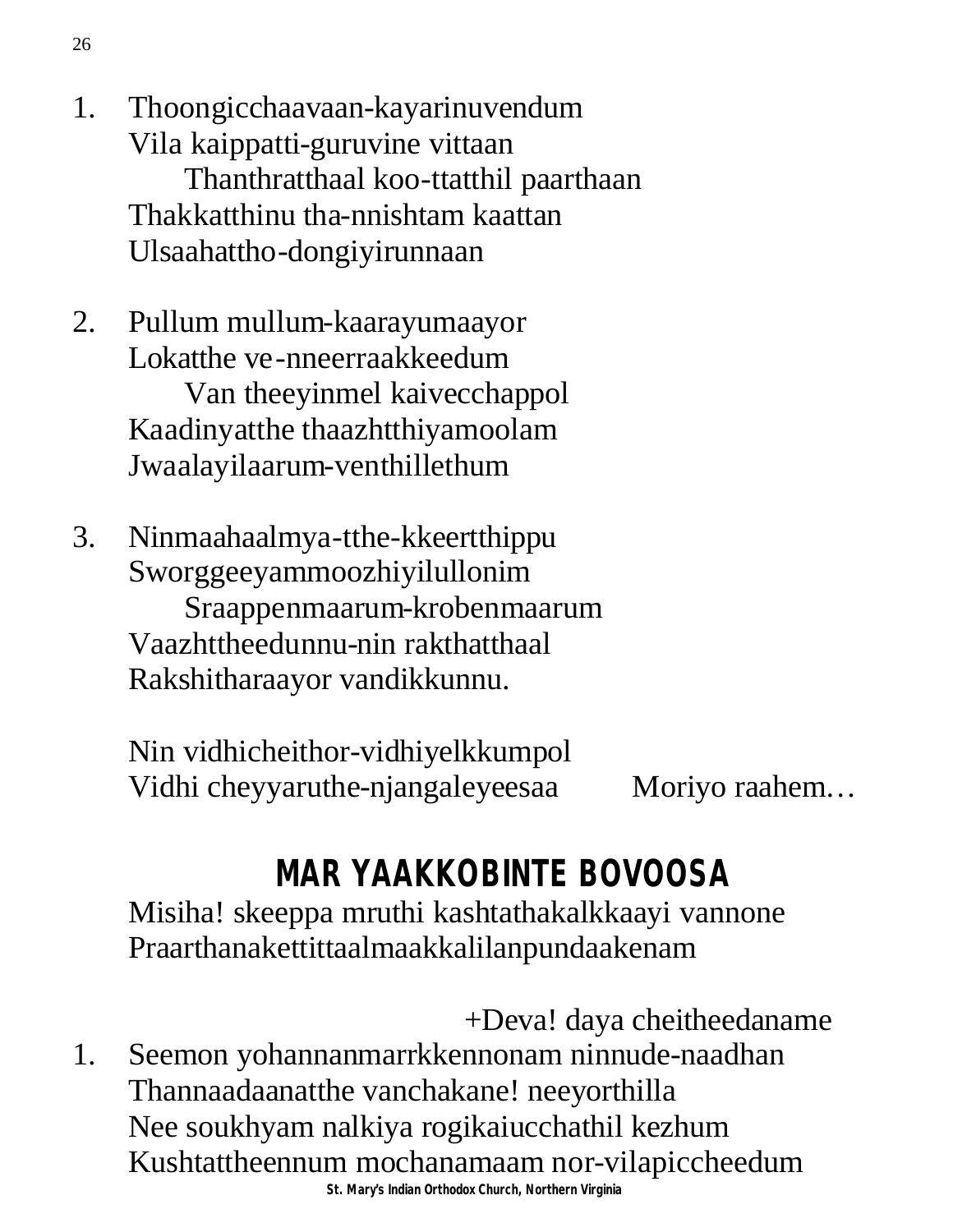$+$ Deva!

- 2. Nin thejassin nashtatthin sruthi ketteedumpol Yee-hoodo-tangleela naadum pralapiccheedum Vanchicchittillaarum guruvineyithupol munnam Pediccheedum gumsishyanmaarennum ninne +Deva!...
- 3. Veenonaamacchathlyan nanniakalellaam vittu Vaangikondaan kroosakareennufn goodam kooli Thannaamgyatthaal srushtiganatthe nirtthunnone Vilkkaanampe nischithamaakki yoodaamoolyaltn

 $+$ Deva! $...$ 

- 4. Unmatthanmaar deivasuthan than moolyam nalki Yooda poonddaan kroosakarekkaal chitthabraanthi Kaivitteedaathavane veendum kaikondona Deivasuthan than vinayam vismayamaarkkum nalkum  $+$ Deva! $...$
- 5. Sishyanmaarum guruvum samaraayi kaanappettu choonddikkattanathinal dravyam chathiyanneki vesham manamiruppennivayaai paartthaal aarkkum nethavarennariyanethum saadhicchilla  $+Deval...$
- 6. Nal sishyanmaareyettonaam vimalan sthuthyan Kaivittu nee vanchana kaattiya sishyan thanne Kottayathaavuka suddha sabhakkiha nin klesangal Ninne-thaathane roohaayeyum sabha keertthikkum

+Deva!...

Pawrohithyam raajyam pravachaname-nnivayenye Yoodanmaare ningalude nilayam sarvamoonyam +Deva!.

## OR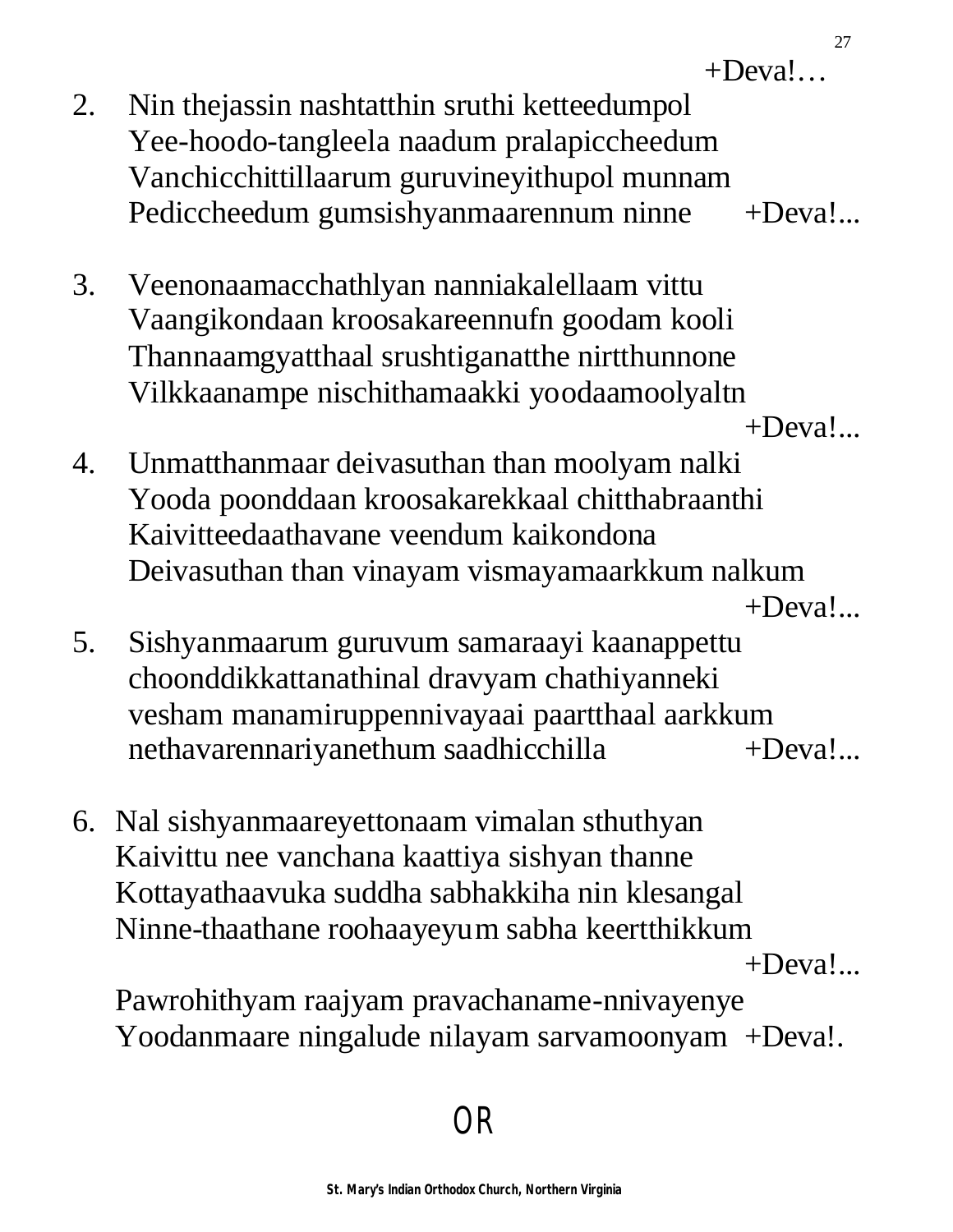### **SUGEESO (Kum paulose)**

*(Tune-Arimathyanaattil)*

1. Durbhaganodippoy-koorirulil cherunu Prabhaye dweshiccho-nirul snehicchu Ujjwala sooryan than-kathirukal kaanaaivaan Drushtikal than deepthi-mangippoyi Suviseshicchonaam-sleeha yoodaaye Chathivaalaarevam-nin saundaryam dhwamsicchu?

Veezhcha bhavicchone-durbhagane ninte Kayyilirikkunn-mruthi vishapaathram

2. Adhikaaram-paaram nediya sishya nee Enthinu kaivittu-nin bahumaanam? Oh! gruhakaaryastha-valsalanaam sleeha Enthinu vitteedu-nnaa dhanavaane?

Nee dhanamohatthaa -vikkaan pokunnon Vilatheeraatthonaa-nayyo neeyithu cheithallo Thanmahimaavorthaal-srushtikal nissaaram Neeyithu cheithennaa-lelkkum saapam

3. Bhaagyam kettone-njettuka nee bheethiyaal Vilatheeraathone-vi1kkaruthe nee Srushticchone nee-vittathinaalippol Dushthaachaaryanmaar-chiri thookunnu Vaanidavum paarum-thannullamkayyil Kalpanayaal naadhan-nirtthunnennariyunnille?

Vilatheeraatthone-kaasinu kaimaari Kittiya kaasortthaal-kayarinu maathram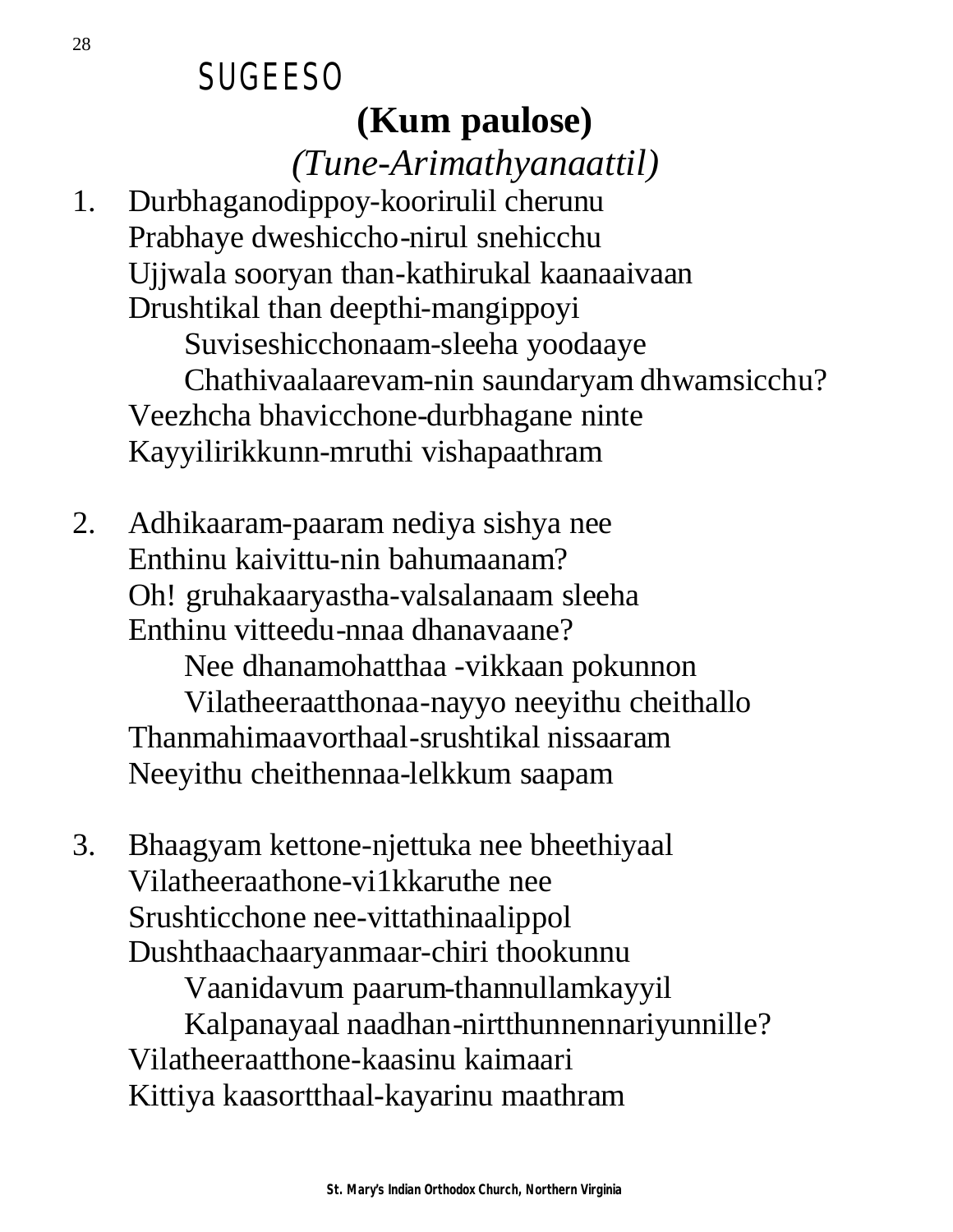4. Madhuram paanam chei- thonaaln yoodaaye Engottinneram-neeyozhiyunnu? Deepthiye vittodi-koorirulil poyi nee Enthinolikkunnu cholluka yooda

Min sampaadyatthe-kollayadicchevam

Nin vyaapaaratthe~moshticchonaaraanaa-vo? Priyanaam bhraathaave-pakayum verpaadum Kittiya neeyayyo-bhaagyaviheenan!

5. Sleehaayaam yooda-nee thallappetto? Manassa neeyenthi-nnothppoyi Vanchakane enth-nnuzharicchennevam Sleehaaganatthe nee-hantha thakartthu

Panthrandaayeedum-nischithamaam samkhya Nee dhanamohatthal-bhedicchappol bhaagi-cchu Khaathakanaayitheemna-sishyan yoodaaye! Ennannekkum nee- nindithanaayon

6. Sishyathwam bhaavi-cchonaam yoodaaye! Enthinu kollunnu-naadhaneyevam Seemon yohanna-nmaar than koottaali Koorirulil ninne thalliyathaaru?

Chennaayaayittheemna-kunjaadaam yooda Idayane nee cheenthi-maranatthinnelppicchallo Kezhum ninneyo-rtthi-ppaarum vaanum Srushtiganam ninmel-choriyum saapam

7. Vtlatheeraatthon than-vila thookkikollaan Than kayyil yooda thraasu vahicchu Mariyaamin soonu-deivatthin paithal Muppathu vellikkaayi vilkkappettu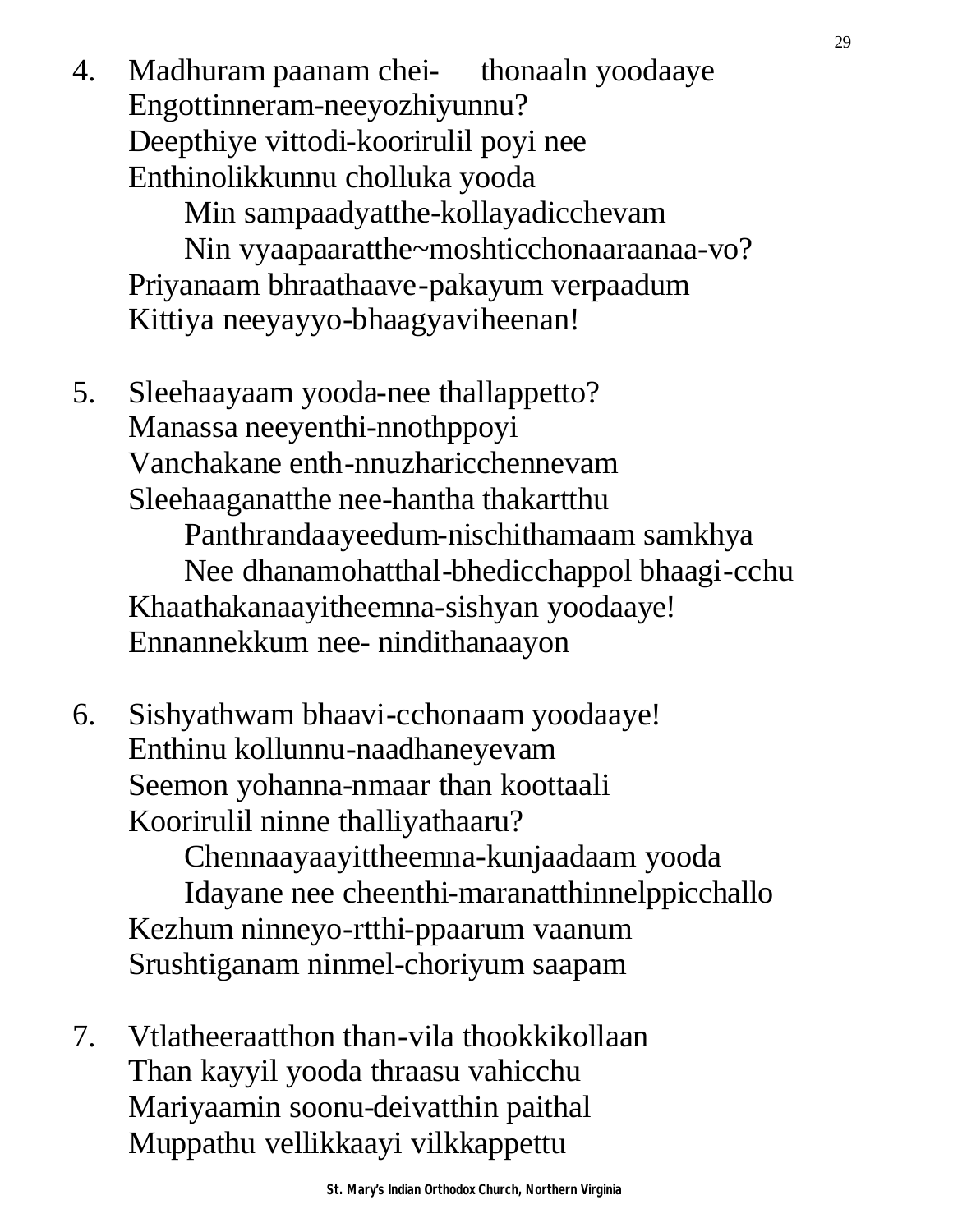Saasippaan neethi- yappozhezhunnettu Nindithanaam sishyaa vanchakanaakum yoo-daa-ye! Enthinu nee kayyil thraasumedutthevam Srushtaavin moolyam thookkeedunnu

8. Guruvine vanchiccha-sishya! kezhunnu sishyanmaarellaam nmneccholli Guruvine vittone-yoodaayaam sleeha Ninne vittodum-gurunaadhanmaar

Ulavaayittilla-ninneppolaarum Thalamurakalthorum-cholleedumakkadhayum-noonam

Gurunaadhan thanne-konnonaam sishyan Narakaithil noonam yaathanayelkkum

9. Seemonum yo-ha-nnaanum rodhicchu Matthaayi barthulmaa-maar vilapicchu Mruthiyadayaan pokum-guruvineyum paazhaam Inilodu chemnonaam-priyaneyumortthaar Srushtiyathaavaanum-thanne kaikkonda Vaamdhium mannum-vilapicchevam cho-llu-nnu Swontham roopatthi-nnandhatha chertthonaam

Thejasse ha-ha-duritham saapam

10. Nanmakal njaan ninne pariseelippichu Soukhya sahaayangal nee cheithallo Adhikaaram nin per-kkampodu njaaneki Ninne mudakkaan njaan vazhivecchilla Sadayam njaan thanno-radhikaaratthaal nee Dushtaalmaakkal than-koottatthe doo-ratthaa-kki Vanchakanaam yooda-eathapakaaratthaal e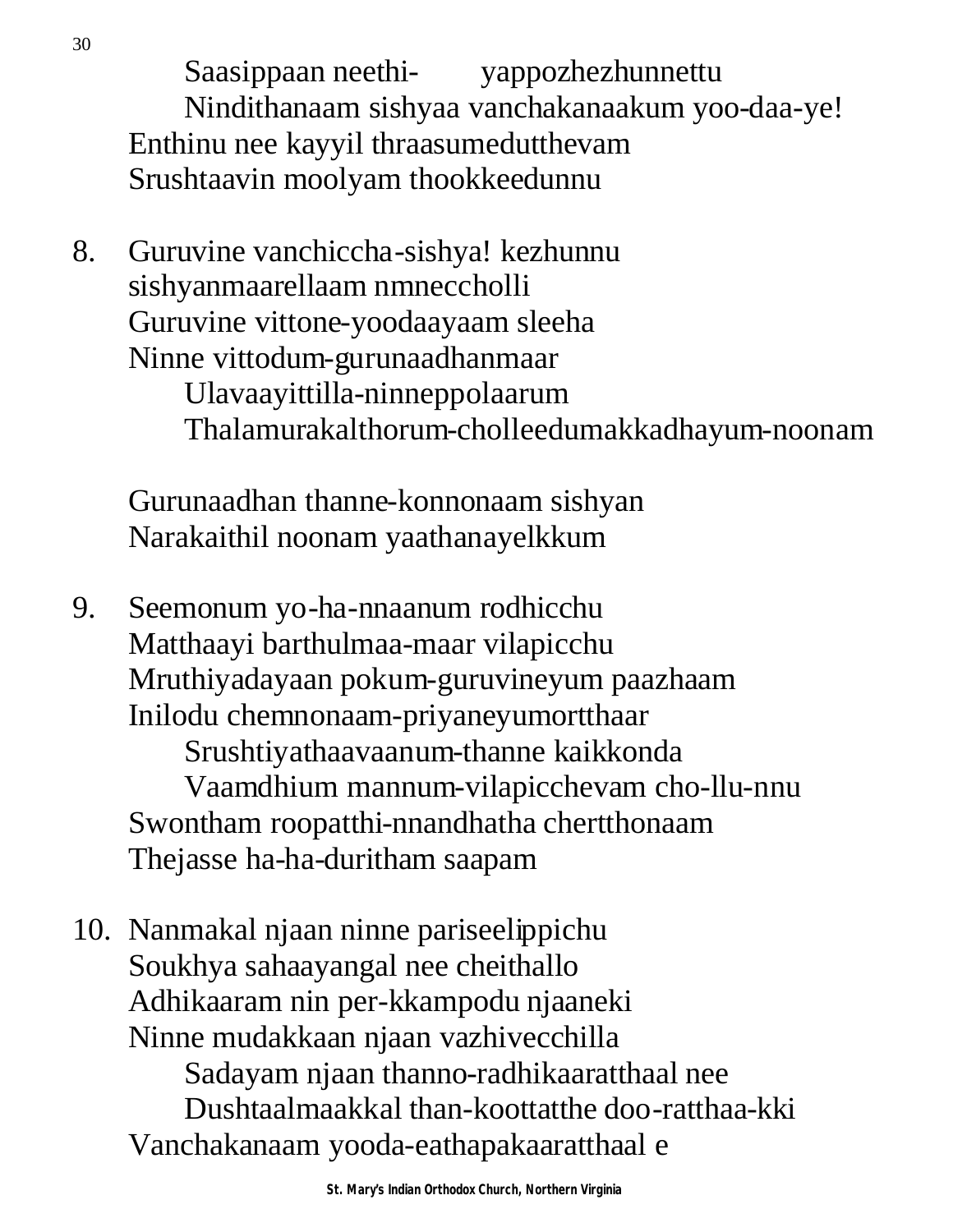enne drohippaan- prerithanaayi

#### **EAVANGELIYON** St. John 6:24-40

Haleluyya -haleluyya -dhoshimanassil dhosham chinthippoo-Daivabhayam paarkkilavannilla haleluyya

#### MOONNAM KAUMA(3rd Kauma) **Haasaayude kauma** *(Breek mookkok dahaloppain)*

+Peeda thaazhchakalaal namme veendonaam Masihaaye vaazhtthi namikkaamee raavil

(Three times)

*Naadha! thé sthuthiyum…(Page 1) Sworggasthanaaya njangalude pithaave!...*

## EKBO

#### **(Tune-Aammo u aammo…)**

Orupol dharanee sworggangal Pranamikkum naadha, sthothram Doshikal dosham kaivittu Ninnavathaaratthaal sthothram Kuri...Kuri...Kuri...

Njangalute karthaaveshumisihaa! ninte karunayute vaathil njangalute nere nee adaykkaruthe. Karthaave! njangal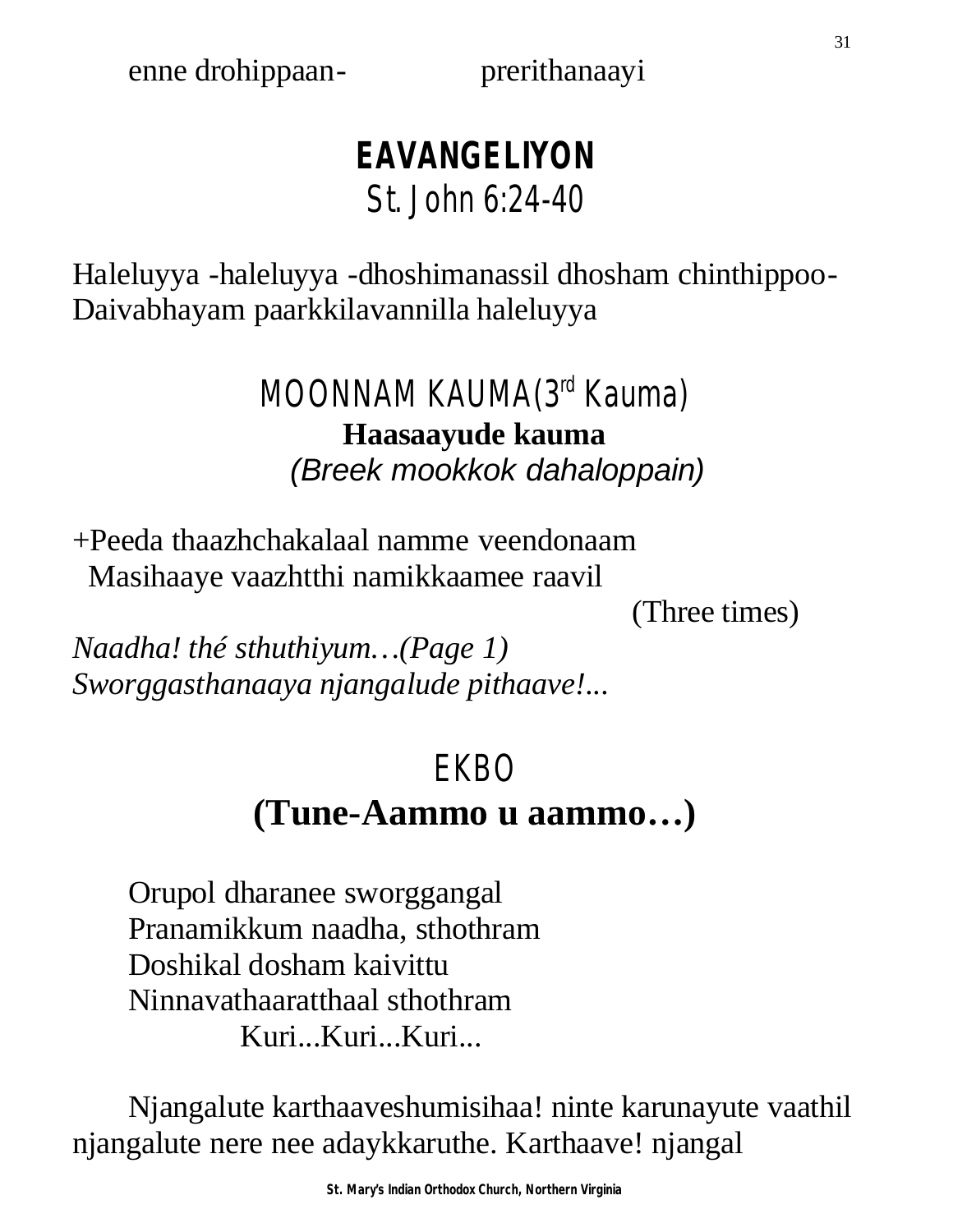paapikalaakunnu eannu njangal eattuparayunnu njangalotu karunayundaakaname.

Karthaave! ninte maranathaal njangalute maranam manjupokuvaanayitt, ninte sneham ninte sthaanathu ninnu njangalute atukkalekk ninne erakki konduvannu njangalotu karunayundaakaname. Sthoumenkaalos, Kuriyelayison

## **PROMIYON KOLO (Tune-Kookkoyo)**

1. Sishyasametham seemon than-bhavanatthil yesu Panthiyirupporu vruitthaantham-paapini kettappol Viswaasattho-devam chinthicchu Sarvajnjane njaan-poyi sandarsikkum Paapavimochakanen-paapam-pakshe mochikkum Mochanamillenkilumavane-kkandaal mathiyaakum Haleluyya-Ava1 mochithayaayi Barekmor, Subaho... Menalom… Haleluyya

2. Yesuvine parimala thailam-paapiniall poosi Nerattonum chathiyanumaam-yoodaayikkaakarmmam Thettaayi thonnee-tteershyabhaavattho-Devam chonnaan-enthinee nashtam Deenora munnoorundaam-thailam vittennaal Paavangalkkipperunaalil-daanam cheyyarutho Haleluyya-naa-samavanennum Moriyo raahem...

## ETHRO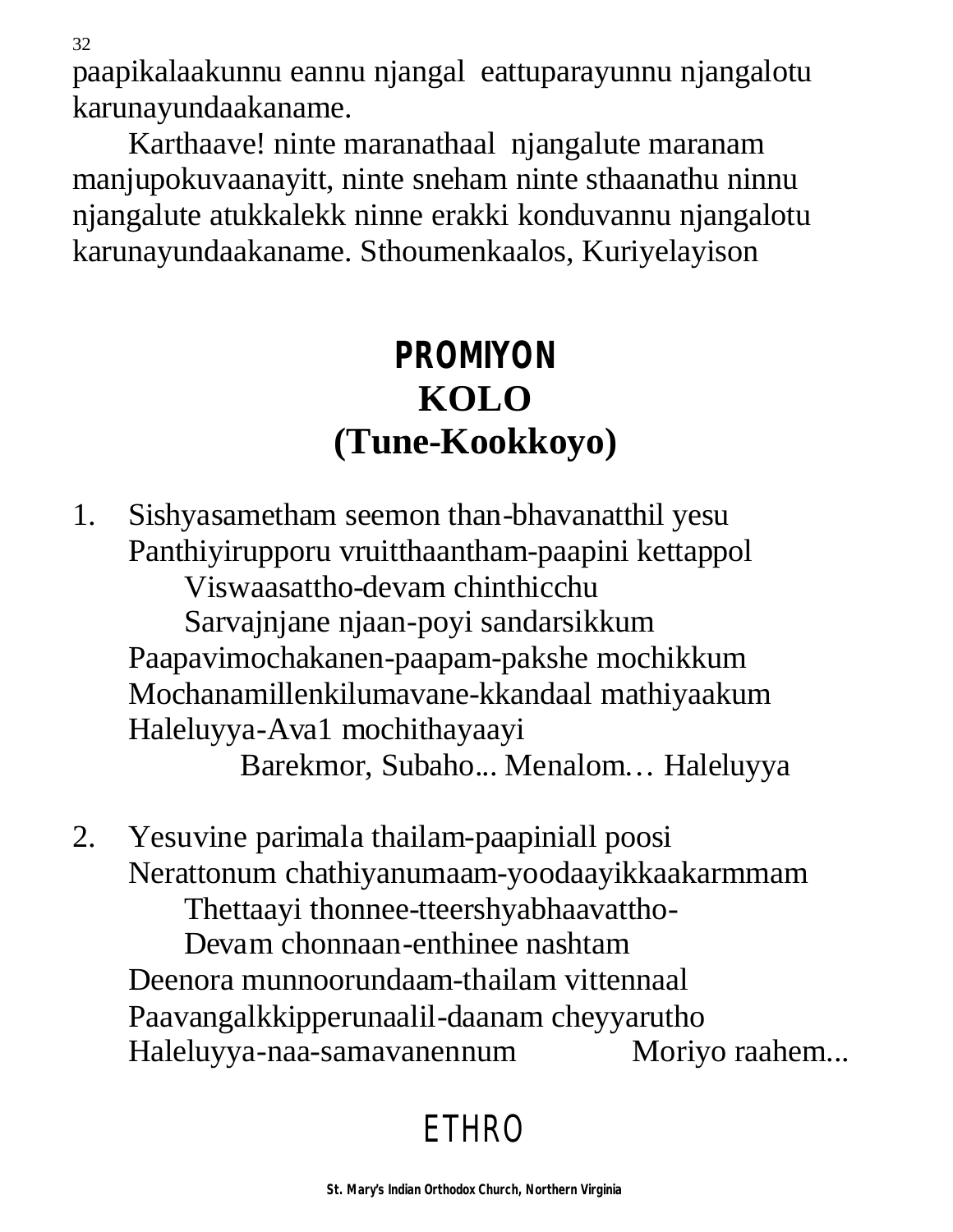## *VEENDUM KOLO*

1. Ee raathriyil anyaayakkaaran avante hrudayatthil adharmmam chinthicchukondu antharindriyangal parisodhikkunnavanaaya Rekshakane rahasyamaayi vilkkuvaan aalochicchu. Vanchanayum kopavum niranju vilayeriyavante vila avan nishchayikkayum deivakunjaadine adharmmikalude kayyil ealppikkukayum cheithu. Barekmor

2. Ee raathriyil nammude rakshakan appam mukkikodutthukondu thanne ealppicchukodukkunnavan aaraakunnu ennu sishyanmaarude anugraheetha samghatthe ariyicchu thante sreshtathaye thaazhtthi, thaan irangi vannu. Yajamaanan ninnukondu thante daasanmaare susrooshicchu. Thante thirusareera raktha ngal avarkku nalki. Thante thaazhmakku sthuthi.

## BOTHED HAASO

Njangalkkaayi nee-yettoru peeda Thaazhchakalettam-dhanyam naadha!

- 1. Ningaliloruvan-en vila chollum Avanaapattha-ngavakaasikkum Thannatthaane-naasam pookum Ennee raavil-thanneppatti Goodam kaaryam-velivaai chonnan
- 2. Kunjaadukala-nnaalil pesaha Kunjaadathine-manasa thalli Deivaithin ku-njaadineyettu Ninneyottu-nnonaarennu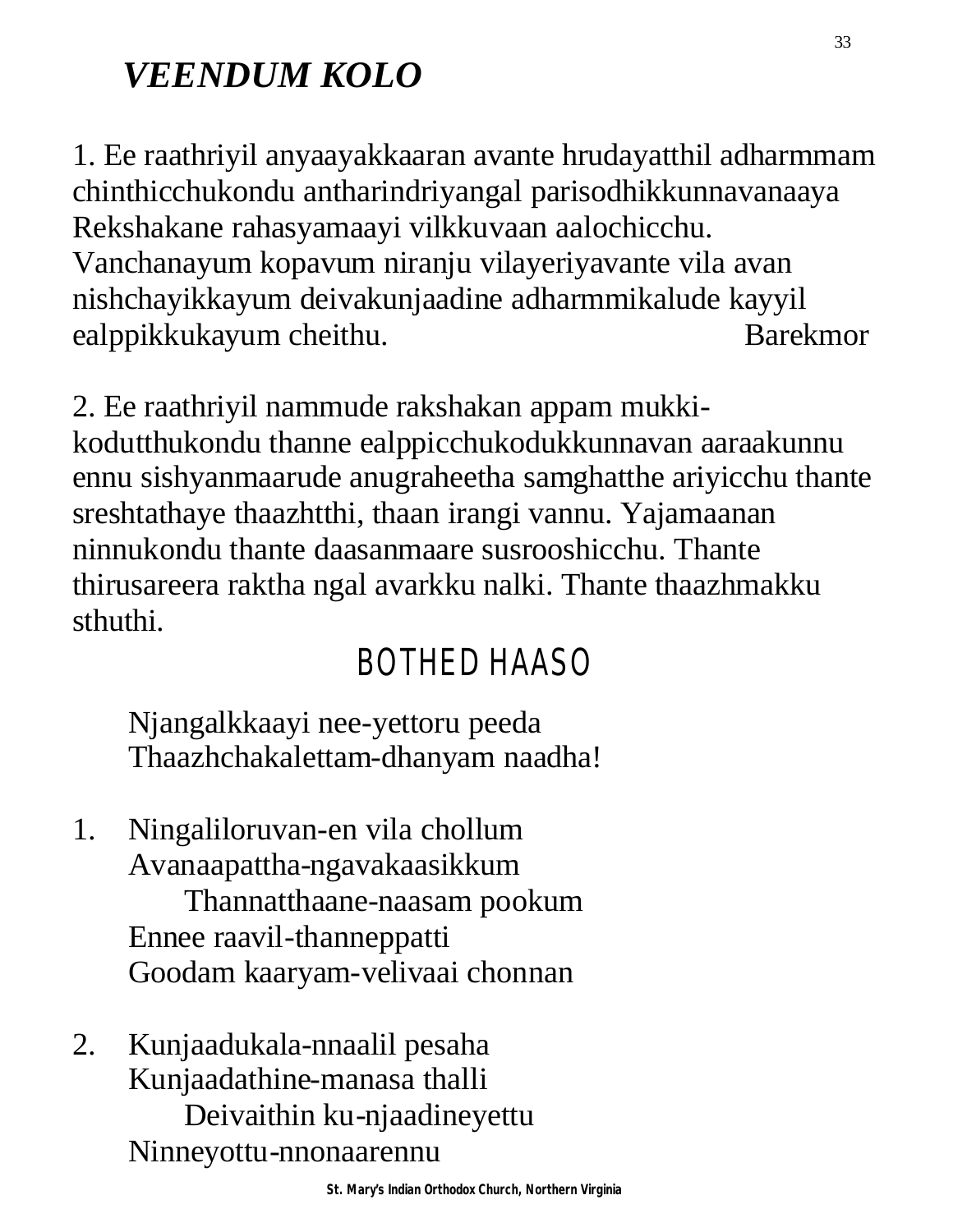Velivaakkaname- nnabhyartthichaar

- 3. Thejomayaraam-doothanmaare Vittittaakshepam-kaikkolvaan Sneham ninne-prerippichu Aadatthodu-llanpaalaamna Karttaave nee-nyaayasthaanam
- 4. Uyirin baliye! nal kunjaade Saanthipradanaam-rakshakane nee Jeevaaraavam-punya raktham Vaazhtthum purajaathikaleyettu Vittoru swajana-tthe vediyenam

Nin vidhi cheithor vidhiyelkkumpol Vidhicheyyanithe njangaleyeesa

Moriyo raahem…

## **MAR YAAKKOBINTE BOVOOSA**

Misihaa! skeeppa mruthi kashtathakalkkaayi vannone Praarthana kettittaalmaakkalilanpundaakenam +Deva ! dayayundaakenam...

- 1. Vaalsalyatthodu sishyasametham pesahanaadhan Kaippumkootti-bhakshicchennathu paramaascharyam Ulkkondorakkaipportthaan than maranam klesam Aasannam thaanennathi visadam soochippicchu +Deva!...
- **St. Mary's Indian Orthodox Church, Northern Virginia** 2. Kaippulkkondaan than maranatthinnacchaaram pol Klesam sarvam bharametteedaan thayyaaraayaan

34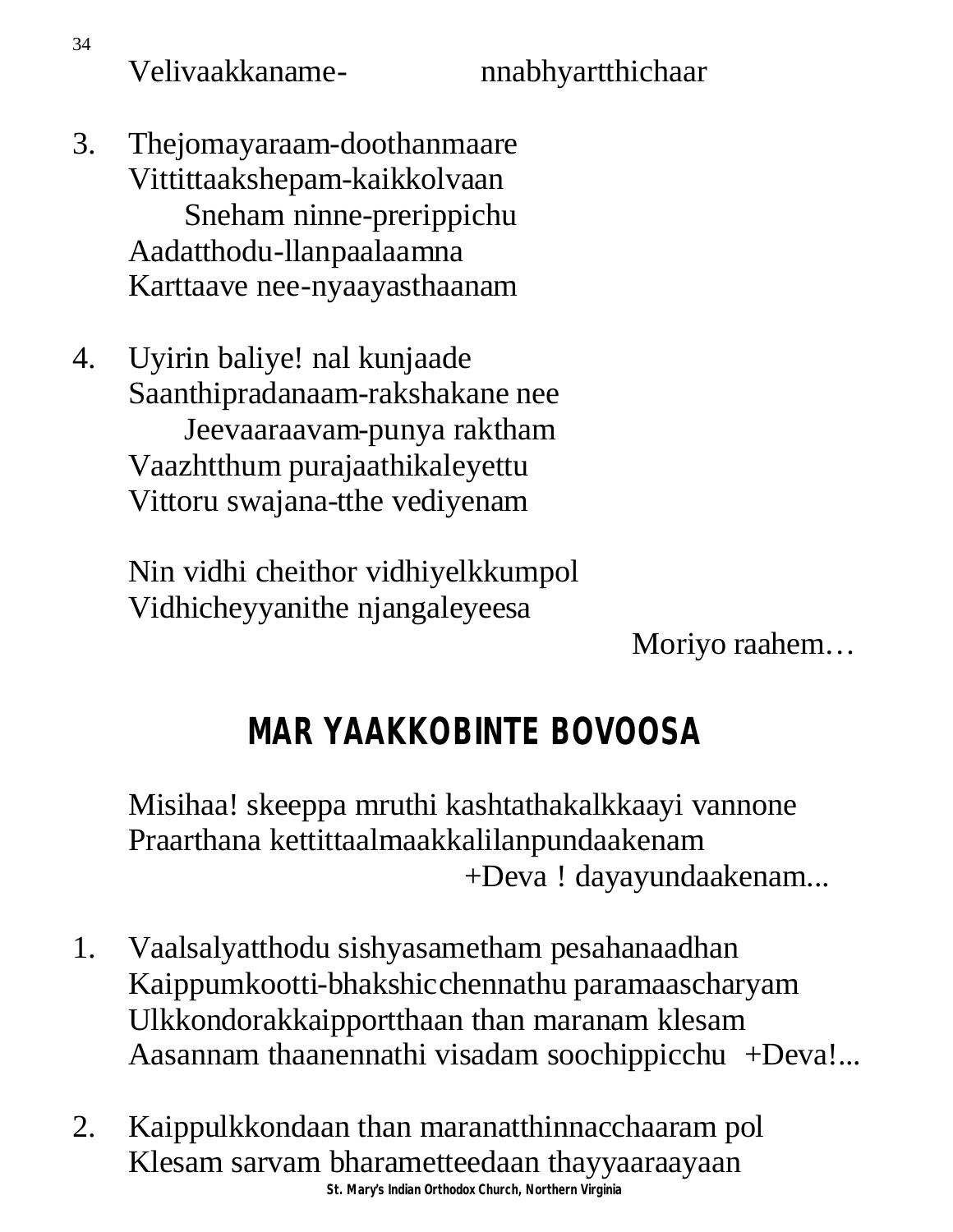Maalettonennonam sishyarodevam chonnaan Enneyottum ningalilekan pakayanmaarkkaayi +Deva!...

3. Ariyunnonaayithuvare mounam poondennaalum Ariyaatthonennenneedaayvaanithu thaan chonnu Thejasserum pakalonanuyaathrakkallaathe Koorirul thingum paathayiloodeppovonaaraam? Maanyatha koodum pakaline vittittellaadatthum Andhatha vaazhum raavodu saukhyam cheithonaaraam?

 $+Deva!...$ 

4. Thannatthaan pinmaarikkashtam chennaayaayi Meyippone drohikkunnoru kunjaadaaraam? Aadithyanum pidikittaatthoru thejassankum Thaathan than kathirineyottunnonaaraanaavo? Sathrukkalkkaayi naadhaneyelppikkunnonaarm Santhaapatthoda sishyanmaar chinthicchevam +Deva!...

Nadha Bhoovaanam Min peedayathil klesicchu Maanor vaanor Min thaazhmayilathi vismayamamnu  $+$ Deva! $...$ 

## **SUGEESO (Aammo aammo...) (Ghaathaka dhikkaariye vennon...)**

1. Orupol dharanee sworggangal-pranamikkum naadha sthothram Doshikai dosham kaivittu-ninnavathaaratthaal sthothram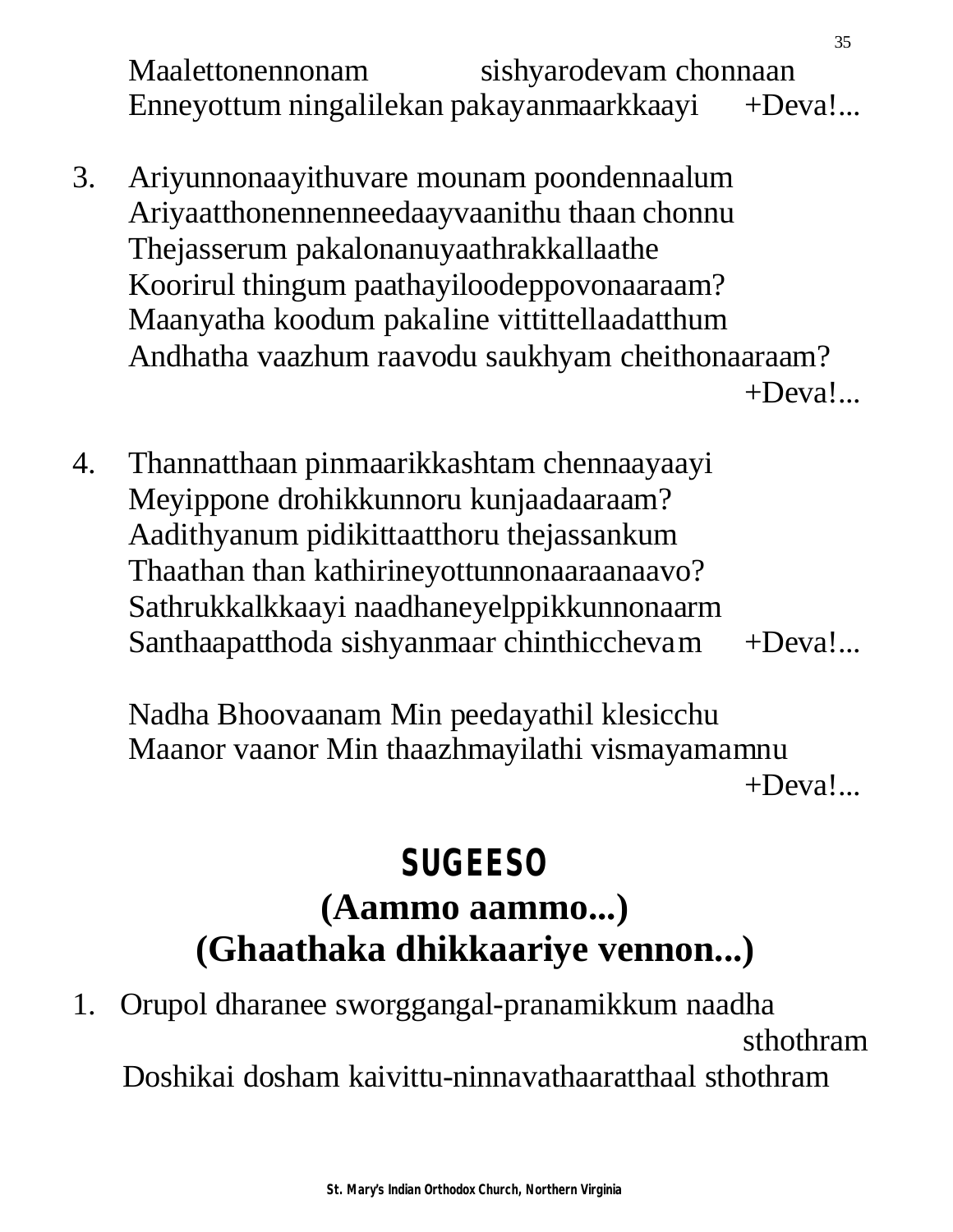36

Snehatthin prerariamoolam-jananatthinnaayi vanneesan

- 3. Nirmmaathaavaakum deivam-samanam rogangalkkeki Vimalathayaalmaavinu nalki albhuthaveeiyam kaanicchu
- 4. Theetthamarattheennum naadhan sakkaayiyeyanpodu nedi Sebadi thanujanmaaraaya-ppadavilninnum kaikkondu
- 5. Samariya naattilpettole-veendu kinattinkarayinkal Seemon thannude gehatthil-paapiniyeyum rakshichu
- 6. Thanayan meyyaamnon punyam sakkaayikkekiyapole Ennodu thonnum kanivavane-kkaanaan njaan mohikkunnu
- 7. Paschaatthaapam poondolaam-avale dushtan kandaare Kowsalapoorvam savidhe che-nnuriyaadaa naarambhicchu
- 8. Enthu bhavicchen baale nee-cholluka visadam vrutthaantham Priyarahitham kaanicchenkil-ranjippikkaam karayenda
- 9. Deivaalmajane nerittaal-ninneyavan kayyelkkilla Kuttangalkkaayi saasikkum-naanikkum nee pinvaangum
- 10. Muzhukum nee santhaapatthil-kshama nalkukayillavanethum Nin kuttangal sampoomnam-nee mochanamaarjjikkilla
- 11. Vaasanayerum thailatthaal-bhooshithamaam nin purikoonthal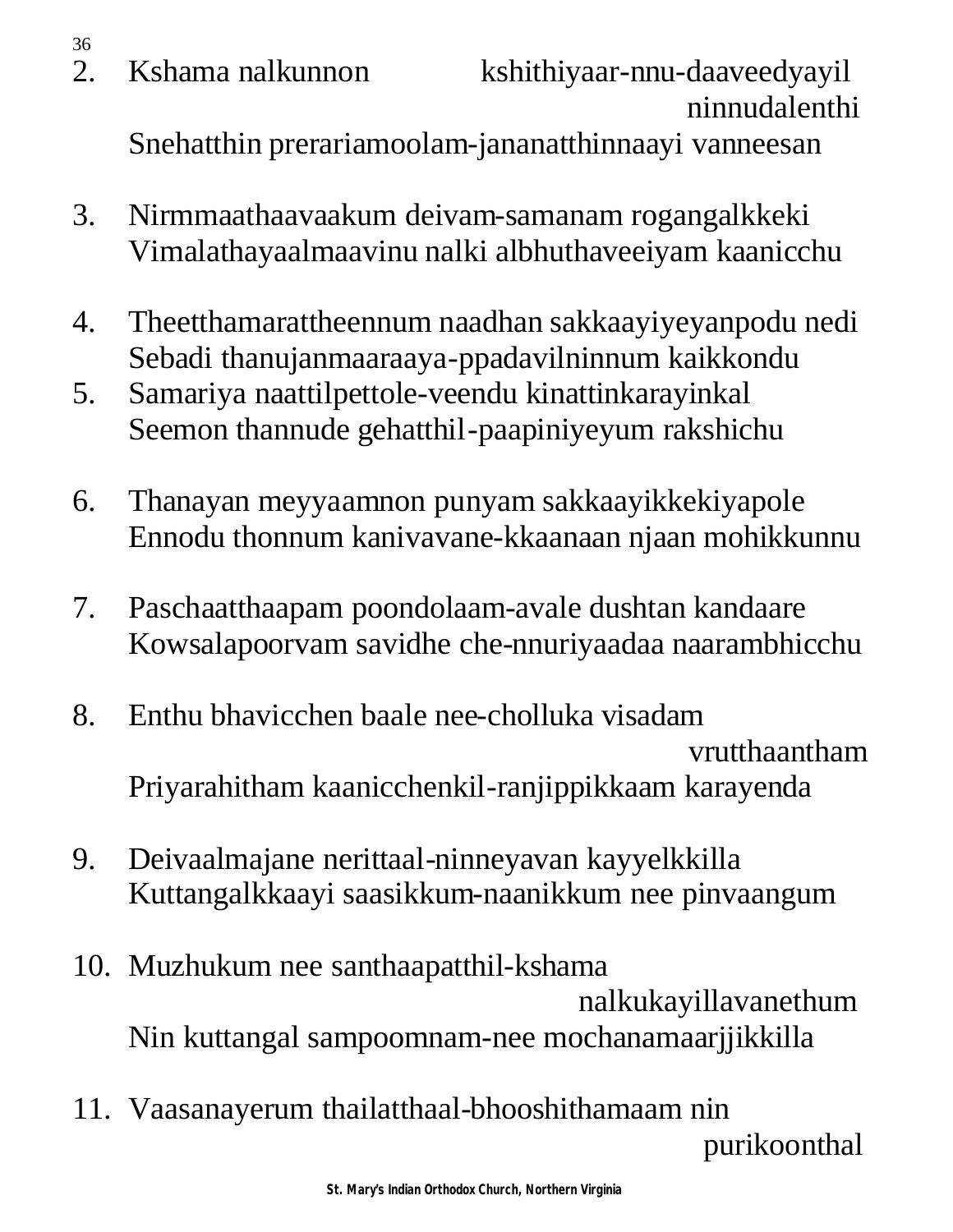pankilamaayi

- 12. Nin mizhi mashiyaal sobhicchu-vismayame nin laavanyam Aa mizhiyippol muzhunaalum-kezhunnathu njaan kaanunnu kaanunnu kaanunnu kaanunnu kaanunnu kaanunnu kaanunnu kaanunnu kaanunnu kaanunnu kaanunnu kaanunnu ka
- 13. Surabhila thailam vaangeedaan-kuppiyumaayi povukayo need the contract of the contract of the contract of the contract of the contract of the contract of the contract of the contract of the contract of the contract of the contract of the contract of the contract of the contr Priya sangham vannetthumpo-zhavarotthaa-nandikkaano?
- 14. En gunadosham kelkkaaykil-paarum vaanum khedikkum Nee lajjithayaayi pinvaangum-nin yaachananjaan kelkkilla
- 15. Dukhithare snehicchonaam-yesuvine snehikkunnen Kudilathayerum ninneyum-koottareyum njaan vediyunnu
- 16. Njeliyaathaparaadham poondaalavaril thanayan theliyunnu Thaathanu thulyam kanivullon-anuthaapikalil preethan thaan is a contract of the contract of the contract of the contract of the contract of the contract of the contract of the contract of the contract of the contract of the contract of the contract of the contract of the con
- 17. Seemon than veettil punyam-papiniyaalkkekiyapole Ninneyulkkollunnolaam-vimalasabhakkum nalkenam
- 18. Theruveedhiyil nee naalthorum-snehithare sampaadicchu Ninne nokkippaarkkunno-ravarekkaanmaan pokenam
- 19. Avanamalan nee pizhayaali-than swaasatthaal nee theerum Nee paapatthil samjaatha-avanannyoonan parisuddhan
- 20. Sakala praanathraathaave-sakalavumange vaazhtthunnu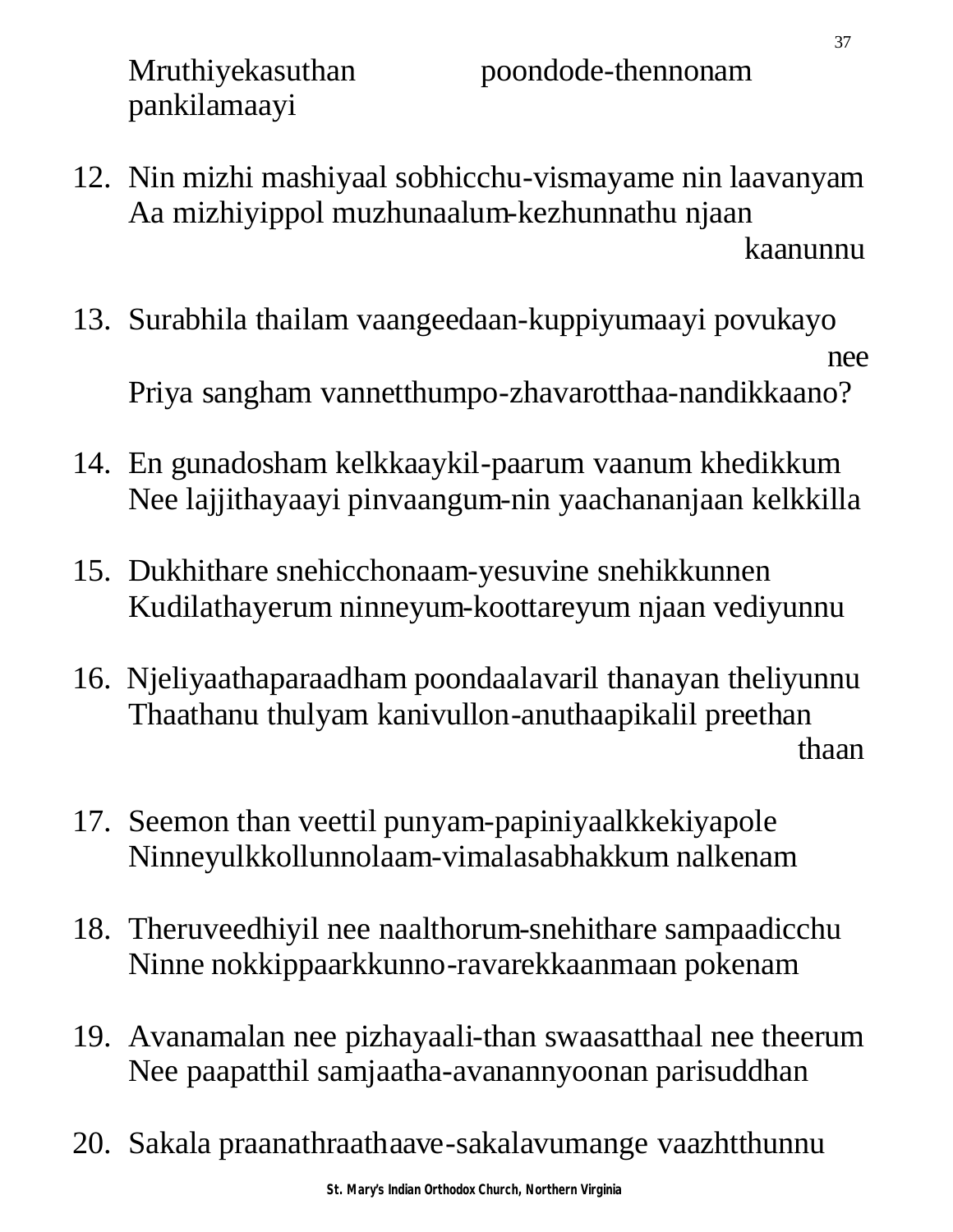sthothram

sthothram

## **EAVANGELIYON St. John 6:41-63**

Haleluyya -haleluyya dhoshimanassil dhosham chinthippoo-Daivabhayam paarkkilavannilla -haleluyya

+Haleluyya -haleluyya -haleluyya deivame ninakku sthuthi (Three times)

Karunayulla deivame! ninte karunayaal njangalodu karunayundaakaname.

Naam deivatthinte makkalaayittheeruvaan jeevicchirunnappol namme padippicchavaraaya nammude pithaakkanmaare kurbaanakalilum namaskkaarangalilum naam orkkanam. Azhivillaattha lokamaaya sworggaraajyatthil neethimaan-maarodum punya-vaanmaarodum koode deivaputhranavare aaswa-ippikkum. Karthaave! Krupa cheithu sahaayikkaname.

## **VISUDDA MARIYAMINTE PAATTU St Luke 1:46-55***(St.Mary's Song)*

**And Mary said: "My soul glorifies the Lord and my spirit rejoices in God my Savior, for he has been mindful of the humble state of his servant. From now on all generations will call me "Blessed",**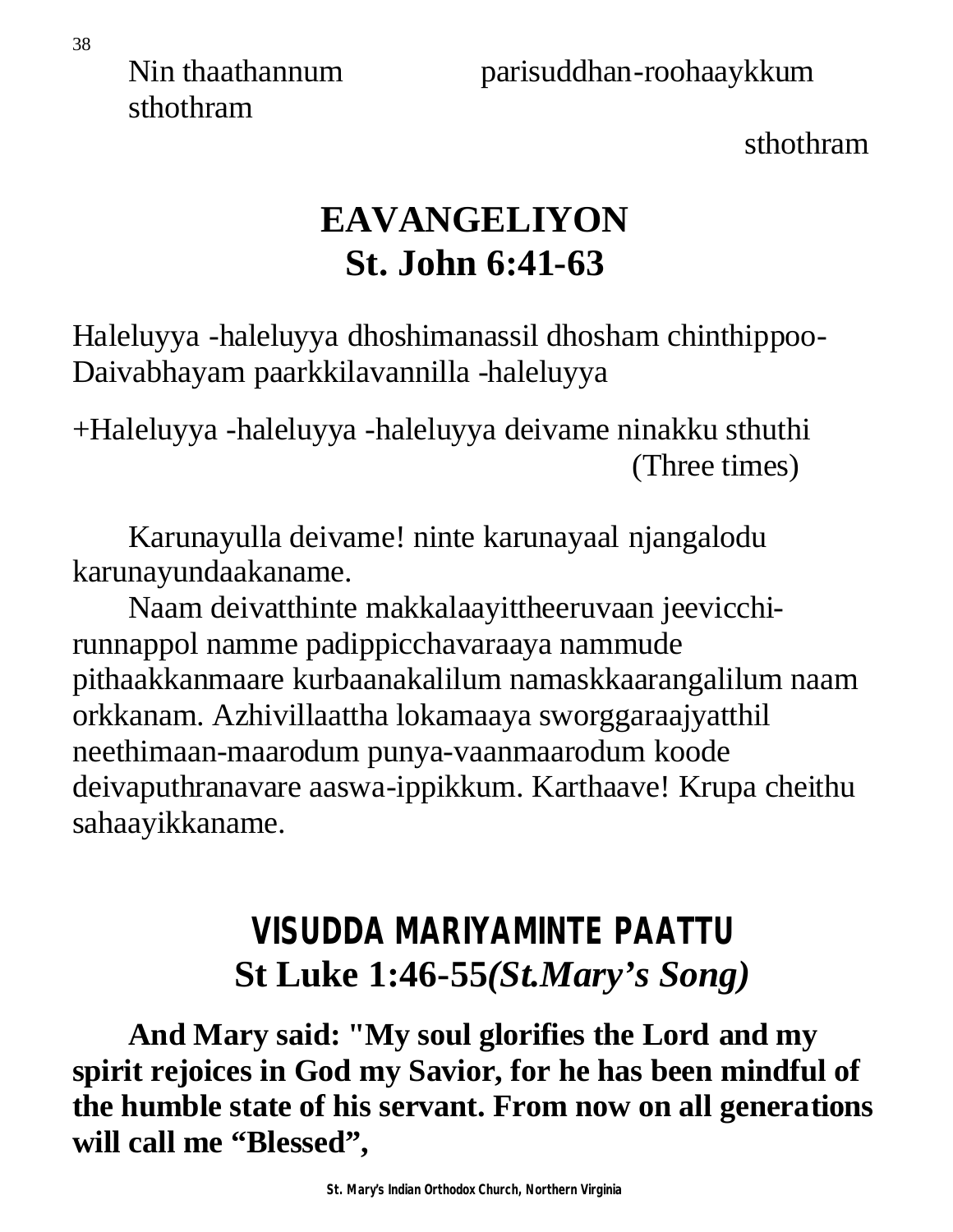For the Mighty One has done great things for me, Holy is his name. His mercy extends to those who fear him, from generation to generation.

#### **He has performed mighty deeds with his arm; he has scattered those who are proud in their inmost thoughts. He has brought down rulers from their thrones but has lifted up the humble.**

He has filled the hungry with good things but has sent the rich away empty. He has helped his servant Israel, remembering to be merciful to Abraham and his descendants forever, even as he said to our fathers."

Barekmor, Subaho... Menaolam…

## **MAURBO (Lek dalayon men hauno…)**

- 1. Sishyarkkaayi thanurakthangal kooro-dekikkondithu bhakshippin punyam nalkum Raktham paanam cheyyuvinennevam cholliyorudayone! Sthuthiyangekkennum
- 2. Pankappaadinu munpaayi-pesaha-bhakshippaan Saaswatha jeevan parisuddhaalma-venniva nalkiduvaanaayi Aasicchonennura cheithon Masiha sthothram the. Barekmor, Subaho... Menaolam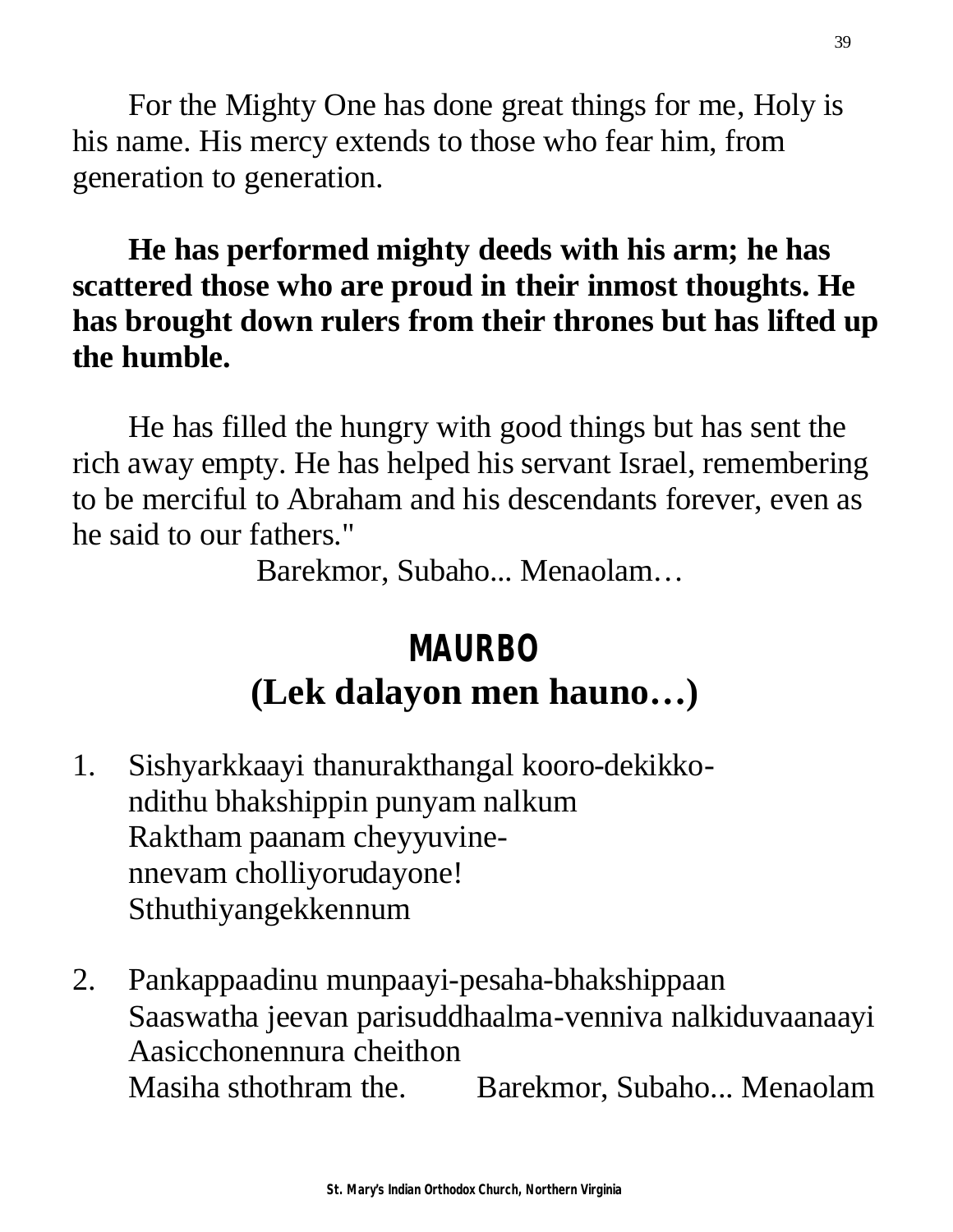40

3. Panthiyirunnaan maalikayil sishya-rodottheesan Daasanu thulyam thanneerenthikkazhuki-avar than paadangal

Ningalumithupol cheyyanamennaruliccheithu. Amen

Sahodaranmaar orumicchu vasikkunnathu ethra nanmayum ethra sowndaryavumaakunnu.

Athu aharonte thalayinmelum avante ankiyude nenchinmel veenukidakkunna thaadiyinmelum olikkunna thailam poleyum sehiyon malamel pozthyunna hermmon manju poleyum aakunnu.

Enthennaal avide kartthaavu ennekkum anugra-hattheyum jeevaneyum kalpicchu. Deivame sthuthi ninakku yogyamaakunnu. Barekmor, Subho… menalom…

## **POTHUVAAYA ENIYONO(Common Song)**

#### **Deivamaathaavinu ormmayum avalude praarthanayaal namukku sahaayangalumundaakatte.**

Neethimaanmaarkku ormmayum avarude praarthanakalaal namukku sahaayangalumundaakatte.

#### **Deerghadarsimaarudeyum sleehanmaarudeyum praarthana namukku kottayaayirikkatte.**

Kartthaave, ninte sahodaranmaarude thuramukh-atthinum ninte snehithanmaarude koodaarangalkkum njangale yogyaraakkename.

**St. Mary's Indian Orthodox Church, Northern Virginia Dayayullavanum karuna niranjvanumaayullove ninte**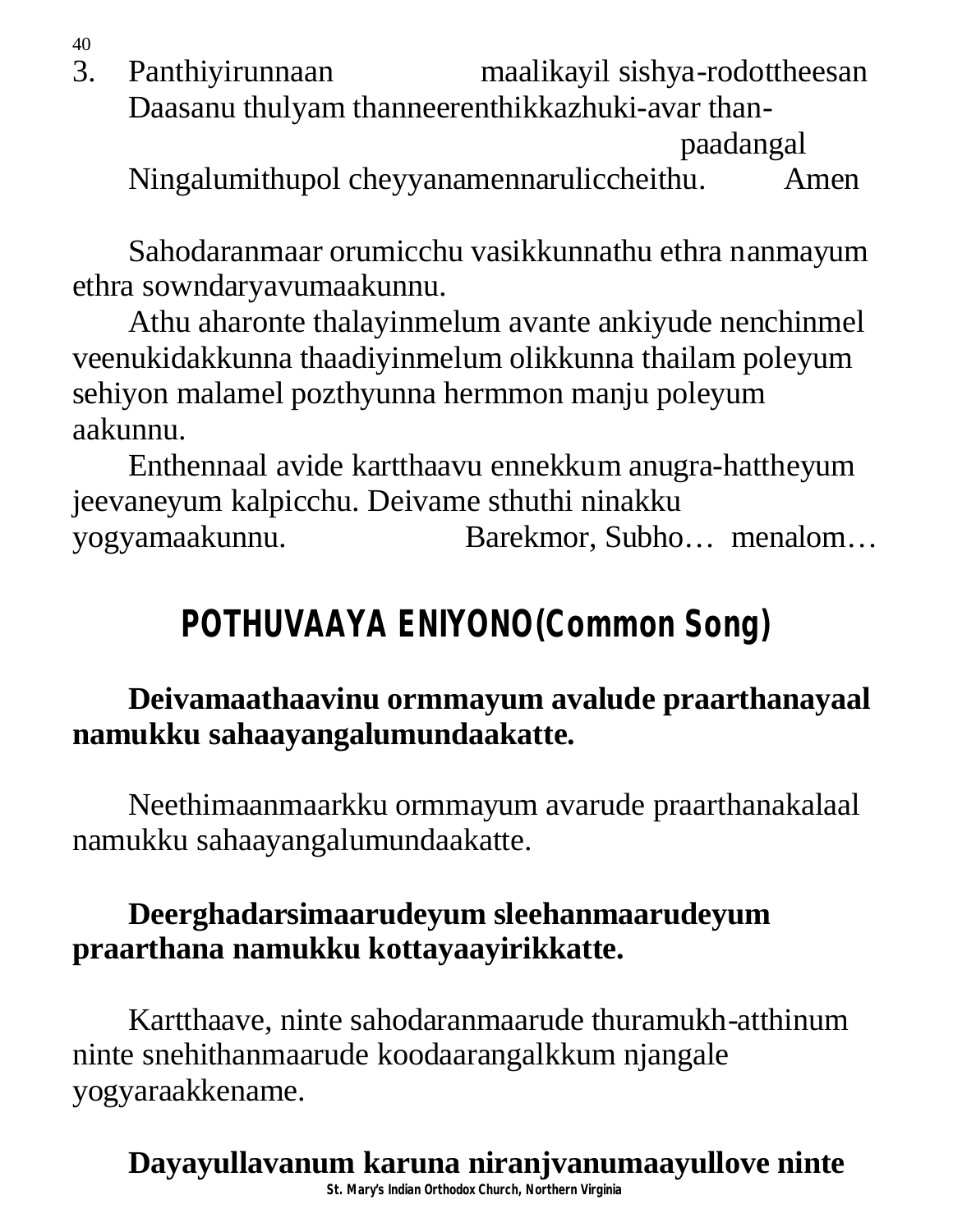#### **nyaayavisthaaratthtil njangalodu karuna cheyyename.**

Thanne vilikkunna paapikalkku thante karunaye virodhikkaa-tthavan vaazhtthappettavanaaknnu.

Barekmore...Subaho

#### **Kartthaave viswaasamulla sabhayude makkalkkunalla orm ma undaakaname. Menaolam...**

Ninte sreshtatha udikkunna divasatthil avar ninte valathubhaagatthu nilkkumaaraakaname.

## **MATTORU ENIYONO (Another Song)**

#### **Kanyakayaaya deivamaathaave, ellaakkaajatthum ellaneratthunm ninte praarthana njangalkku kottayaayrikkename.**

(Kartthaave) ella neratthum njangalkkaayi kenikale vekkunna dushtane ninte parisuddanmaarude praarthanayaal njangalilninnu maayicchukalayaname.

#### **Njangalude kartthaavaaya yesumisiha ninte sleeba njangalkku kottayaayirikkukayum athinakatthu njangal marakkappedukayum cheyyename.**

Vachanamaaya yesuthampuraane! Jeevanodirikku-nnavare! Ninte sleebaayaal kaatthukollukayum maricchupoyavare ninte karunayaal punyappedutthukayum cheyyename.

## **Naam jeevanodirikkunna naalukalokkeyum**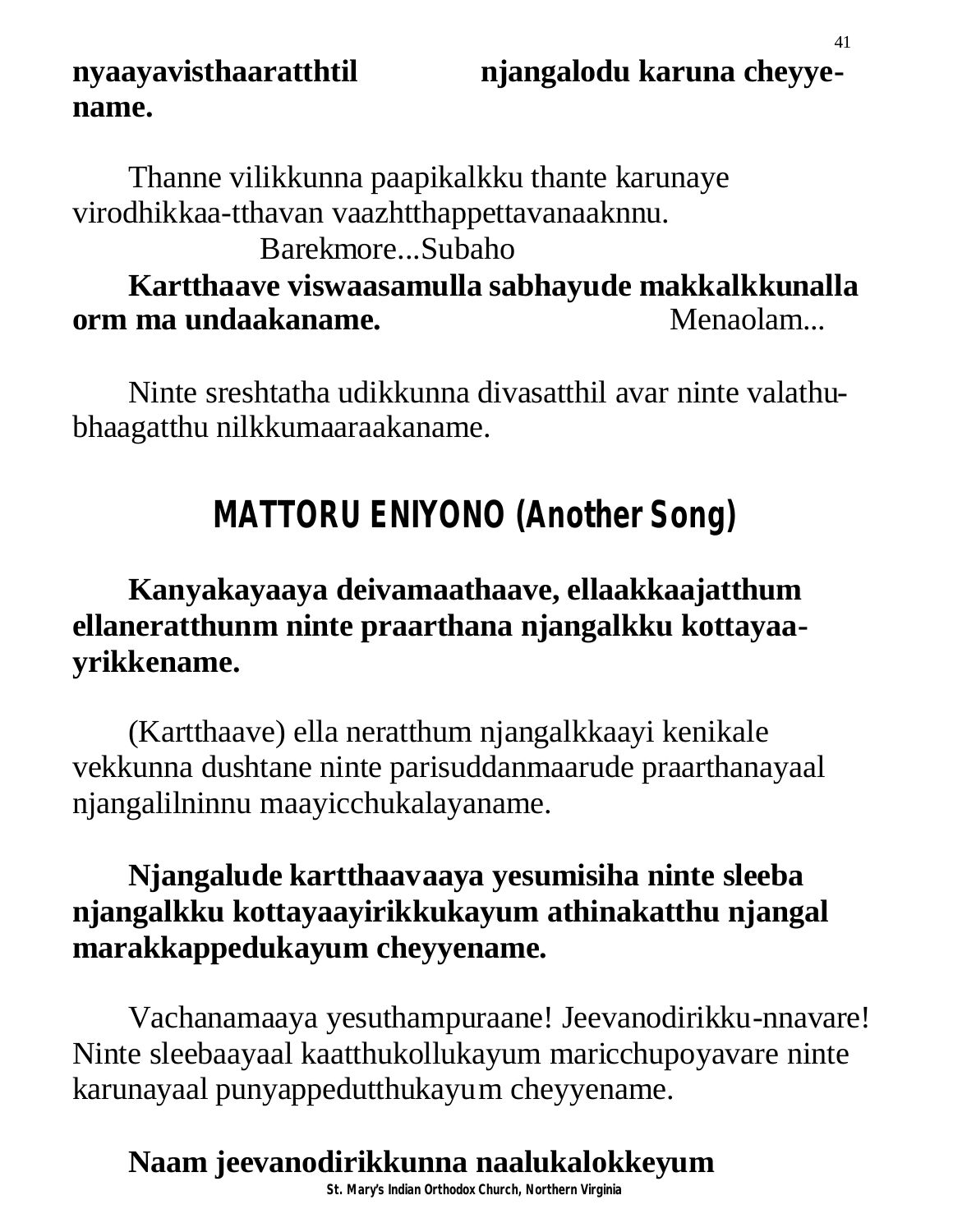#### 42 **ellaayippozhum pithaavineyum puthraneyum visuddha roohaayeyum sthuthichu vandichu mahathwappedutthanam.**

Eattavum karunayullavanaaya njangalude deivame! Nee ezhunnallunna aa ninte valiya divasatthil ninte valathubhaagatthu njangale nirtthaname.

#### **Ee samayatthu ninakku sthuthi paaduvaan njangale yogyaraakki-yirikkunnathukondu ninte raajyam anubhavippaanum njangale yogyaraakkename.**

Njangalude maranathinteyum jeevanteyum naadhanaaya kartthaave! Ninte krupa njangalude mel undaayi njangaludeyum njangalude maricchupoyavarudeyum aalmaakkalinmel karuna cheyyaname. Kartthaave krupacheithu sahaayikkaname.

#### Psalm 148

(Urangiyavare Min gal unamnezhunnettu sthuthippin…) **Praise the LORD. Praise the LORD from the heavens, praise him in the heights above.**

Praise him, all his angels; praise him, all his heavenly hosts.

#### **Praise him, sun and moon; praise him, all you shining stars. Praise him, you highest heavens and you waters above the skies. Let them praise the name of the LORD;**

For he commanded and they were created. He set them in place for ever and ever; he gave a decree that will never pass away.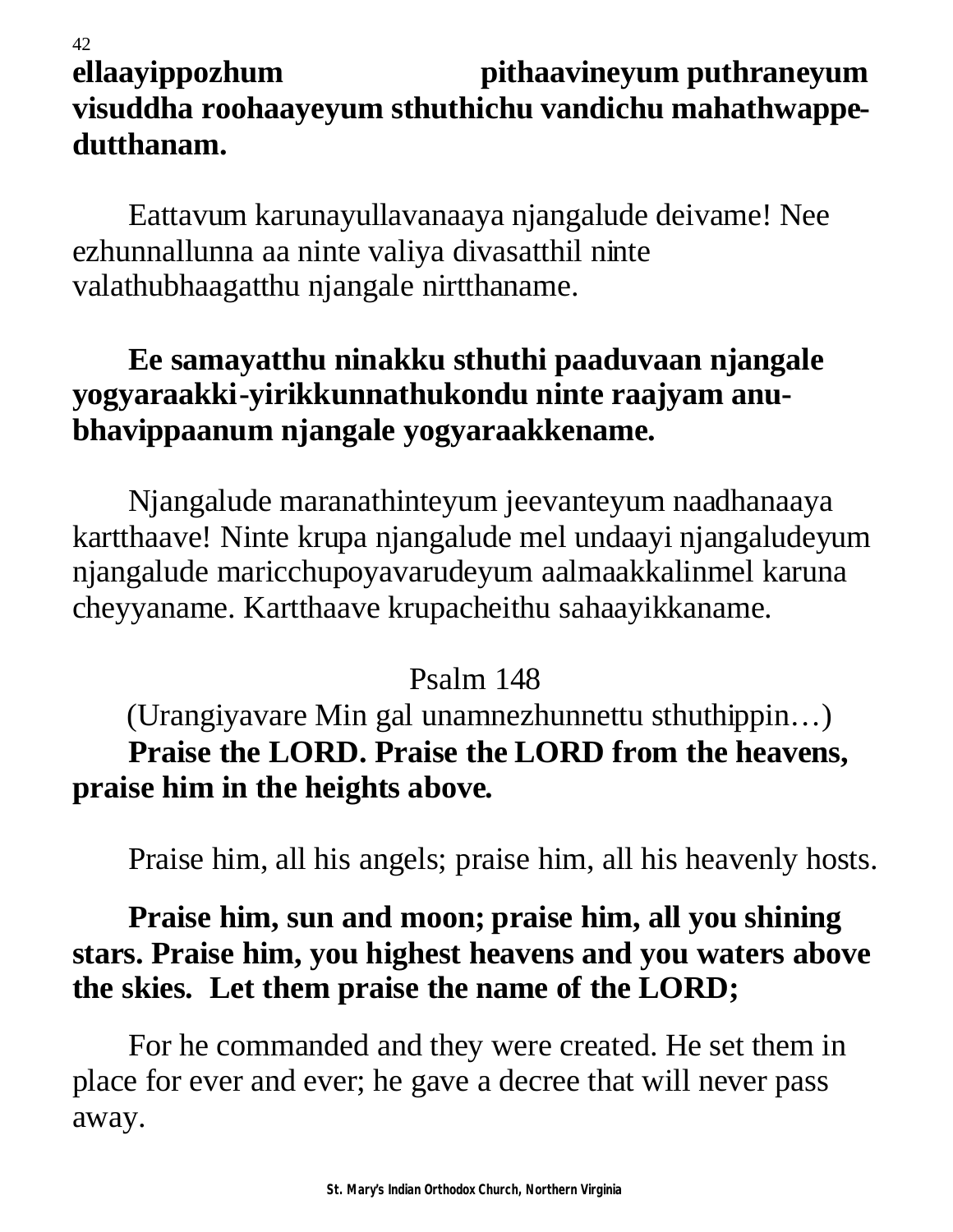#### **Praise the LORD from the earth, you great sea creatures and all ocean depths, lightning and hail, snow and clouds, stormy winds that do his bidding;**

You mountains and all hills, fruit trees and all cedars, wild animals and all cattle, small creatures and flying birds, let them praise the LORD.

#### **Kings of the earth and all nations, you princes and all rulers on earth, young men and maidens, old men and children.**

Let them praise the name of the LORD, for his name alone is exalted; his splendor is above the earth and the heavens. He has raised up for his people a horn, the praise of all his saints, of Israel, the people close to his heart. Praise the LORD.

## Psalm 149*(Karthavinu puthiya paattum…)*

#### **Praise the LORD. Sing to the LORD a new song, his praise in the assembly of the saints. Let Israel rejoice in their Maker; let the people of Zion be glad in their King.**

Let them praise his name with dancing and make music to him with tambourine and harp. For the LORD takes delight in his people; he crowns the humble with salvation.

#### **Let the saints rejoice in this honor and sing for joy on their beds. May the praise of God be in their mouths and a double-edged sword in their hands;**

To inflict vengeance on the nations and punishment on the peoples, to bind their kings with fetters, their nobles with shackles of iron, to carry out the sentence written against them. This is the glory of all his saints. Praise the LORD.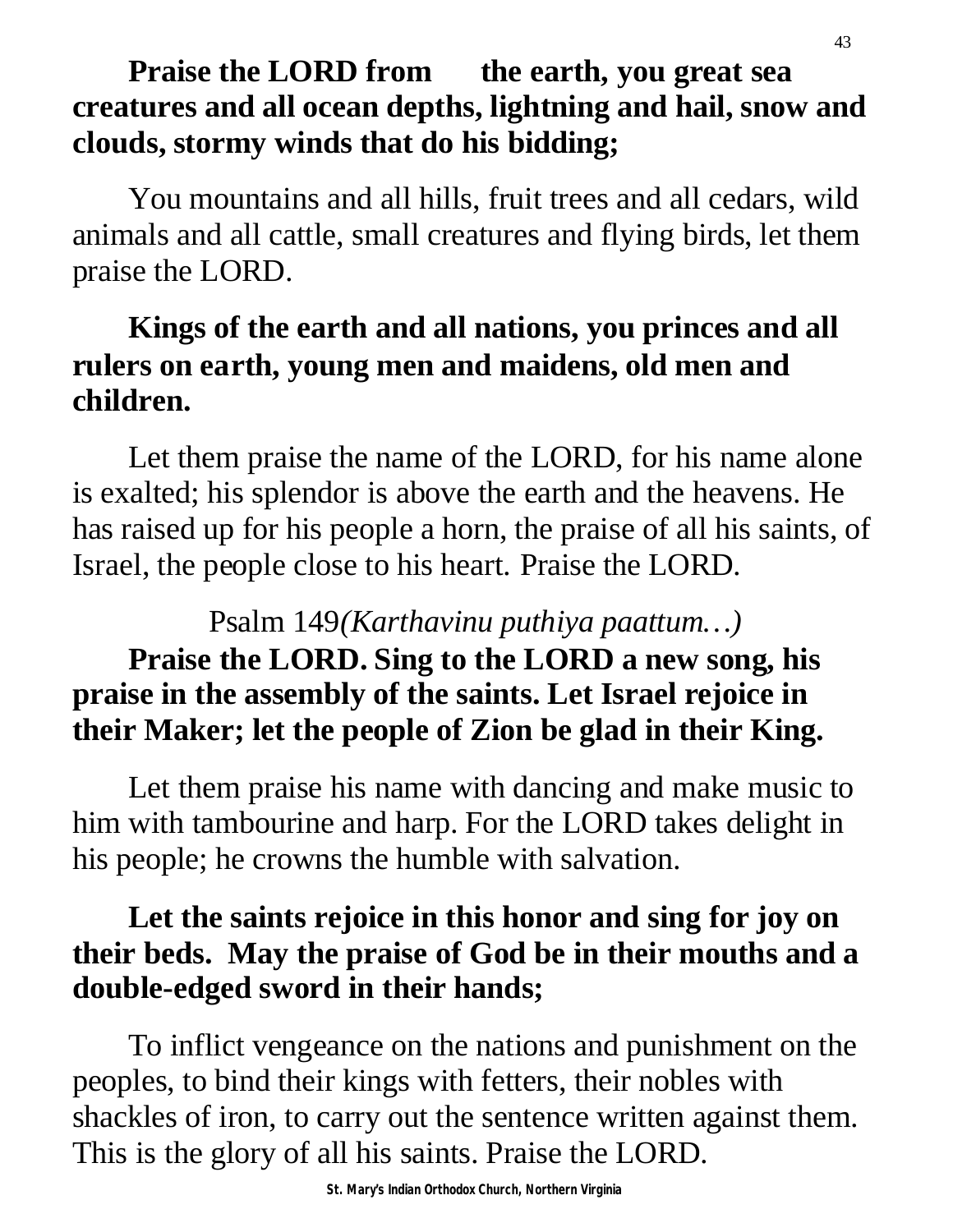Psalm 150*(Karthavine avante sudhasthalath…)*

44

**Praise the LORD. Praise God in his sanctuary; praise him in his mighty heavens.**

Praise him for his acts of power; praise him for his surpassing greatness. Praise him with the sounding of the trumpet, praise him with the harp and lyre;

#### **Praise him with tambourine and dancing, praise him with the strings and flute, praise him with the clash of cymbals, praise him with resounding cymbals.**

Let everything that has breath praise the LORD. Praise the LORD.

Daivame! sthuthininakku yogyamakunu. Barekmor

Thrithuvatthinu sthuthi; Thrithvatthinu sthuthi, sthuthikkappettathum, unmayayathum, adiyum, andavumillathathumaya thrithuvathe njangal sthuthikkunnu. Daivame! Ella nerathum sthuthi ninakku yogyamakunnu.

#### *NALAM KAUMA(4th Kauma)* **Haasaayude kauma** *(Breek mookkok dahaloppain)*

+Peeda thaazhchakalaal namme veendonaam Masihaaye vaazhtthi namikkaamee raavil (Three times)

*Naadha! thé sthuthiyum…(Page 1) SworggaSthanaaya njangalude pithaave!...*

**St. Mary's Indian Orthodox Church, Northern Virginia** Sthoumenkaalos...Kuriyelaayison.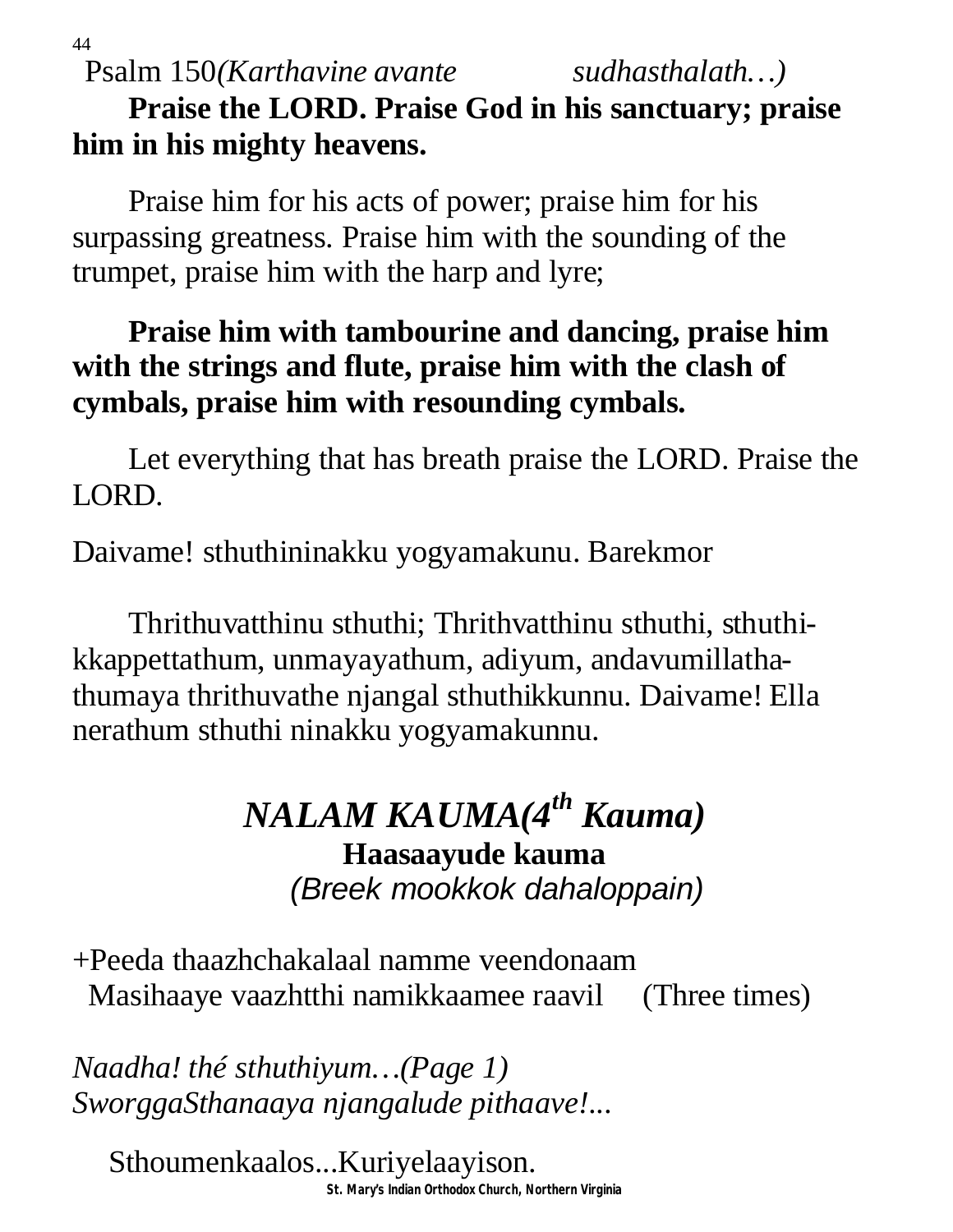## **PROMIYON** *Kolo*

1. Sakala jaathikalume, keelppin. Sakala bhoothala vaasikalume sraddhippin. Oorslem athinte naadhanu upadravam pakaram cheithirikkunnu. Thaan avalkkaayi bhayankara samudratthe bhaagikkukayum athinullilkkoodi avale kadatthividukayum cheithu. Avalaakatte thaan dhariccha vasthram urinju vibhajicchu. Maru-bhoomiyil avalkku mannakodukkukayum paarayilninnum vellam ozhukkukayum cheithittum skeeppaayil vecchu vellam chodicchappol kaippum chorukkaayum aval thanikku nalki. Swontham naadhane sapicchavale unmoolanaasam cheithavan vaazhtthappettavanaa kunnu.

Barekmor, Subaho... menaolam...

2. Deivam mosayodu aruliccheithathu nee sabhakku aavasyamaaya randu kaippanakal ulla randu kaippalakakal edutthukondu poikkolka,. Ente munpaake parasangam cheyyukayum misrayimkaarude maamsabhakshanatthe snehikkukayum uyaratthilninnulla mannaaye verukkayum cheitha sehiyone njaanum verukkum. Ente preethiye athilninnu neekkikkalayu-kayum jaathikalude idayil chitharippokuvaanaayi njaan athine kaividukayum ente vaalsa-lyaputhranu sabhaye njaan vivaaham nischayikkukayum cheyyum. Avan athinuvendi marikkukayum thante kuttamillaattha rakthatthaal lokatthe rakshikkukayum cheyyum. Moriyo raahem...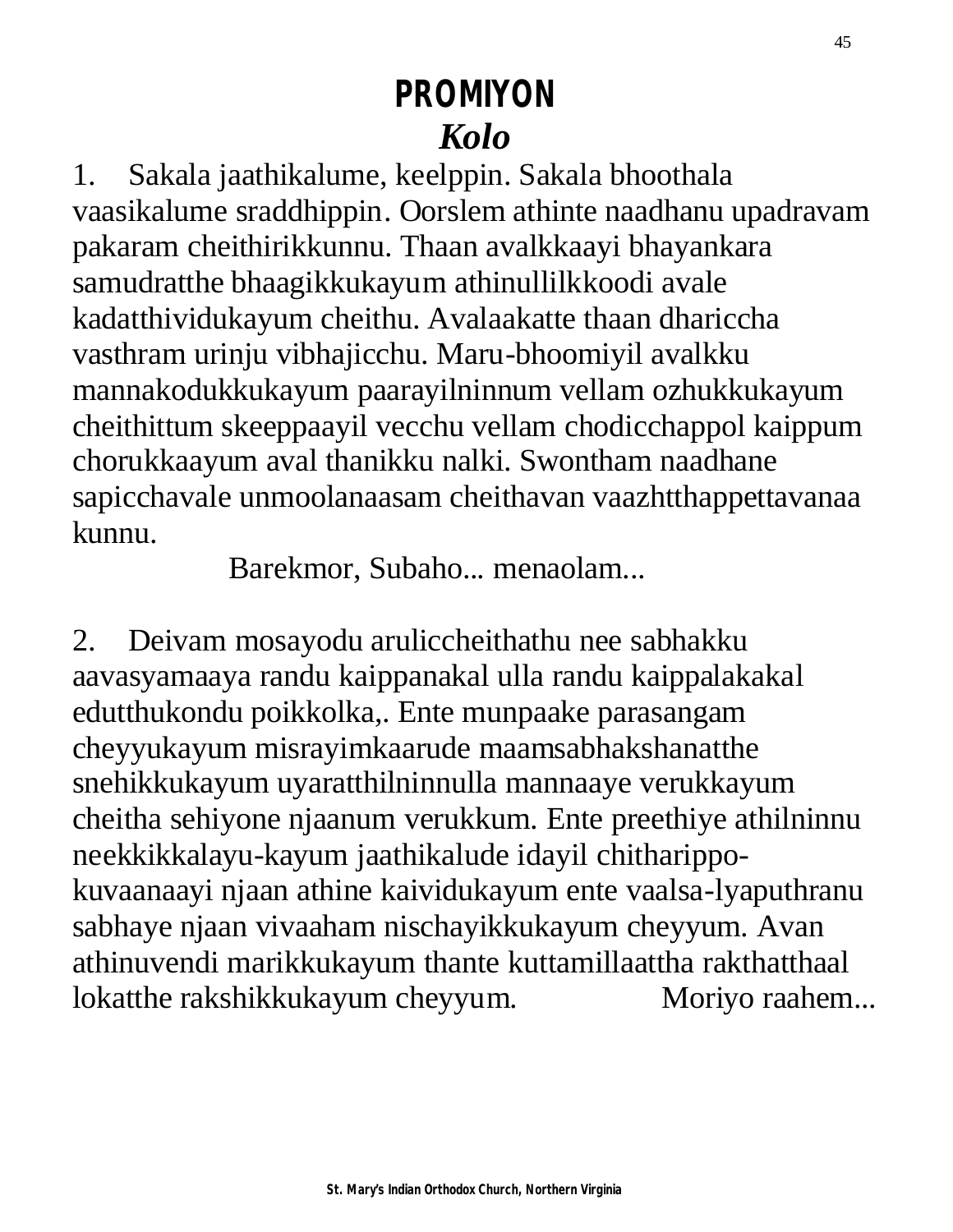## **ETHRO** *VEENDUM KOLO*

1. Jenatthinte mahaa purohithan valiya perunaalil lokam rakshikkappedendathinu sreshta mahapuro-hithanaayavan marikkunnathu nallathaakunnu ennu pravachikkukayaayirunnu Misiha ellaavareyum swaathanthryappedutthumennullathu ithinaal vyakthamaa-kunnu. Ithaa sabhayum athinte makkalum thanikku sthuthi paadunnu. Barekmor... subaho... Menalom...

2. Kartthaavu arulicheithathu ente sishyanmaare! Yahooda janatthilninnu njaan peeda ealkkunnathukondu ningal dukhikkenda. Njaan peedakalaa1 dushtaneyum maranattheyum jayikku-kayum naasatthil pazhakippoya aadaaminte swaroopatthe puthuthaa-kkukayum cheyyunnu.

## BOTHED HAASO

Njangalkkaayi nee-yettoru peeda Thaazhchakalettam-dhanyam naadha!

- 1. Masiha haasa-naalil vittu Iru sishyanmaare-ppesahaaykkaayi Kaatthaavetthi-swontham meyyil Athine bhangya-niravettitthan Drushtaanthatthe maayicheedum
- 2. Rakthatthaal maa-linyam poondon Kaayen thanne soochippikkum Kollappetton-maunam pookum Pakshe raktham-muravili koottum Orkkenam khaa-thakanikkaaryam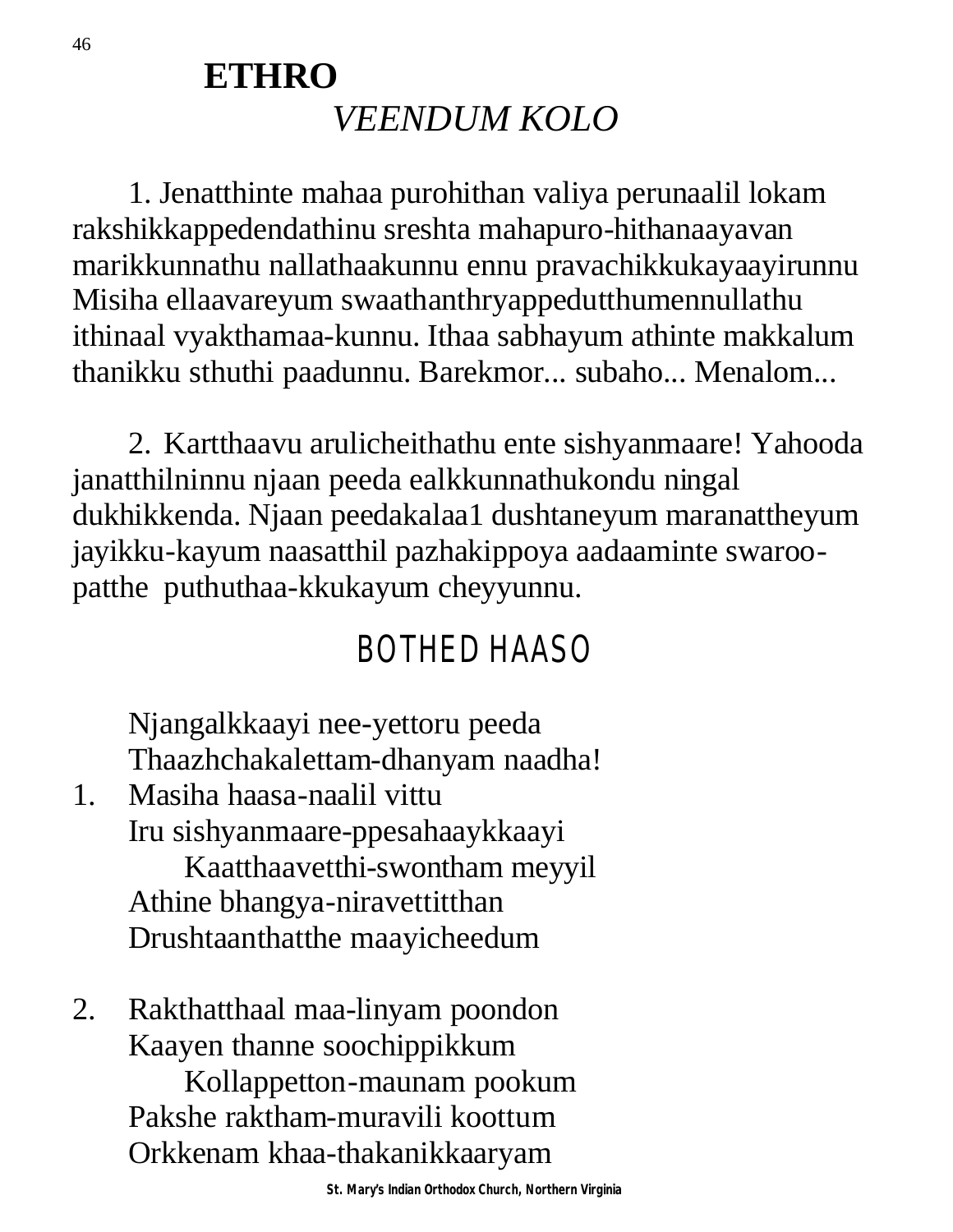3. Doothanmaar than-kopaavesam Dushtanmaar mel-thee choriyaayvaan Thanne kroosil-thookkaan vanna Yoodanmaar nassam-pookaayvaan Rodhicchon than veeryatthaale

> Nin vidhi cheithor-vidhiyelkkumpol Vidhi cheyyaruthe-njangaleyeesa Moriyo raahem...

#### **MAR APREMINTE BOVOOSA**

Njangalkkaayulavaayoru nin Bahu kashtathayaal krupa cheika Nin haasaayin kashtathayaal Nedananiavakaasam raajye…

> +Deva! Dayayundaakenam-naadha! Krupathonnanamanpaal

Than balisoochanayaakum kunjaadine naadhan bhakshicchaan Than kolayaale paapikale Rakshicchon thanayan sthuthyan Naadhaninitthitthan priyare Susrooshippaanezhunnettaan Appam nalkiya yooda poyi Kunjaadukalavaseshicchu +Deva!...

Njangalkkaayulavaayoru nin Bahu kashtathayaal krupa cheika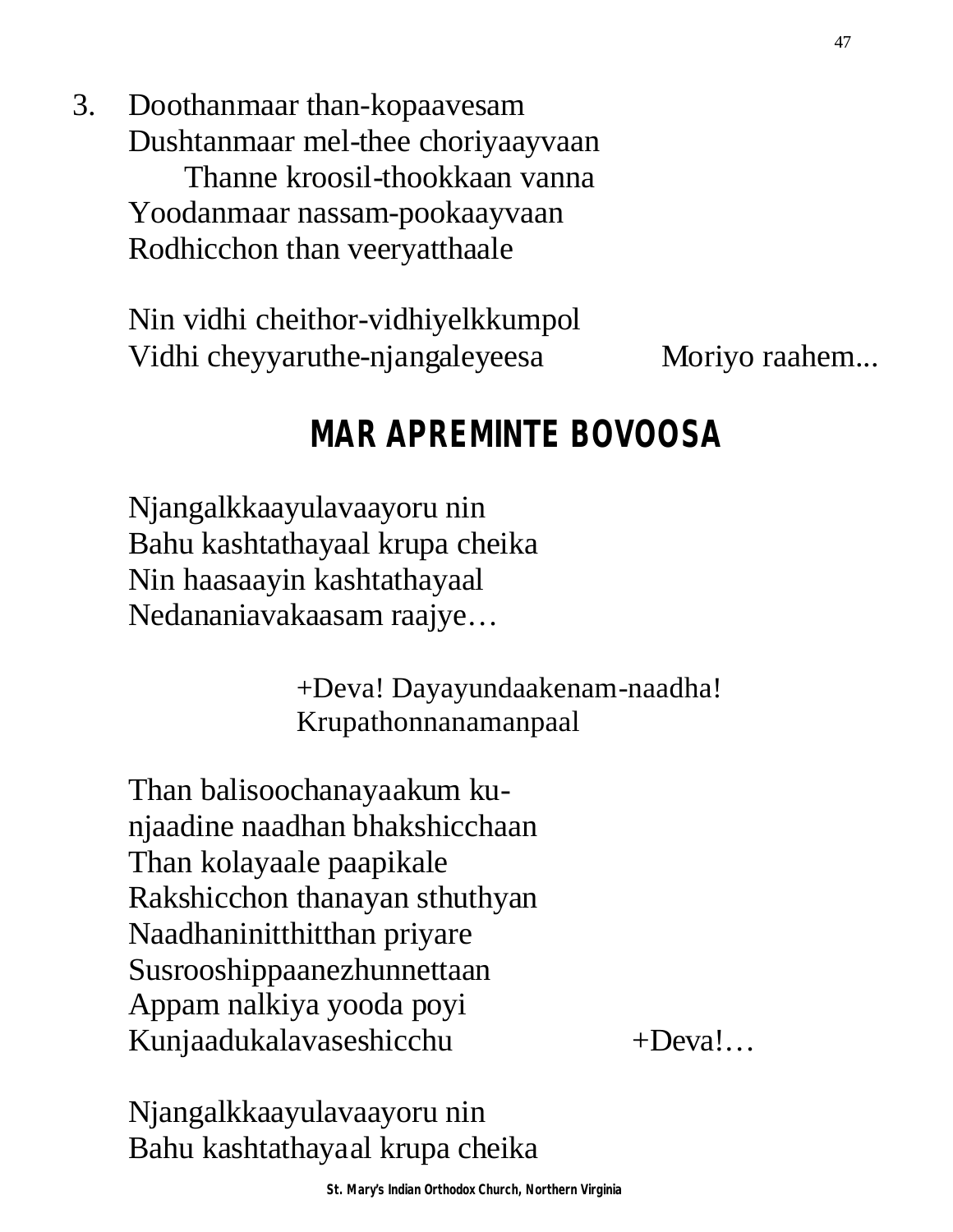Nin haasaayin kashtathayaal Nedanamavakaasam raajye. +Deva!...

#### *Maalaakhamaarude sthuthippu…*

#### **Athyunnathangali1 maalakhamaarum pradhana malakamaarum sthuthikkunna-thupole, balaheenarum manmayarumaya njangalum sthuthichu parayunnu.**

Ellakalathum, ella nerathum, uyarangalil daivathine sthuthiyum, bhoomiyil samadhanavum nirappum, manushyamakkalkku nalla saranavum, (undayirikkatte)

#### **Njangal ninne sthuthikkukayum, vaazhthukayum. vannikku-kayum cheyyunnu. Sthuthiyude sabdam ninakku njangal karettunnu.**

Sarva sakthiyulla pithavum, swargadhipathiyum rajavum srushtavu-mayirikunna daivamaya karthave, ninneyum yesumasihayakunna ekaputhra-naya daivamaya karthavum. parisudha ruhayumakunna ninne ninte sthuthiyude valippam nimitham njangal sthothram cheyyunnu.

#### **Pithavinte puthranum, vachanavum, lokathinte papathe vahikkunnavanum vahichavanumaya daivathinte kunjadaya Karthave! njangalodu karuna cheyyename**.

Lokathinte papathe vahikkunnavanum, vahichavanumayullove! ninte chevi chayichu njangalude apeksha kaikkollename.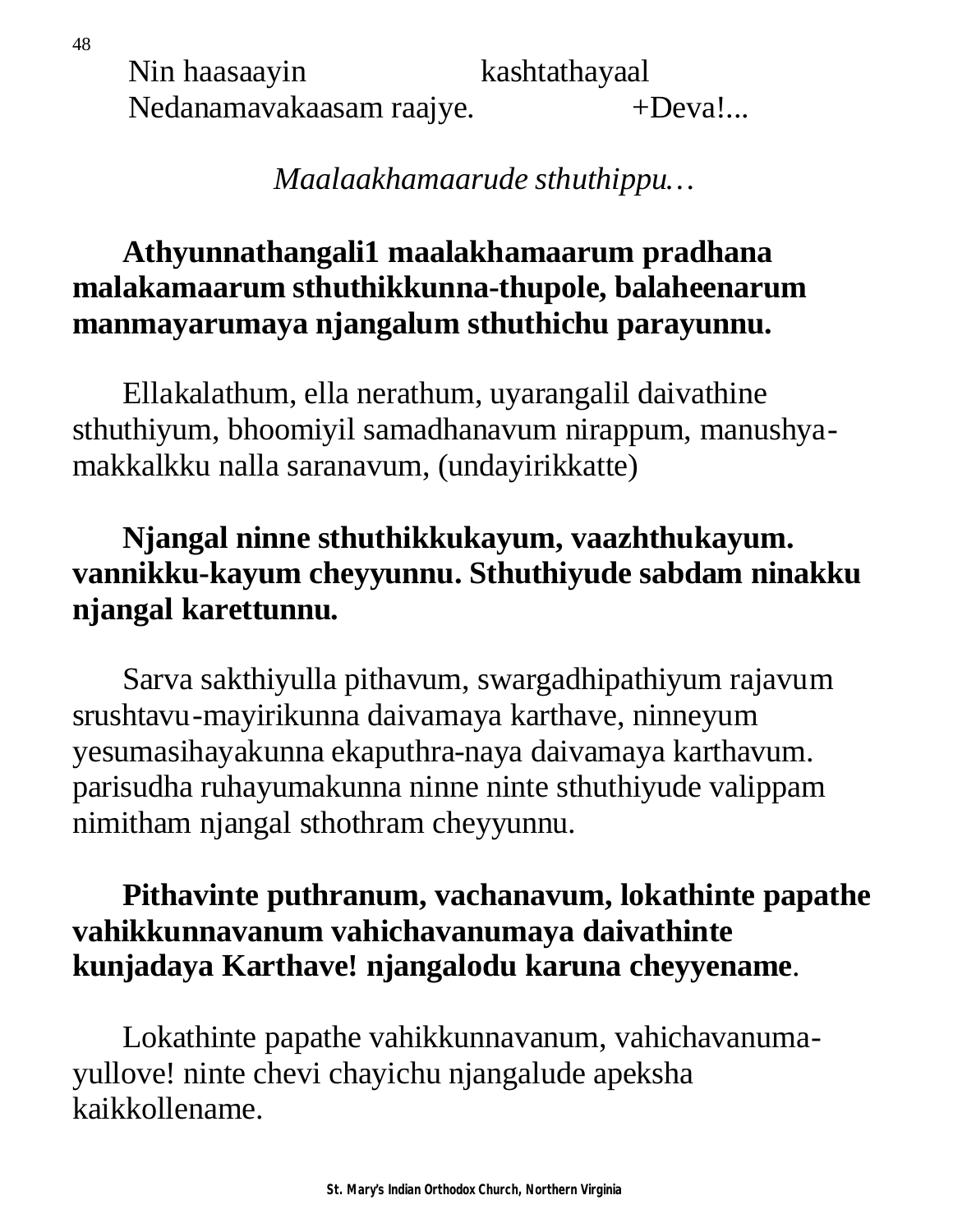#### Pithavinte valathubhagathu **mahathwathodiri-kkunnavane! daya thonni njangalodu karuna cheyyename.**

Enthennal nee mathram parisudhanakunnu. Pithavam daivathinte mahathuvathinu, visudha roohayodu koode yesumasiha! nee mathram karthavakunnu.

#### **Ella kalathum njangal jeevanodirikkunna divasangalokkeyum ninne njangal vaazhthukayum, eneekkum vazhthappettathum, nithyathayullathumaya ninte parisudha thirunamathe sthuthikkukayum cheyyum.**

Njangalude pithakkanmarude daivamaya sarvasakakthiyulla karthave! nee vaazhthappeettavanakunnu. Ninte thirunamam sthuthikkappettathum ennekkum sthuthikalal prabalappettathumakunnu.

#### **Sthuthi ninakku yogyamakunnu. Mahathwam ninakku yukthamakunnu. Sakalathinteyum daivavum, sathyathinte pithavumayavane! ninakkum, ekaputhranum, jeevanulla visudha ruhaykkum, ippozhum, ella samayathum ennekkum pukazhcha cherchayakunnu. Amen.**

Njangalute karthavesumisiha ninte karunayude vathil njangalude mukhangalil nee adaykaruthe. Karthave! njangal papikalakunnuvennu njangal ettu parayunnu. Njangalode karuna cheyyename.

#### **Karthave! ninte maranathal njangalude maranam manjupokuvanayittu ninte sneham ninte pakkal ninnu**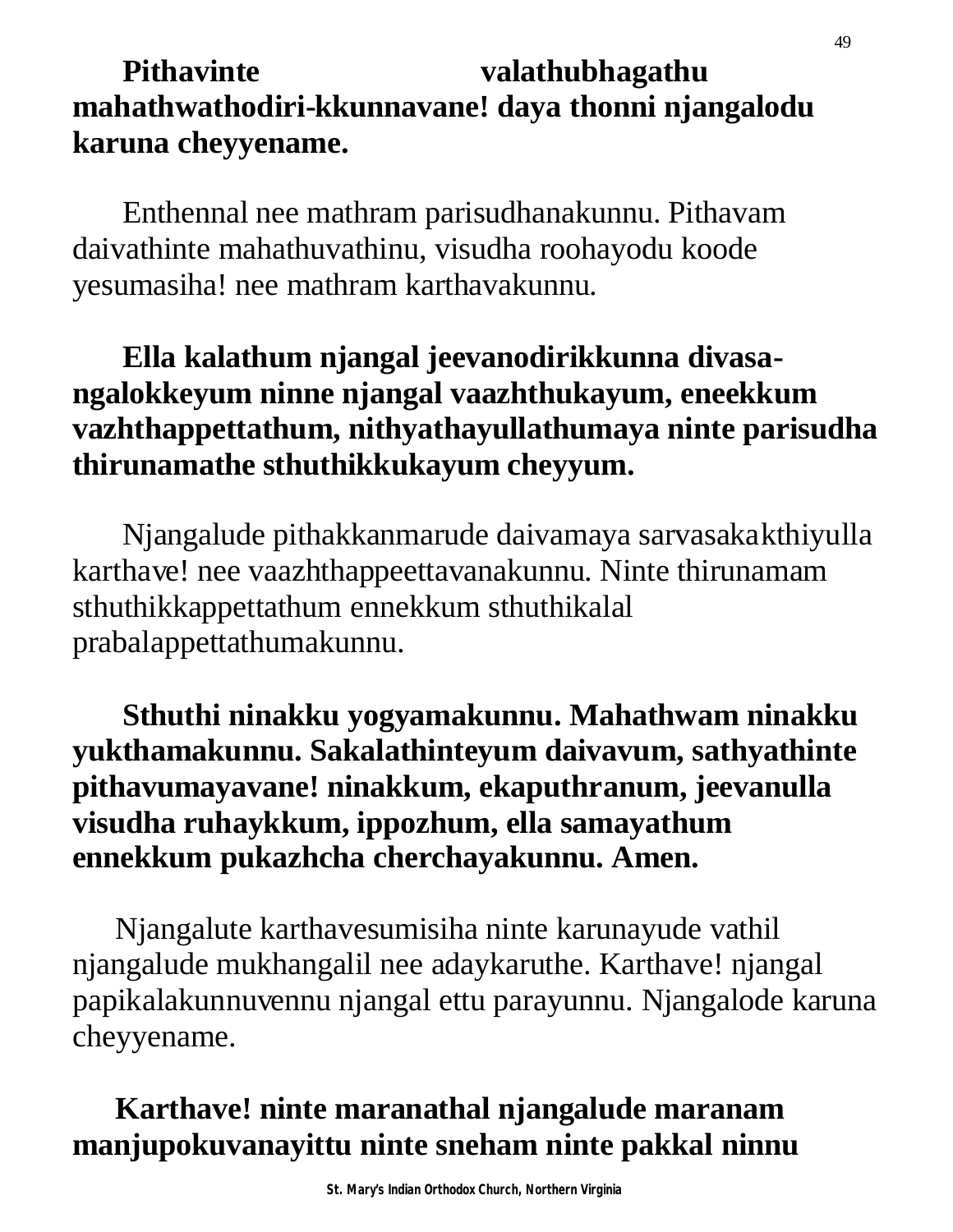**njangalude adukkalekku ninne irakki. Njangalod** 

50 **karuna cheyyename**

## **Pesahaayude Kauma**

+Pesahaayaal pesahaadine nee-kkiya misiha Modippiccharuluka Min pesahaayaal (Three times) *Naadha! thé sthuthiyum...(Page 1) Sworggasthanaaya njangalude pithaav…*

## VISUDDHA KURBANA

## EVANGELIYON *St. Mathew 26:31-35* **HASAAYUDE KAUMA**

*+*Pesahaayaal pesahaadine neekkiya misiha Modippiccharuluka krupa Min pesahaayaal (Three times)

*Naadha! thé sthuthiyum...(Page 1) Sworggasthannaaya njangalude pithaave!...*

## **Pesaha Geetham VISUDDHA KURBAANA KODUKKUMPOL**

**St. Mary's Indian Orthodox Church, Northern Virginia** 1. Rahsyam rahasyam-kalppicheesan Rahsyamenikkum-en veettukaarkkum Sworggeeyanaaya-mamavaalaa! thé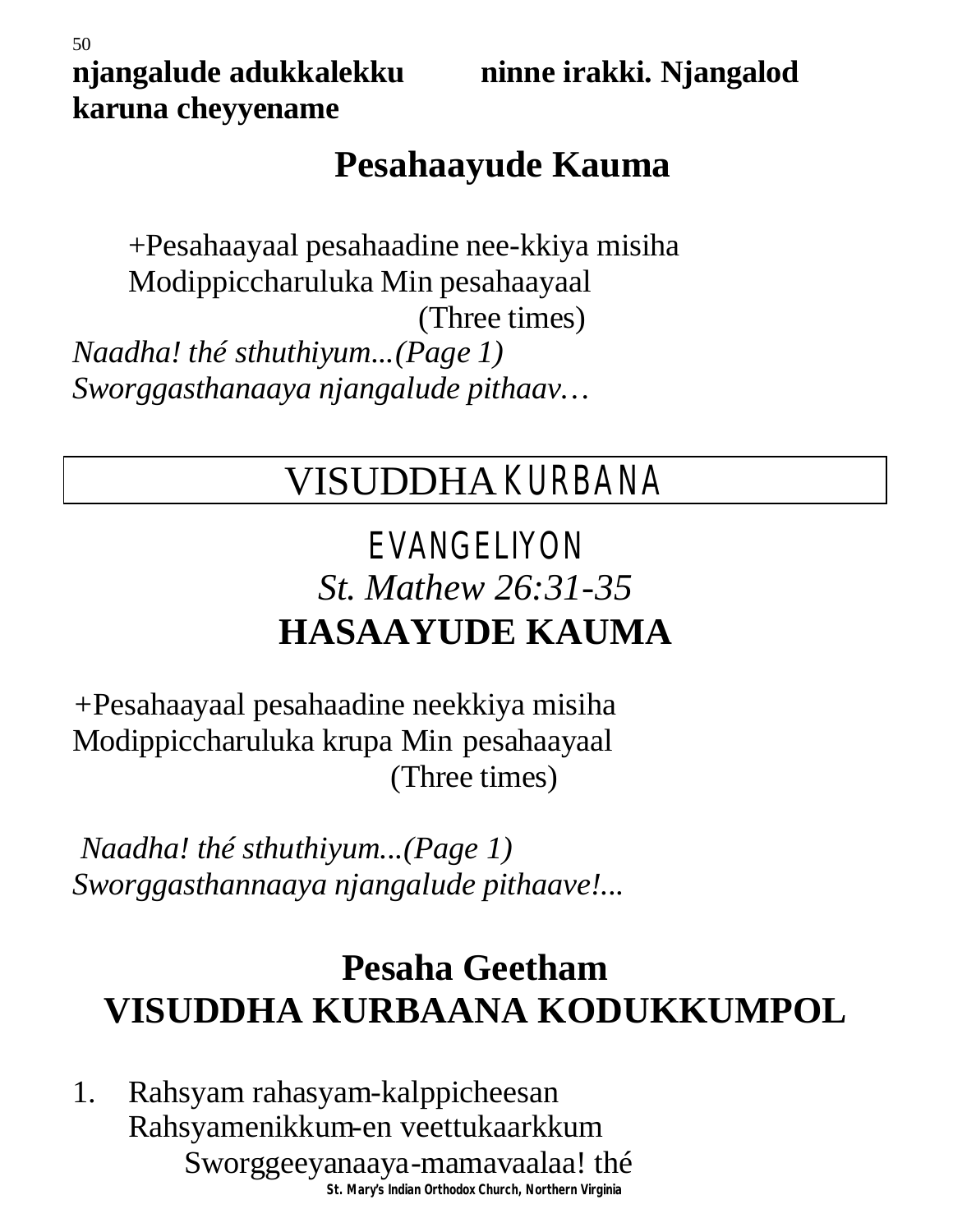|    |                                                         | 51            |
|----|---------------------------------------------------------|---------------|
|    | Sthuthiyeenu njangal- ghoshikkunnu                      |               |
| 2. | Mruthiyekedtthi-ttaadaaminu nal                         |               |
|    | Praanam koduttha-gaathravumithu thaan                   | (Sworggeeya)  |
| 3. | Samudrodaratthe-balatthaal pakutthu                     |               |
|    | Aditthattil maarggam-thelicchavanivan than (Sworggeeya) |               |
| 4. | Eereyabhojyam - sworggeeya manna                        |               |
|    | Maruvil manna-bhujichathumithu thaari                   | (Sworggeeya)  |
| 5. | Kolakkaayi nayikkappe-ttorajamaayi                      |               |
|    | Easaaya kanda-darasanamithu thaan                       | (Sworggeeya)  |
| 6. | Nokkippaarkkum-naalil noha -                            |               |
|    | Pothatthil modaal-kandathumithuthaan                    | (Sworggeeya)  |
| 7. | Pradhamam prathyakshathayil rahasye                     |               |
|    | Naadhan niyamiccha-naalumithuthaan                      | (Sworggeeya)  |
| 8. | Ajatthe vadhicchu - ripuvil ninnum                      |               |
|    | Kidaye vidurttha – perunnaalithuthaan                   | (Sworggreeya) |
| 9. | Innedivasam-harmme masiha                               |               |
|    | Sishyar sahitham-pesaha bhaujicchu                      | (Sworggeeya)  |
|    | 10. Yaakkobu suthaarakku-maruvin naduvil                |               |
|    | Kudippan koduttha-sailavumithuthaan                     | (Sworggeeya)  |
|    | 11. Seenaayi malamel vannangirangi                      |               |
|    | Meghasthambhe-vasicchonivanthaan                        | (Sworggeeya)  |
|    | 12. Ee perunnaalil-jeevanagaathram                      |               |
|    | Vibhajicchavane-narare sthuthippin                      | (Sworggeeya)  |
|    | 13. Medatthileesa-thanayan hathanaayi                   |               |
|    | Medam thannil-pesahaayajavum                            | (Sworggeeya)  |
|    | 14. Bhoovaasikale-sutharakthatthaal                     |               |
|    | Viduvicchavane-sthuthi paadiduvin                       | (Sworggeeya)  |
|    |                                                         |               |

#### OR

1. Rahasyam - rahasyam - udayonaruli Rahasya -meriikkum- en veettukaarkkum